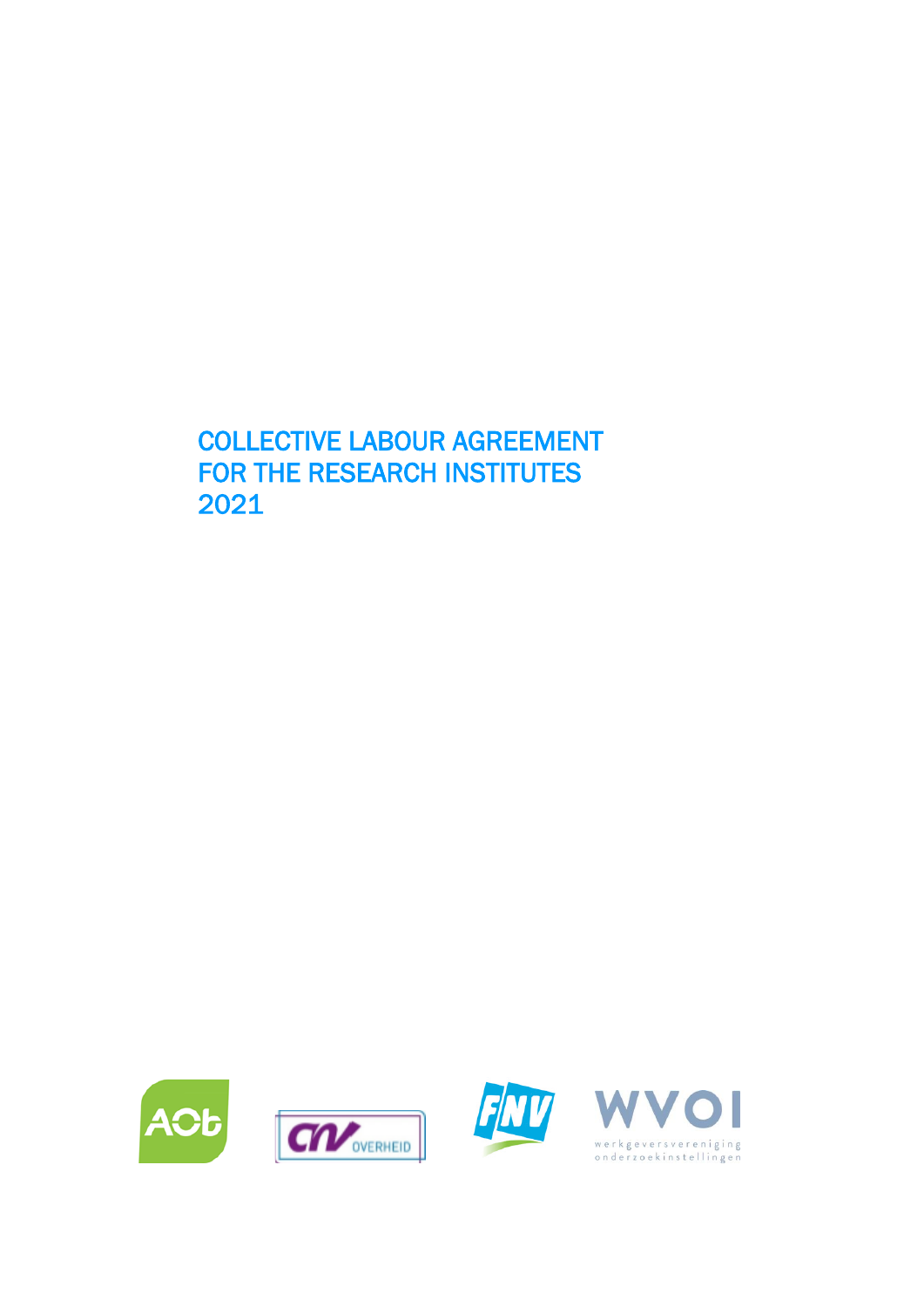# Table of Contents

| <b>Legal proviso</b>                                                                            | Page<br>4      |
|-------------------------------------------------------------------------------------------------|----------------|
| Parties, Preamble and Status of the CAO-OI                                                      | 5              |
| <b>Chapter 1 - General provisions</b>                                                           |                |
| Article 1.1 Definitions and abbreviations                                                       | $\overline{7}$ |
| Article 1.2 Term of the CAO                                                                     | 8              |
| Article 1.3 Scope of the CAO-OI                                                                 | 8              |
| Article 1.4 Obligations of the parties                                                          | 8              |
| Article 1.5 Obligations of the employers and employees                                          | 8              |
| Article 1.6 Adjustment of working hours                                                         | 10             |
| Article 1.7 Customized terms of employment                                                      | 10             |
| Article 1.8 Intellectual ownership rights                                                       | 10             |
| Article 1.9 Whistle-blower scheme                                                               | 11             |
| Article 1.10 Catch-all clause for crew members employed by NIOZ                                 | 11             |
| Article 1.11 Catch-all clause for the Working Conditions Catalogue                              | 11             |
| Article 1.12 Code of conduct on sexual harassment, aggression and violence                      | 11             |
| Article 1.13 Time- and location-independent work                                                | 11             |
| Article 1.14 Employees in Public Service                                                        | 12             |
| Article 1.15 Hardship clause                                                                    | 12             |
| <b>Chapter 2 - Recruitment, selection and employment</b>                                        |                |
| Recruitment                                                                                     | 13             |
| Article 2.1 General                                                                             | 13             |
| Article 2.2 Examination/Re-Examination                                                          | 13             |
| Selection                                                                                       | 13             |
| Article 2.3 Content of the labour agreement                                                     | 13             |
| Article 2.4 Changes/supplements to the labour agreement                                         | 13             |
| Article 2.5 General provisions with respect to the labour agreement                             | 13             |
| Article 2.6 Fixed-term labour agreement for employees other than OIOs                           | 13             |
| Article 2.7 Tenure Track                                                                        | 14             |
| Article 2.8 On-call and substitute workers                                                      | 14             |
| <b>Chapter 3 - Salary, allowances and payments</b>                                              |                |
| Article 3.1 General provisions                                                                  | 15             |
| Article 3.2 Salary scale and job classification<br>Article 3.3 Objections to job classification | 15<br>15       |
|                                                                                                 | 15             |
| Article 3.4 Salary classification<br>Article 3.5 Salary increments                              | 16             |
| Article 3.6 Derogations of articles 3.1-3.5                                                     | 16             |
| Article 3.7 (Long-service) bonuses                                                              | 16             |
| Article 3.8 Allowances                                                                          | 16             |
| Article 3.9 Termination of allowances and decrease of the allowance for irregular work          | 17             |
| Article 3.10 Overtime pay                                                                       | 17             |
| Article 3.11 Remuneration and payment in case of death and missing persons                      | 18             |
| Article 3.12 Rules for other reimbursements and allowances                                      | 18             |
| <b>Chapter 4 - Employment and Holidays</b>                                                      |                |
| Article 4.1 Employment, working week and working hours                                          | 19             |
| Article 4.2 Non-working days                                                                    | 19             |
| Article 4.3 The 40/40 scheme                                                                    | 19             |
|                                                                                                 |                |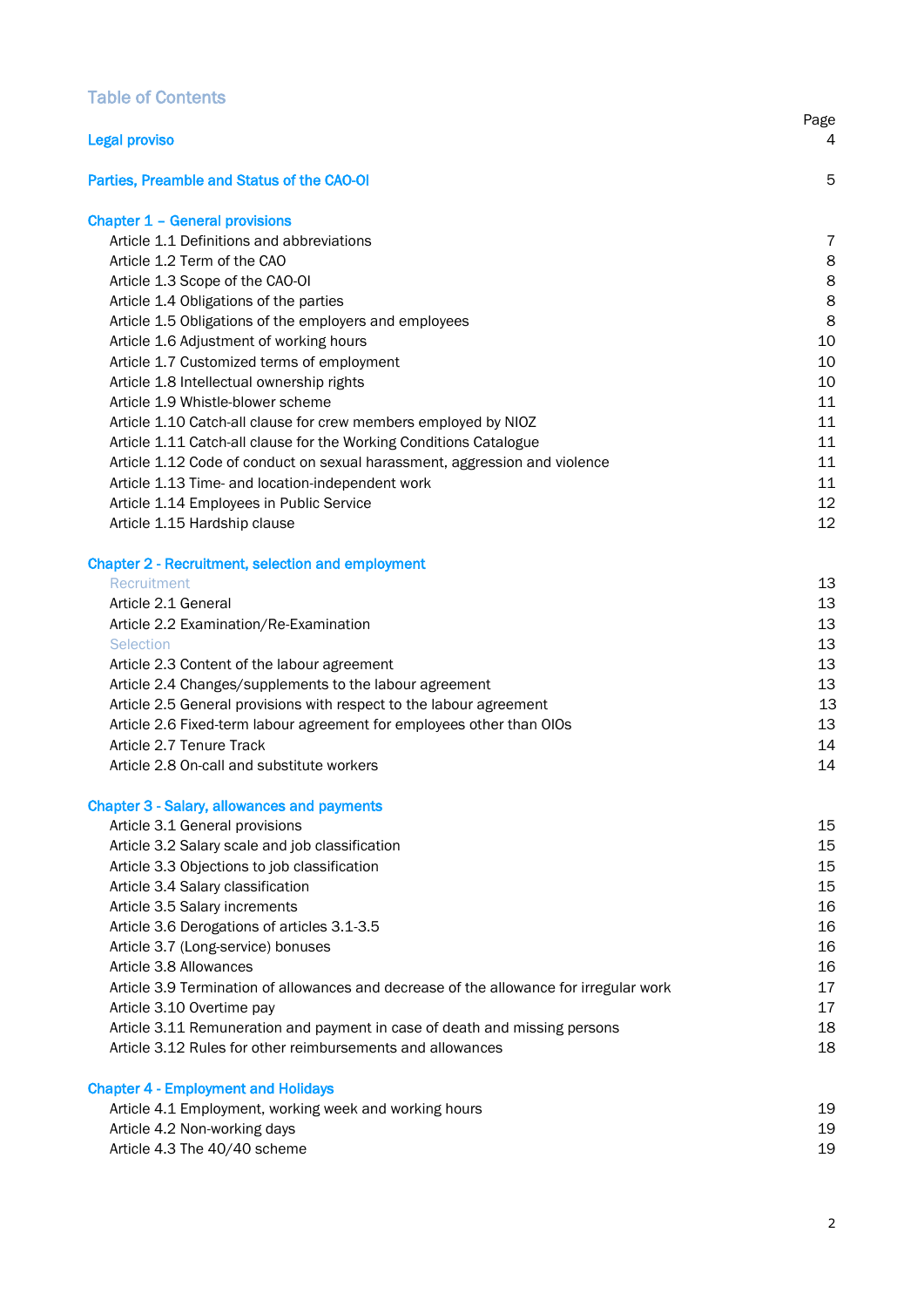## Chapter 5 - Vacation and leave

| Article 5.1 Vacation                                                         | 20 |
|------------------------------------------------------------------------------|----|
| Article 5.2 Week option for vacation leave                                   | 20 |
| Article 5.3 The taking of vacation leave                                     | 20 |
| Article 5.4 Expiry and lapse of vacation hours                               | 20 |
| Article 5.5 Vacation leave and termination of employment                     | 20 |
| Article 5.6 Vacation leave in the event of illness or incapacity for work    | 21 |
| Article 5.7 General provisions on special leave                              | 21 |
| Article 5.8 Special paid leave                                               | 22 |
| Article 5.9 Leave for activities of employee organisations                   | 22 |
| Article 5.10 Social leave                                                    | 22 |
| Article 5.11 Care leave                                                      | 22 |
| Article 5.12 Pregnancy leave and maternity leave                             | 23 |
| Article 5.13 General provisions on parental leave                            | 23 |
| Article 5.14 Amendments to parental leave agreements                         | 23 |
| Article 5.15 Remuneration during the parental leave and repayment obligation | 23 |
| Article 5.16 Parental leave and illness                                      | 24 |
| Article 5.17 Additional paternity leave                                      | 24 |
| Chapter 6 - Sustainable employability                                        |    |
| Sustainable employability general                                            | 25 |
| Education and professional development                                       | 25 |
| Article 6.1 General                                                          | 25 |
| Article 6.2 Training                                                         | 25 |
| Article 6.3 Procedure                                                        | 25 |
| Article 6.4 Professional development                                         | 25 |

# Chapter 7 - Social security<br>Article 7.1 Pension

| Article 7.1 Pension                         | 28 |
|---------------------------------------------|----|
| Article 7.2 Illness and incapacity for work | 28 |
| Article 7.3 Unemployment                    | 28 |
| Article 7.4 WGA recovery benefit            | 28 |
|                                             |    |

Article 6.5 Career placements 26 Article 6.6 My choice step 26 Article 6.7 Further rules 26 Article 6.8 Assessment interview 26 Adjustment of activities **26** and 20 and 20 and 20 and 20 and 20 and 20 and 20 and 20 and 20 and 20 and 20 and 20 and 20 and 20 and 20 and 20 and 20 and 20 and 20 and 20 and 20 and 20 and 20 and 20 and 20 and 20 and 20 and Article 6.9 Generation Plan Scheme 26 Temporary reduction of working hours **26** Pension **27 August 27 August 27 August 27 August 27 August 27 August 27 August 27 August 27 August 27 August 27** Specific leave for specific reasons 27

## Chapter 8 - End of the employment

| General                                                                  | 29 |
|--------------------------------------------------------------------------|----|
| Article 8.1 End of fixed-term employment contract                        | 29 |
| Article 8.2 End of employment contract for an indefinite period          | 29 |
| Article 8.3 Transition compensation                                      | 29 |
| <b>Chapter 9 - Provisions specific to OIOs</b>                           |    |
| Article 9.1 Employment, nature and extent of the work                    | 30 |
| Article 9.2 Provisions on extension for OIOs with an employment contract | 30 |
| Article 9.3 Remuneration of OIOs                                         | 30 |

Article 9.4 Training and supervision plan 30 and 30 and 30 and 30 and 30 and 30 and 30 and 30 and 30 and 30 and 30 and 30 and 30 and 30 and 30 and 30 and 30 and 30 and 30 and 30 and 30 and 30 and 30 and 30 and 30 and 30 an

| Article 9.5 OIO performance and evaluation procedure |            |
|------------------------------------------------------|------------|
| Article 9.6 Dispute settlement                       | <b>O</b> 1 |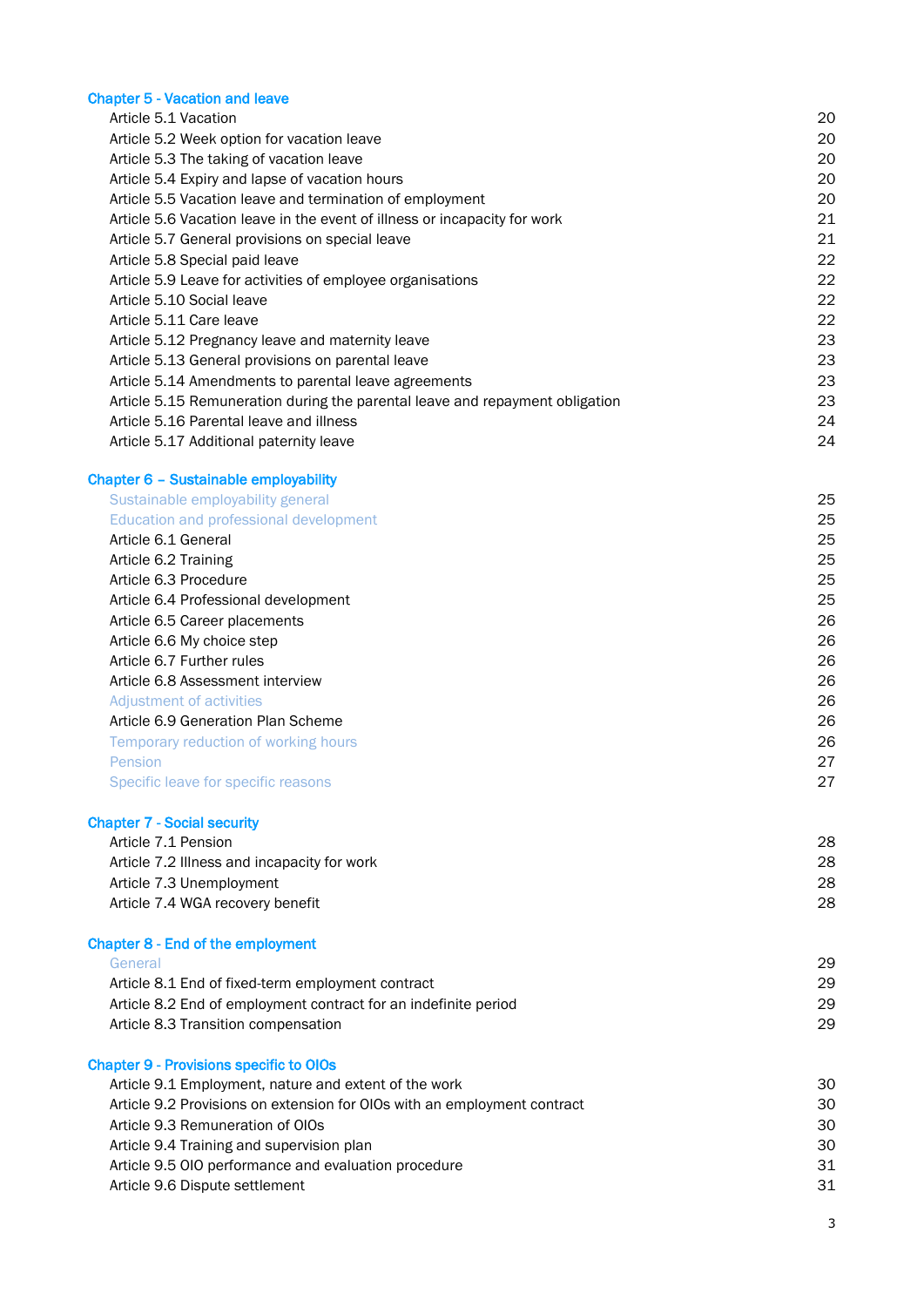## Chapter 10 - Other agreements between the parties to the CAO-OI

| Article 10.1 Work experience placements                                                    | 32 |
|--------------------------------------------------------------------------------------------|----|
| Article 10.2 Participation Act in the event of organisational adjustment or reorganisation | 32 |
| Article 10.3 Function-based contracts                                                      | 32 |
| Article 10.4 Labour market resources                                                       | 32 |
| Article 10.5 ZAOI and BWOI                                                                 | 32 |
| Article 10.6 Bereavement leave                                                             | 33 |
| Article 10.7 Schemes at the organisational and employer level                              | 33 |
| Article 10.8 Transitional ADV scheme                                                       | 33 |
|                                                                                            |    |

# Appendices 1 thru 6

| 1. Tables of salaries                            | 35 |
|--------------------------------------------------|----|
| 2. Sample calculations                           | 37 |
| 3. Customized conditions of employment (AVOM)    | 38 |
| 4. Consultative statutes for research institutes | 43 |
| 5. Generation Plan Scheme                        | 44 |
| 6. Life-course Savings Scheme                    | 46 |

## Legal proviso

In the event of an inconsistency with the official, written Dutch text of the collective labour agreement, the written Dutch text prevails, unless explicitly stated otherwise.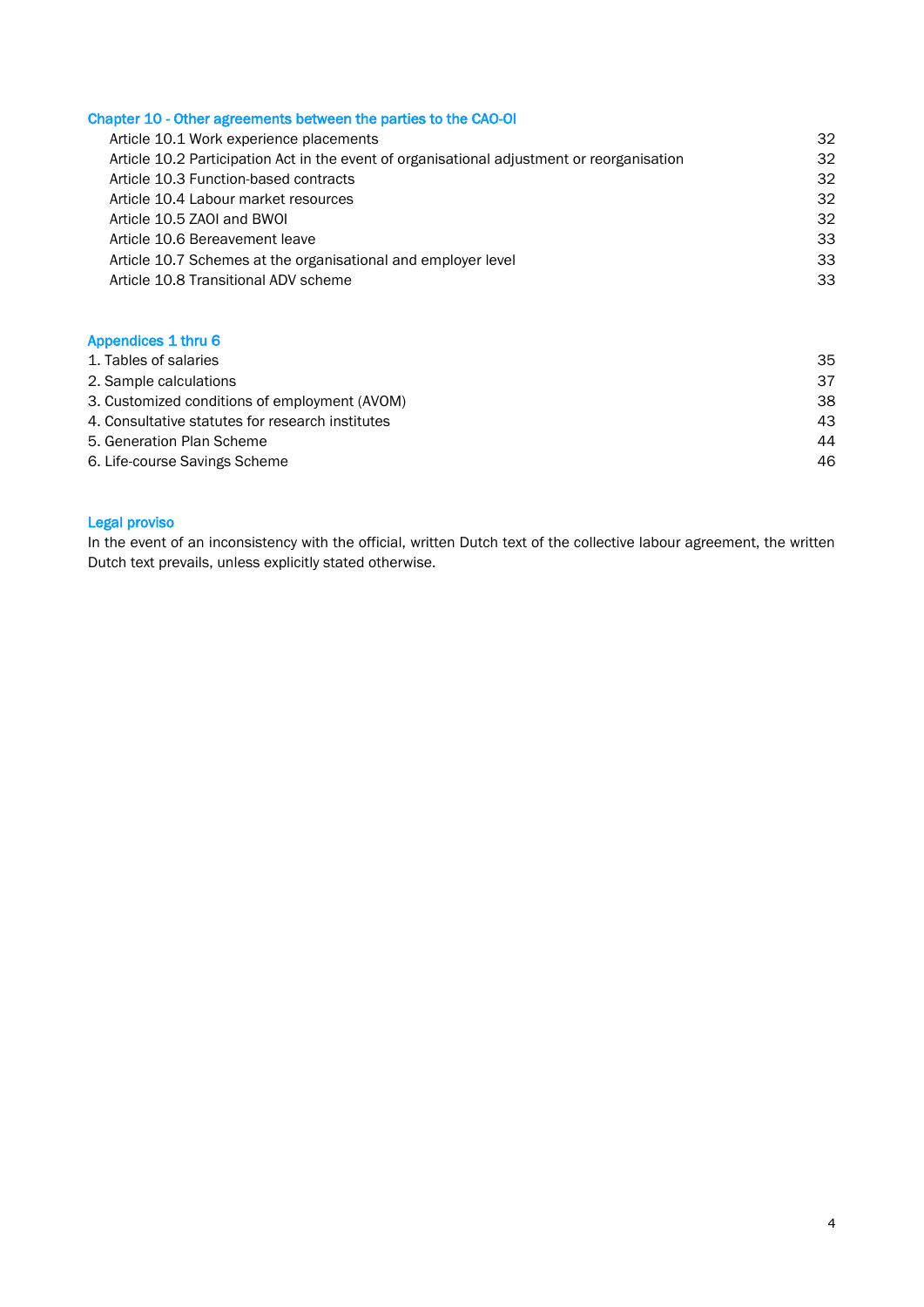## Parties, Preamble and Status of the CAO-OI

## 1. Parties

The Parties to this Collective Labour Agreement are

The Employers' Association of Research Institutes (WVOI), on behalf of the following research institutes:

- The National Library of the Netherlands (KB)
- The Netherlands Organisation for Scientific Research (NWO)
- The Netherlands Foundation of Scientific Research Institutes (NWO-I)

#### and

- The employee organisations
- AOb
- CNV Overheid, part of CNV Connectief
- FNV

The Parties hereby declare that they entered into this Collective Labour Agreement at The Hague on 24 March 2021.

## 2. Preamble

Research institutes fulfil a prominent role in the Dutch and international knowledge infra-structure. They make an essential contribution to the Dutch and international knowledge-based economy. Academic research and innovation are fundamental to the prosperity and welfare of the Netherlands. Societal challenges and questions are therefore leading for the research institutes. In other to be able to work together to enhance scientific knowledge, they need to be attractive employers for their three thousand employees, now and in the future.

The corona crisis has a major impact in general, but also for the organization of work and working conditions. In the current uncertain times, employers particularly focus on job security, employability, well-being and health of employees, in the broadest sense of the word. As a result of the corona crisis, terms and conditions of employment and working conditions in the broad sense have become (extra) manifest for employee organizations.

A large number of measures have been taken and investments have been made by employers to keep employees (socially) involved at work and with each other during this time, and attention has been paid to safe working conditions and well-being. On the basis of the agreement agreed by the parties in article 3.12 of the CAO-OI, all three employers have made agreements with the Works council about a home-work allowance/work expense allowance and the reimbursement of commuting expenses during the corona crisis.

#### Salary development

The amounts in the salary scales have been structurally increased by 1,4% as of 1 January 2021. In accordance with the usual system, the salary increases will also be carried through in pensions and benefits.

#### Work and private life

## *Additional paternity leave*

For unpaid additional birth leave that came into effect on 1 July 2020, the 70% percentage of the benefit that can be paid out by the UWV for this purpose is supplemented to 100% of the wage and a maximum of 100% of the maximum daily wage UWV. The pension contribution distribution of 70%-30% is maintained and the leave accrual continues as if it were paid leave.

#### *Bereavement leave*

In order to adequately meet the needs of employees who lose a loved one, a guideline for bereavement leave is drawn up for employers and employees in addition article 5.8 paragraph 1a of the CAO-OI. The guideline describes the options for bereavement leave within the framework of existing leave provisions in the CAO-OI. The specific situation of the employee concerned is taken into account and the application for this leave is handled leniently in the interest of proper care for the grieving employee with the aim of a safe and healthy return to work. Employees are entitled to at least one week of unpaid bereavement leave following the funeral or cremation of a relative in the first and second degree.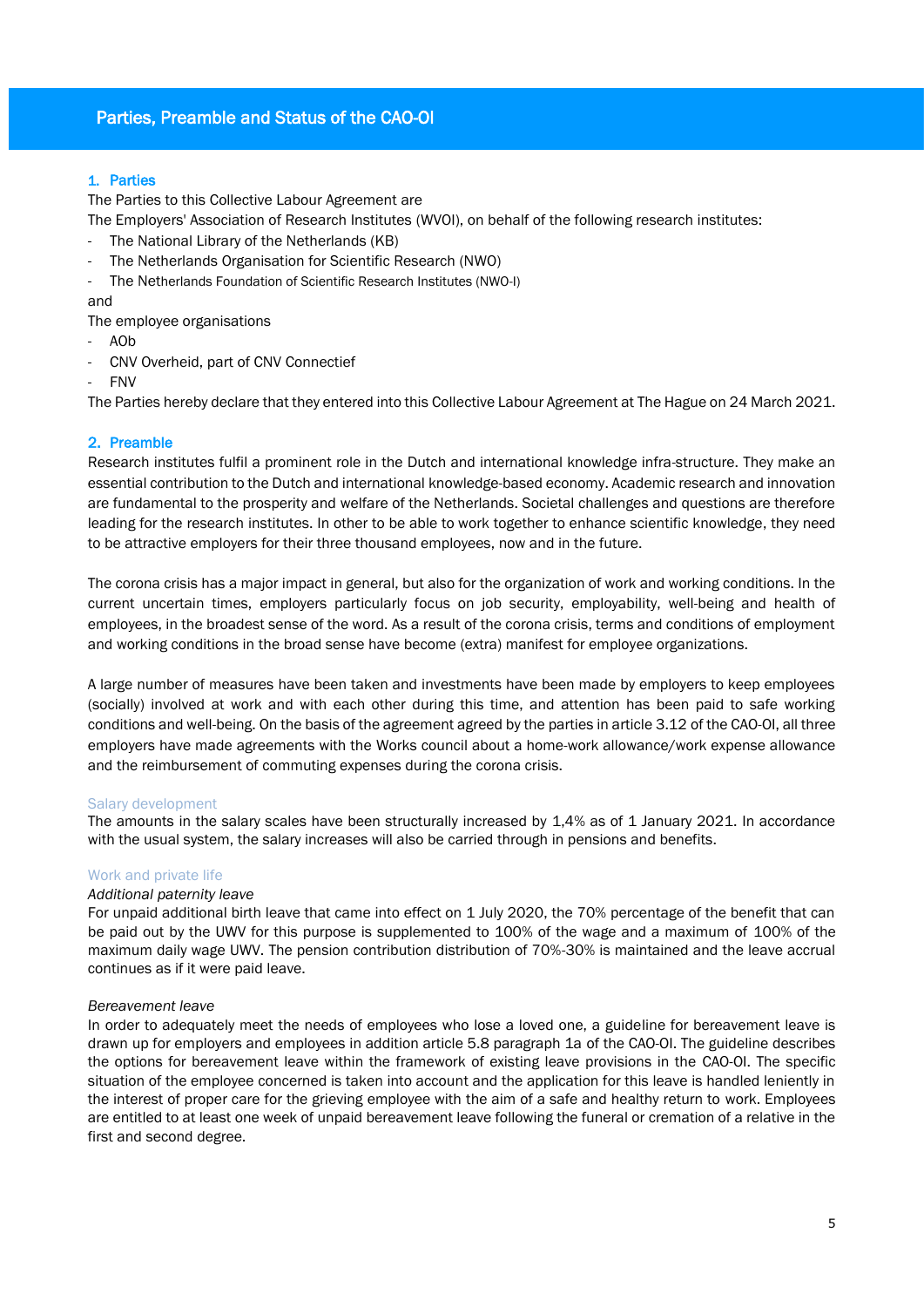## 3. Status of the CAO-OI

The CAO-OI applies a collective labour agreement in the sense of the Collective Agreements Act. This CAO has the status of a standard collective labour agreement from which there can be no derogation, unless this is explicitly allowed by the CAO. The CAO implements article 4.5 of the Higher Education and Scientific Research Act (WHW), insofar as agreed on at sector level. This CAO shall be reported as a standard collective labour agreement to the Health and Safety Inspectorate (DCA) of the Ministry of Social Affairs and Employment.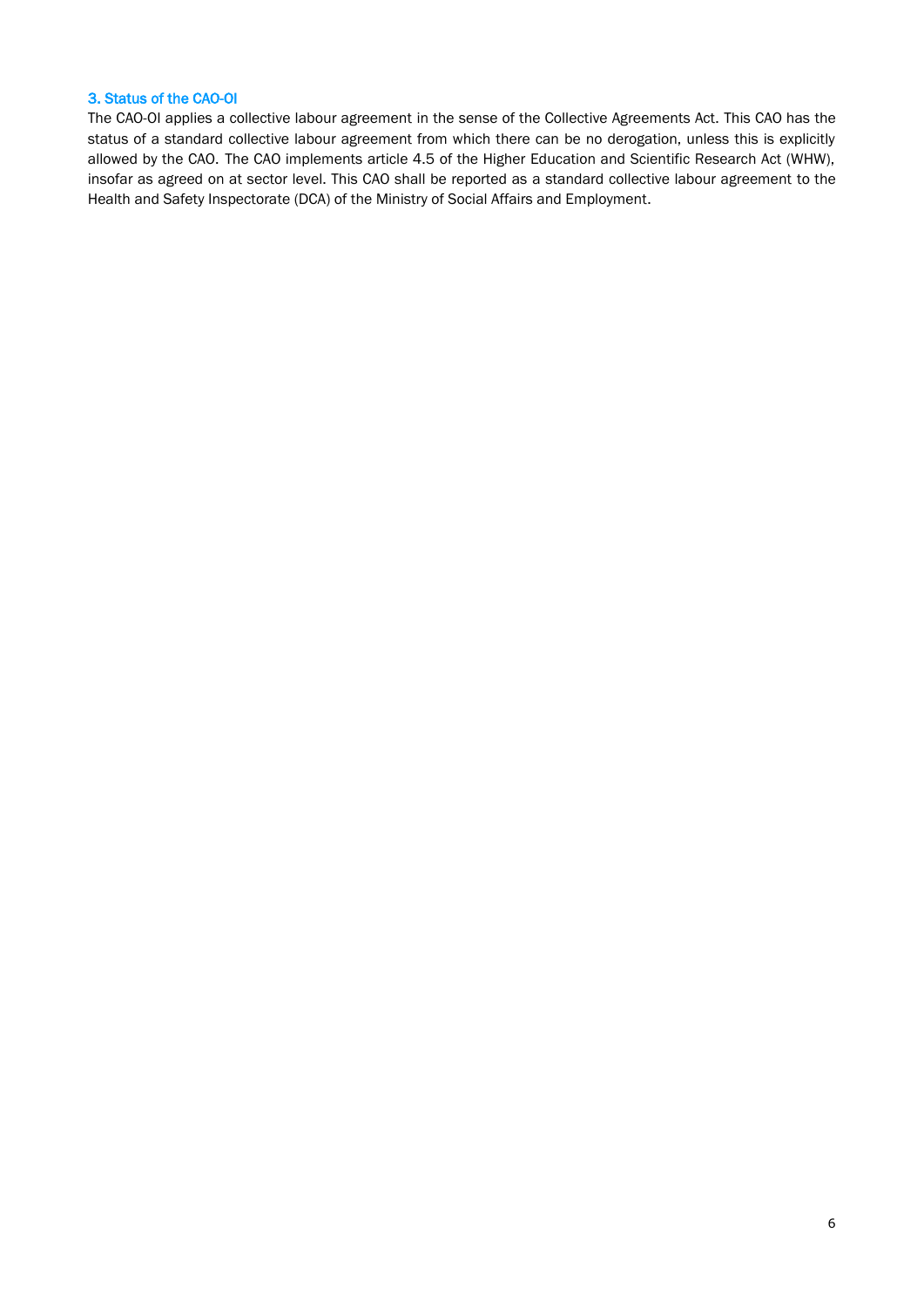## Chapter 1 – General provisions

## Article 1.1 Definitions and abbreviations

| 1. Distance in kilometres | The distance is determined with the ANWB route planner, according to the<br>fastest route, and not adjusted to up-to-date travel information.                                                                                                                                                                                                                                                                                                                                                                                                                                                                                                  |
|---------------------------|------------------------------------------------------------------------------------------------------------------------------------------------------------------------------------------------------------------------------------------------------------------------------------------------------------------------------------------------------------------------------------------------------------------------------------------------------------------------------------------------------------------------------------------------------------------------------------------------------------------------------------------------|
| 2. AVOM                   | Customised terms of employment.                                                                                                                                                                                                                                                                                                                                                                                                                                                                                                                                                                                                                |
| 3. Remuneration           | The sum total of salary and benefits that an employee is entitled to under<br>article 3.8 of this CAO. <sup>1</sup>                                                                                                                                                                                                                                                                                                                                                                                                                                                                                                                            |
| 4. BW                     | Dutch Civil Code.                                                                                                                                                                                                                                                                                                                                                                                                                                                                                                                                                                                                                              |
| 5. BWOI                   | Enhanced Unemployment Provision for Personnel of Research Institutes.                                                                                                                                                                                                                                                                                                                                                                                                                                                                                                                                                                          |
| 6. CAO-OI                 | Collective Labour Agreement for the Research Institutes.                                                                                                                                                                                                                                                                                                                                                                                                                                                                                                                                                                                       |
| 7. (C) OR                 | (Central) Works Council.                                                                                                                                                                                                                                                                                                                                                                                                                                                                                                                                                                                                                       |
| 8. Part-time employment   | An employment effected for less than the full-time employment to which the<br>entitlements of this CAO apply proportionate to the number of working hours<br>agreed upon, unless expressly provided otherwise.                                                                                                                                                                                                                                                                                                                                                                                                                                 |
| 9. Employment             | An employment agreement with an employer.                                                                                                                                                                                                                                                                                                                                                                                                                                                                                                                                                                                                      |
| <b>10. FNM</b>            | Job Level Matrix.                                                                                                                                                                                                                                                                                                                                                                                                                                                                                                                                                                                                                              |
| 11. Work                  | The composite of duties agreed with the employee by the employer.                                                                                                                                                                                                                                                                                                                                                                                                                                                                                                                                                                              |
| 12. Generation Plan       | The possibility to retain full pension accrual based on the old salary, while<br>working less hours in exchange for a percentage of the salary. The employer<br>will use the wage difference for recruitment and mobility purposes of<br>(preferably) young people.                                                                                                                                                                                                                                                                                                                                                                            |
| 13. Maximum salary        | The highest sum on a salary scale.                                                                                                                                                                                                                                                                                                                                                                                                                                                                                                                                                                                                             |
| <b>14.010</b>             | Researcher in training.                                                                                                                                                                                                                                                                                                                                                                                                                                                                                                                                                                                                                        |
| 15. Partner               | a. Spouse.                                                                                                                                                                                                                                                                                                                                                                                                                                                                                                                                                                                                                                     |
|                           | b. Registered partner.                                                                                                                                                                                                                                                                                                                                                                                                                                                                                                                                                                                                                         |
|                           | c. Life partner with whom the unmarried employee cohabits                                                                                                                                                                                                                                                                                                                                                                                                                                                                                                                                                                                      |
|                           | according to data from the municipal personal records                                                                                                                                                                                                                                                                                                                                                                                                                                                                                                                                                                                          |
|                           | data-base, and runs a joint household under a cohabitation contract<br>executed in the presence of a civil-law notary. Life partners are also<br>persons who cohabit and run a joint household, i.e. they share a main<br>address and provide for each other's care and maintenance. The term<br>widow or widower includes the life partner. Where applicable, the term<br>family member includes the life partner. The employer may request a<br>written statement by a civil-law notary as evidence that a cohabitation<br>contract has been effected. In this CAO life partners are treated as equal<br>to spouses and registered partners. |
| 16. Salary                | The sum per month that, subject to the provisions in this CAO, has been<br>established for the employee on the basis of appendix 1.2                                                                                                                                                                                                                                                                                                                                                                                                                                                                                                           |
| 17. Salary step           | A number that corresponds to a salary on a salary scale.                                                                                                                                                                                                                                                                                                                                                                                                                                                                                                                                                                                       |
| 18. Salary per hour       | 1/165 <sup>th</sup> part of the salary in a fulltime job.                                                                                                                                                                                                                                                                                                                                                                                                                                                                                                                                                                                      |
| 19. Salary scale          | A specified series of numbers attached to a certain salary specified in<br>appendix 1.                                                                                                                                                                                                                                                                                                                                                                                                                                                                                                                                                         |
| 20. Place of work         | The address of the building in which the employee usually works.                                                                                                                                                                                                                                                                                                                                                                                                                                                                                                                                                                               |
| 21. Tenure track          | The formally established track for an indefinite employment contract, to an<br>intended higher scientific position, for employees from the research job<br>family.                                                                                                                                                                                                                                                                                                                                                                                                                                                                             |
| 22. Tenure tracker        | An employee in tenure-track employment.                                                                                                                                                                                                                                                                                                                                                                                                                                                                                                                                                                                                        |
| 23. Vacation worker       | A person who performs temporary work during the school vacations because                                                                                                                                                                                                                                                                                                                                                                                                                                                                                                                                                                       |
|                           | the regular personnel is on vacation.                                                                                                                                                                                                                                                                                                                                                                                                                                                                                                                                                                                                          |

<u>.</u>

 $1$  AVOM deposits do decrease the remuneration.

 $2^{\circ}$  AVOM deposits do not lower the salary.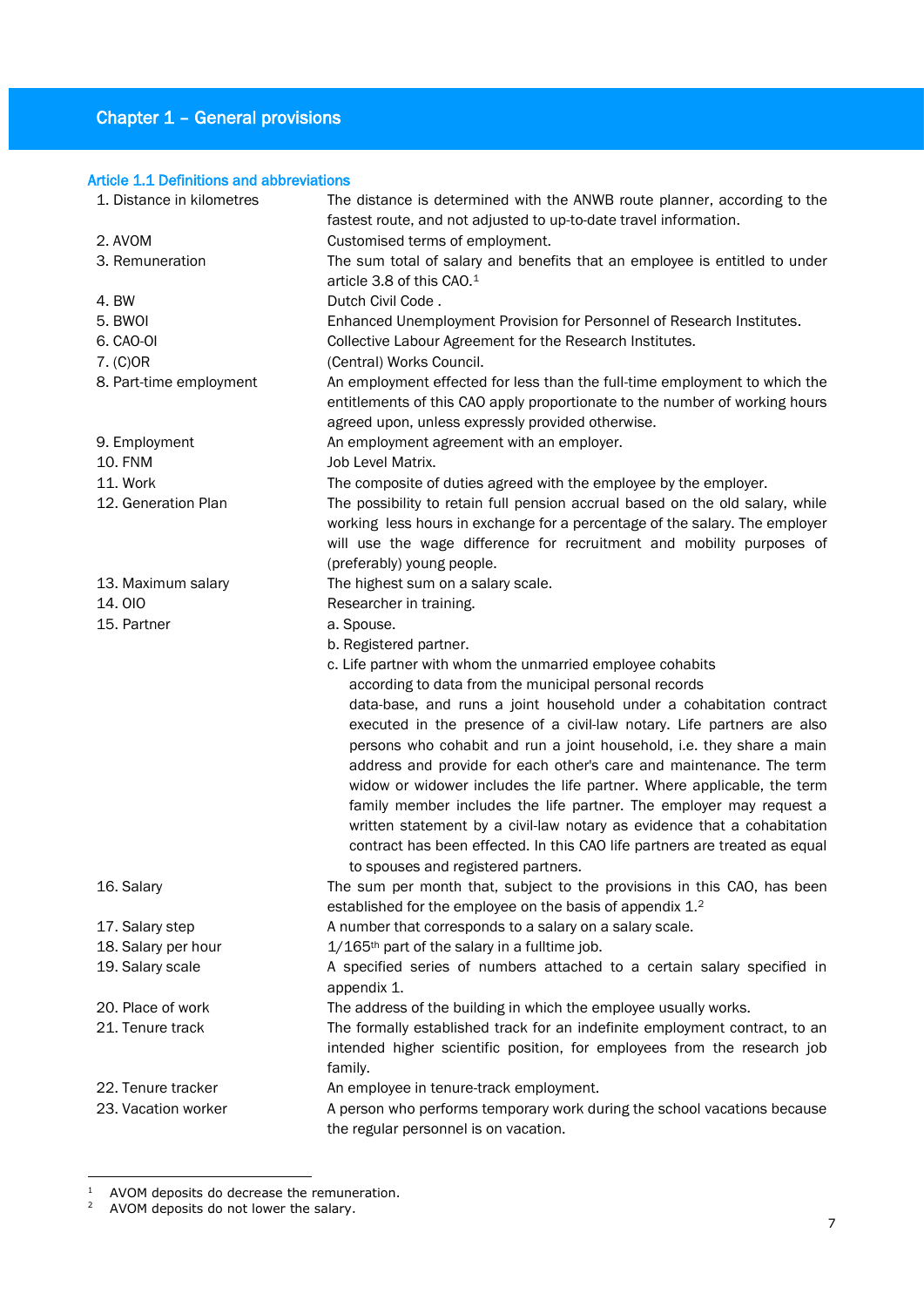| 24. Caretaker responsible<br>for the actual care and<br>upbringing of a child | An employee who, according to the municipal personal records database, is<br>responsible for and lives at the same address as a child and has taken on the<br>long-term care and upbringing of the child as though it were his or her own<br>child.                                                                                                                              |
|-------------------------------------------------------------------------------|----------------------------------------------------------------------------------------------------------------------------------------------------------------------------------------------------------------------------------------------------------------------------------------------------------------------------------------------------------------------------------|
| 25a Full-time employment                                                      | 38 hours per week.                                                                                                                                                                                                                                                                                                                                                               |
| 25b Full working week                                                         | 40 hours.                                                                                                                                                                                                                                                                                                                                                                        |
| 25c Actual working week                                                       | The actual number of hours per week that an individual employee has to work.                                                                                                                                                                                                                                                                                                     |
| 26. Employer                                                                  | An employer who is a member of the WVOI.                                                                                                                                                                                                                                                                                                                                         |
| 27. Employee                                                                  | The person who has an employment agreement with an employer in the sense<br>of this CAO.                                                                                                                                                                                                                                                                                         |
| 28. Employee organisation                                                     | An association of employees with legal personality whose members are<br>persons working for the employer and whose articles state that its objective<br>is to take care of the interests of its members; alternatively, a central<br>organisation to which the abovementioned association of employees belongs<br>and with which this collective agreement has been agreed upon. |
| 29. Working hours schedule                                                    | A working hours schedule is a schedule drafted for a period of more than a<br>week and published before taking effect that states when daily working hours<br>begin and end.                                                                                                                                                                                                     |
| 30. WHW                                                                       | Higher Education and Scientific Research Act.                                                                                                                                                                                                                                                                                                                                    |
| 31. WIA                                                                       | Work and Income According to Work Capacity Act.                                                                                                                                                                                                                                                                                                                                  |
| 32. WOR                                                                       | Works Council Act.                                                                                                                                                                                                                                                                                                                                                               |
| 33. Wwz                                                                       | Work and Security Act.                                                                                                                                                                                                                                                                                                                                                           |
| 34. ZAOI                                                                      | Illness and Disability Scheme for Research Institute Personnel.                                                                                                                                                                                                                                                                                                                  |

## Article 1.2 Term of the CAO-OI

- 1. This CAO is effective from 1 January 2021 up to and including 31 December 2021.
- 2. Save for termination by one of the parties no later than three months before the end date of this CAO-OI, this CAO will be deemed to have been extended for the period of one year.
- 3. Interim changes to the CAO-OI will certainly be made this is necessitated by an amendment of the Act or an Order in Council.

## Article 1.3 Scope of the CAO-OI

- 1. This CAO applies to employees as defined in article 1.1, definition 27, with the exception of the vacation worker as defined in article 1.1, definition 23.
- 2. The provisions in this CAO are only applicable insofar as statutory schemes or the generally binding provisions or resultant schemes do not dictate otherwise, unless these anomalies are permitted.
- 3. Provisions in a labour agreement at variance with this CAO are null and void.
- 4. The more detailed schemes which on grounds of this CAO are determined by the institute/employer may not contain any provisions that conflict with this CAO.

## Article 1.4 Obligations of the parties

- 1. Parties are under obligation to comply, in good faith and spirit, with this agreement. They shall not carry out or support any direct or indirect action to amend or terminate this agreement in any manner other than which has been agreed.
- 2. Parties will promote the observance of this agreement by their members with all available means.

#### Article 1.5 Obligations of employers and employees

#### 1.5.1 General obligations

- 1. Employers and employees shall conduct themselves in a manner befitting a good employer and a good employee.
- 2. Employees shall comply with all the rules and instructions pertaining to them.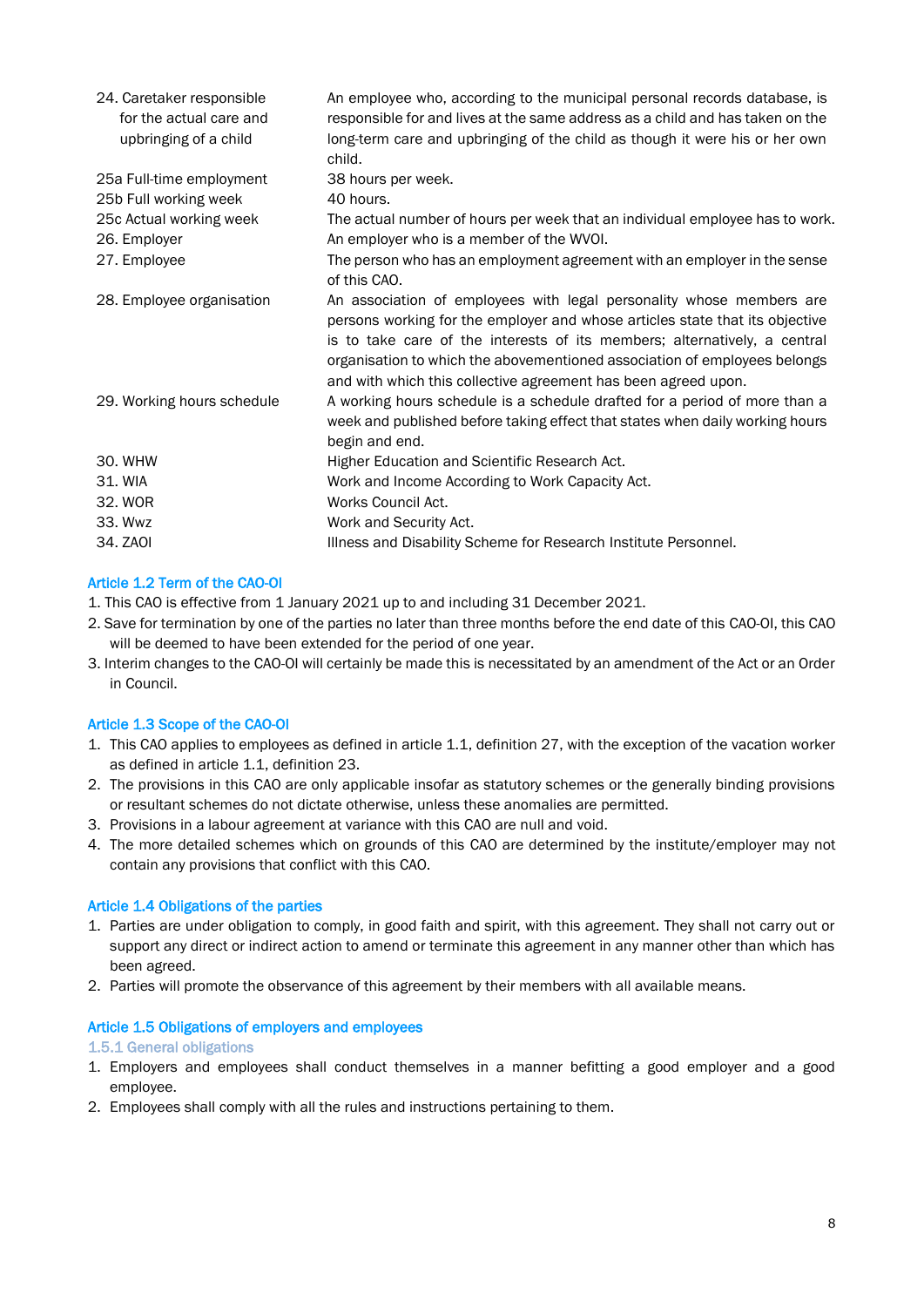#### 1.5.2 Integrity in scientific research

Employees conducting research, or involved in conducting research are obliged to take care that the research takes place in accordance with generally accepted standards for integrity in scientific research as laid down in The Dutch Code of Conduct for Scientific Integrity.

## 1.5.3 Access to the CAO-OI

Upon commencement of employment, the employer will issue the employee a copy of the effective CAO-OI together with the letter of appointment or employment contract.

## 1.5.4 Confidentiality clause

- 1. Employees are under obligation to keep all their work-related information confidential insofar as the nature of their work dictates this, or confidentiality has been expressly imposed otherwise.
- 2. This obligation also applies after termination of the employment.
- 3. The obligation to observe confidentiality may not be at variance with the academic freedom referred to in article 1.6 of the WHW.
- 4. Without prejudice to the statutory provisions binding the employer, employers are prohibited from disclosing any information to third parties with respect to individual employees, unless the individual employee has given his written consent to the release of that information.

## 1.5.5 Change of work or tasks

- 1. Without any repercussions to their legal status, employees with a fixed-term contract may be assigned long-term work, and employees with a permanent contract may be assigned occasional duties.
- 2. Employees may, at their own request, be assigned other work.
- 3. Employees are obliged to accept other work, if this is in the employer's interest, regardless of whether this work is in the same operational unit or place of work, but provided it can reasonably be assigned to them in view of their personality, circumstances and prospects.
- 4. Employees may be obliged to carry out temporary duties other than their usual ones if these duties can reasonably be assigned to them. However, they shall not be obliged to perform duties to replace place those on strike.

#### 1.5.6 Ancillary work

- 1. Employees are obliged to notify their employer of ancillary work before commencing such work or upon taking up employment.
- 2. Employees are obliged to permission to perform any ancillary work that may be related to their work and/or may affect their employer's interests of the employer.
- 3. Employers shall grant the employee permission to perform ancillary work, unless they have reason to believe that the proper performance of the employee's duties is compromised or that their interests may otherwise be harmed.
- 4. Employers may impose additional rules for the notification, registration and assessment of ancillary work.

#### 1.5.7 Obligation to relocate

In principle, employers cannot require their employees to relocate. Employers may impose upon their employees an obligation to relocate to or to continue to reside in or near the municipality that is designated as their place of work or in which their place of work is located, if in the employer's opinion relocation is necessary for the proper performance of the work, given its nature. Employees upon whom an obligation to relocate has been imposed must do so as soon as possible, but no later than two years after this obligation has been imposed.

#### 1.5.8 Absence from work

Employees who are unable to perform their work due to illness or other causes shall inform the employer of the reason for this inability as soon as possible in compliance with the rules laid down by the employer.

#### 1.5.9 Gifts and the like from third parties

During the term of the employment, employees shall not request or accept payments, rewards, gifts or pledges from third parties without the employer's consent.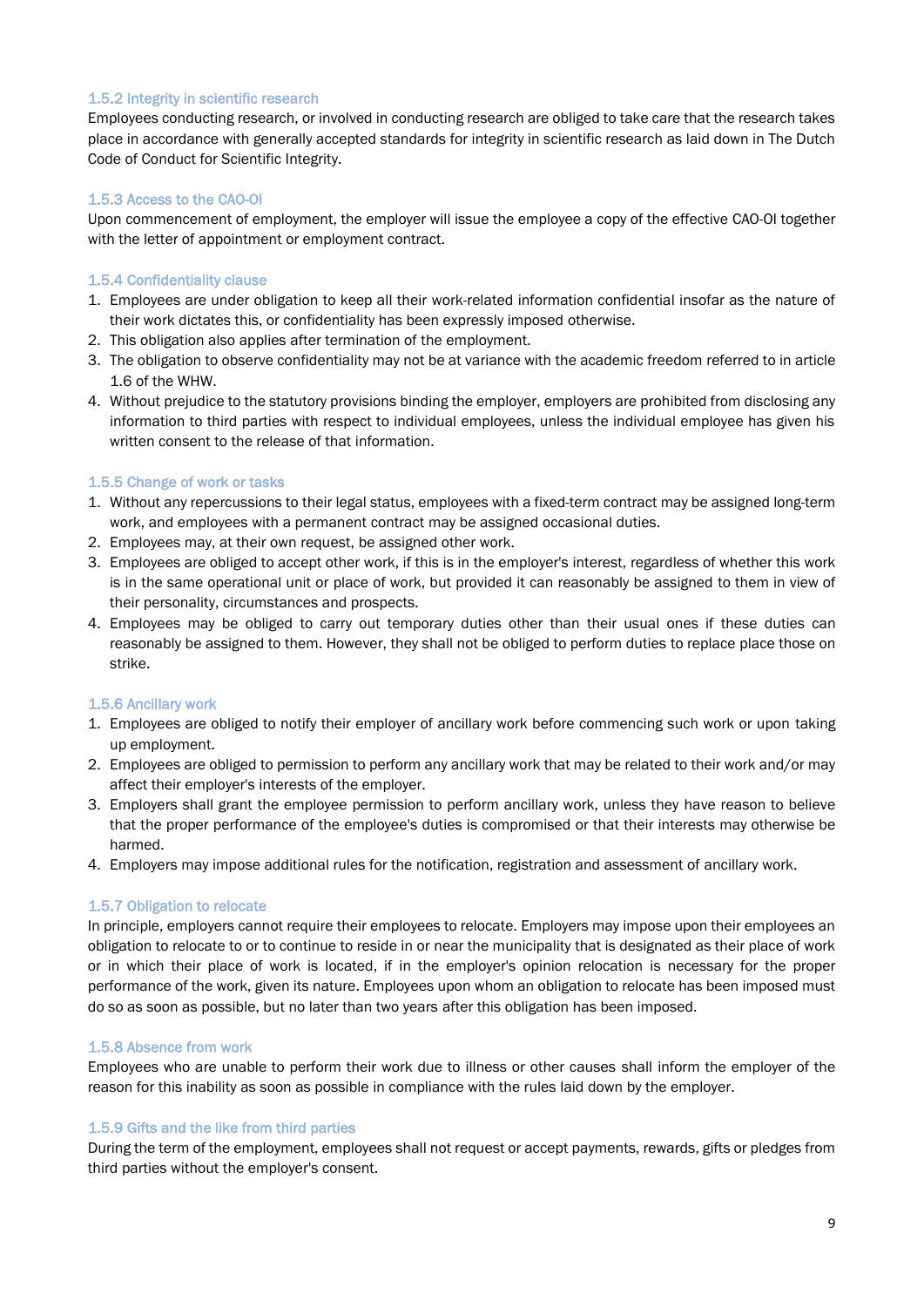#### 1.5.10 Liability and indemnification

- 1. Employees who during the performance of their work cause damage to the employer or to a third party to whom the employer is under obligation to pay compensation shall not be held liable therefor by the employer, unless the damage is a result of an intentional act or deliberate recklessness on their.
- 2. The employer is liable vis-à-vis the employee for damage suffered by the employee in the performance of his duties, unless he demonstrates that he has complied with his obligation (as referred to in Section 7: 658 (1) of the Dutch Civil Code) to arrange the work safely or that the damage is to a large extent the result of intent or willful recklessness on the part of the employee.

#### Article 1.6 Adjustment of working hours

A request for part-time employment, also in staff and executive-related functions, will be honoured, if compelling business interests so permit.

## Article 1.7 Customized conditions of employment

Employees may make use of the Customized Terms of Employment Scheme (AVOM). The scheme affords employees the possibility to allocate a number of hours of leave and/or part of their gross salary to the objects described in the scheme and thus compose their own package of terms of employment. The prevalent terms, rights and obligations are incorporated in a scheme, the full text of which is added to this CAO as appendix 3.

## Article 1.8 Intellectual ownership rights

#### 1.8.1 General provisions

- 1. Employers own all the intellectual ownership rights to any of the following created by employees in the performance of their employment:
	- A work of literature, science (or art)
	- An invention that may be patentable
	- A data bank
	- Cultivated species
	- A manufactured drawing, model or work
	- A semiconductor product or topography
	- A domain name
	- A computer program and design material
- 2. As their owner, employers may transfer intellectual ownership rights to third parties and/or the employee. Employees will make a request for transfer in writing.
- 3. Employees shall cooperate in the establishment or protection of intellectual ownership rights in the Netherlands and abroad. This cooperation may consist in providing information, the making and signing of statements, or the deferment of publications for the period of time needed to establish intellectual ownership rights.

#### 1.8.2 Copyright

- 1. Pursuant to article 7 of the Copyright Act, an employer is deemed to be the maker and owner of those works that employees have created in the performance of their work.
- 2. At the employee's written request, employers may, with observance of the provisions of this article, transfer to the employee the copyright to the following categories of work:
	- a. Books, leaflets, news magazines, magazines and all other writings
	- b. Stage work and dramatic-musical work
	- c. Oral lectures
	- d. Choreographic work and pantomimes
	- e. Works of music with or without lyrics
	- f. Drawing, painting, building and sculpturing, lithographs, engravings and other sheet metal work
	- g. Geographical maps
	- h. Designs, sketches and modelling, relative to architecture, geography, topography or other sciences, and/or
	- i. Photographic work
- 3. Employees are obliged to report in writing all that they create to the employer. One year after receipt of the report the employee who is the actual maker of the work will without the intervention of the employer acquire ownership of the copyright to the work included in one of the categories specified in paragraph 2, unless the employer reserves the rights, with statement of reasons therefor, or fixes another reasonable term for the transfer.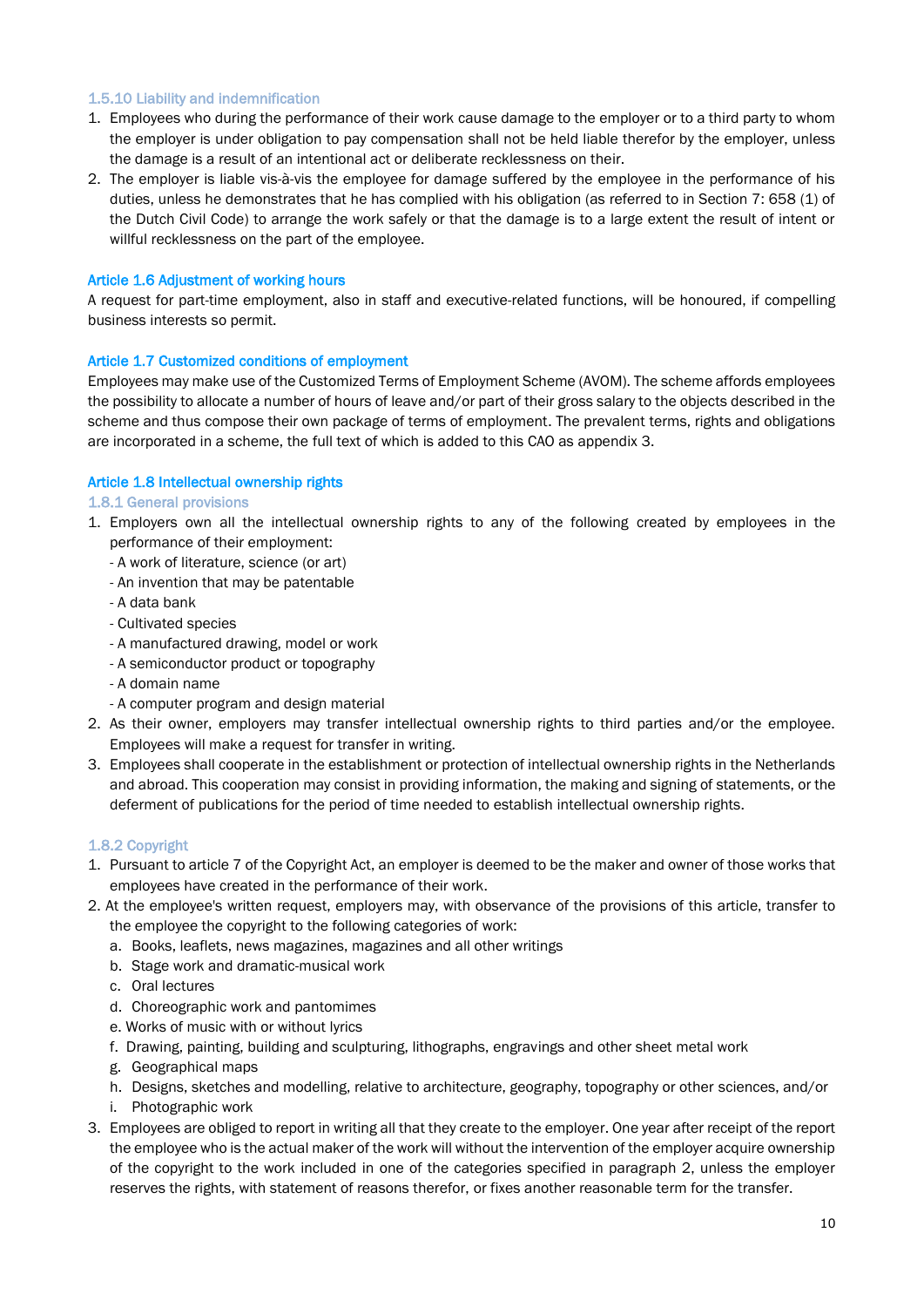- 4. The employer will only reserve the copyright to a certain work if it is to be expected that the work will be multiplied in great numbers, it is part of a series or in any other way of special concern to the employer.
- 5. The employer asserts his personality rights in the employee's interest.

## 1.8.3 Patent and cultivation rights

- 1. Employees who make an invention that may be patentable or who during cultivation work create a species on which cultivation rights can be claimed are obliged to report this to their employer. An employee is deemed to be able to have arrived at the opinion that such is the case when the invention has been completed or the species has been cultivated or when the employee may in all reasonableness have arrived at this opinion.
- 2. Prior to any written publication of a patentable invention or creation of a species on which cultivation rights can be claimed employees are obliged to report this to their employer in writing. The report shall be made in time and accompanied by a statement of particulars that allow the employer to form an opinion on the nature of the inventions or species.
- 3. The provisions of paragraphs 1 and 2 are applicable *mutatis mutandis* to the copyright connected with the patent and cultivation right to be established.
- 4. The salary paid by the employer is deemed to include compensation for the loss of the patent or cultivation right.
- 5. Employers may, in exceptional cases grant the employee additional fair compensation for the economic importance of the invention or new species and taking into account the circumstances in which the work was performed.

#### Article 1.9 Whistle-blower scheme

Every employer will enter into consultation with the Works Council or Central Works Council in order to make arrangements tailored to each organisation regarding whistle-blowers. The starting point for this local scheme is that an employees who suspect an abuse in the organisation that they work for should be able to report this in a manner that he feels is safe and adequate.

#### Article 1.10 Catch-all clause for crew members employed by NIOZ

- 1. The Royal Netherlands Institute for Sea Research (hereafter: NIOZ) deploys research vessels of its own to conduct maritime research. Due to the nature of the work on the research vessels, the articles 3.8, paragraphs 3 and 4, and 3.9, paragraphs 2, 3.10, 4.1., 4.2, (except for the holidays referred to in paragraph 1), 5.1 through 5.6 do not apply to crew members. Instead, the 'Seafarers' Scheme for Crew Members Employed by NIOZ' (*Vaarregeling bemanningsleden Koninklijk Nedelands Instituut voor Zeeonderzoek*), agreed upon between parties, applies.
- 2. So-called 'boarders' (*opstappers*) sail on the research vessels. These are researchers and support staff whose work does not depend on whether they are on board a ship. Articles 3.8, paragraphs 3 and 4, 3.9, paragraph 2, 3.10, 4.1., 4.2. (except for the holidays referred to in paragraph 1) do not apply to boarders, but only for expeditions that last several days. During expeditions, the Seafaring Expeditions Scheme (*Regeling zeegaande expedities*), agreed upon between parties, applies to boarders.

#### Article 1.11 Catch-all clause for the Working Conditions Catalogue

- 1. The employee organisations and WVOI-employers together implement the Working Conditions Catalogue.
- 2. Amendments are necessitated by changes to legislation on the one hand, and changes in the state of the art and professional service standards on the other. A committee with expertise in the subject-matter first submits its advice on amendment of the Working Conditions Catalogue to representatives of each of the parties. These representatives are authorised to agree to amendments.
- 3. If the representatives cannot come to an agreement, the proposed amendments are tabled at the collective labour agreement negotiations.

#### Article 1.12 Code of conduct on sexual harassment, aggression and violence

Each employer adopts a code of conduct to prevent and control sexual harassment, aggression and violence in the workplace. The code of conduct also provides for a complaints procedure.

#### Article 1.13 Time- and location-independent work

The employer and employee can agree on working hours and location independent. The employer can grant the worker financial compensation and/or benefits in kind to this effect.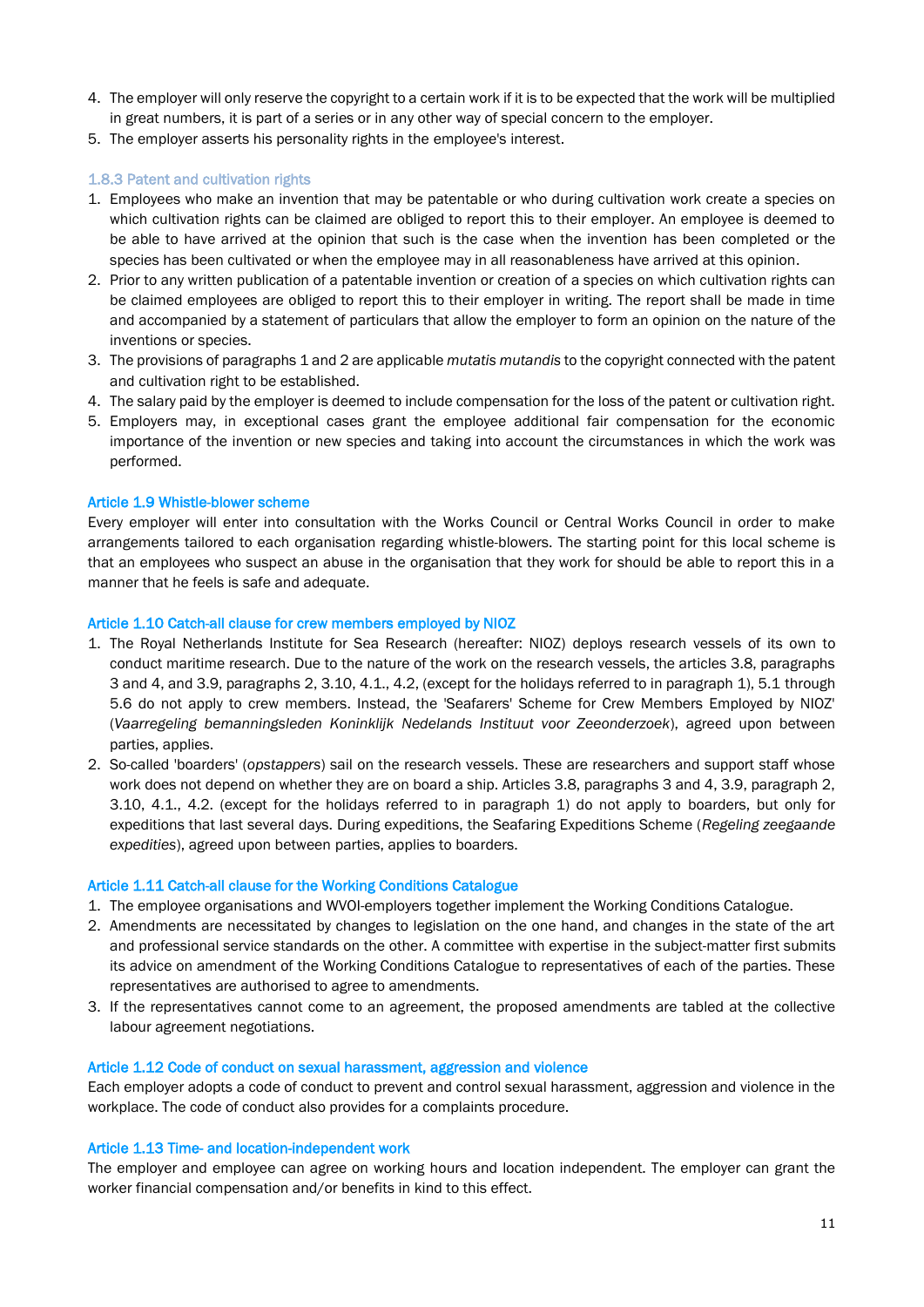## Article 1.14 Employees in Public Service

- 1. Employees who are temporarily relieved from the performance of their work due to work ensuing from service in a public-law body to which they have been appointed or elected, will be granted non-active duty pay while they are relieved from the performance of their work, on grounds of the Incompatibility of Office States-General and European Parliament Act.
- 2. The employer is not obliged to pay the employees for that part of the position for which they are in public service.
- 3. For the application of this article, the position of deputy ombudsman is put on a par with service in a public-law body as referred to in the first paragraph of this article.
- 4. Employees may be eligible for special leave, unless pressing operational interests dictate otherwise, so that they may meetings and sittings of public-law bodies to which they he have been appointed or elected and perform any ensuing duties for these boards, insofar as they are unable do so in their own time.
- 5. For employees who receive permanent remuneration for the service for which leave has been granted as specified in the previous paragraph, a deduction will be applied to their pay for the duration of their leave.
- 6. Employees shall be dismissed if, having accepted an office in a public-law body to which they have been appointed or elected, they have been temporarily relieved from the performance of their work, and having left office they cannot, in the employer's opinion, be reinstated inactive employment.
- 7. Employees who after long-term special leave, cannot, in the employer's opinion, be reinstated in active employment shall be dismissed.
- 8. Employees who accept an appointment as a minister or deputy-minister shall be dismissed on the day on which they accept office.

#### Article 1.15 Hardship clause

In special cases, provisions of this CAO-OI and from the CAO-OI schemes at the institute or employer level may be varied, if they are in the employee's favour and if in the employer's opinion the CAO-OI or pertinent scheme does not provide for the particular circumstances of the individual case.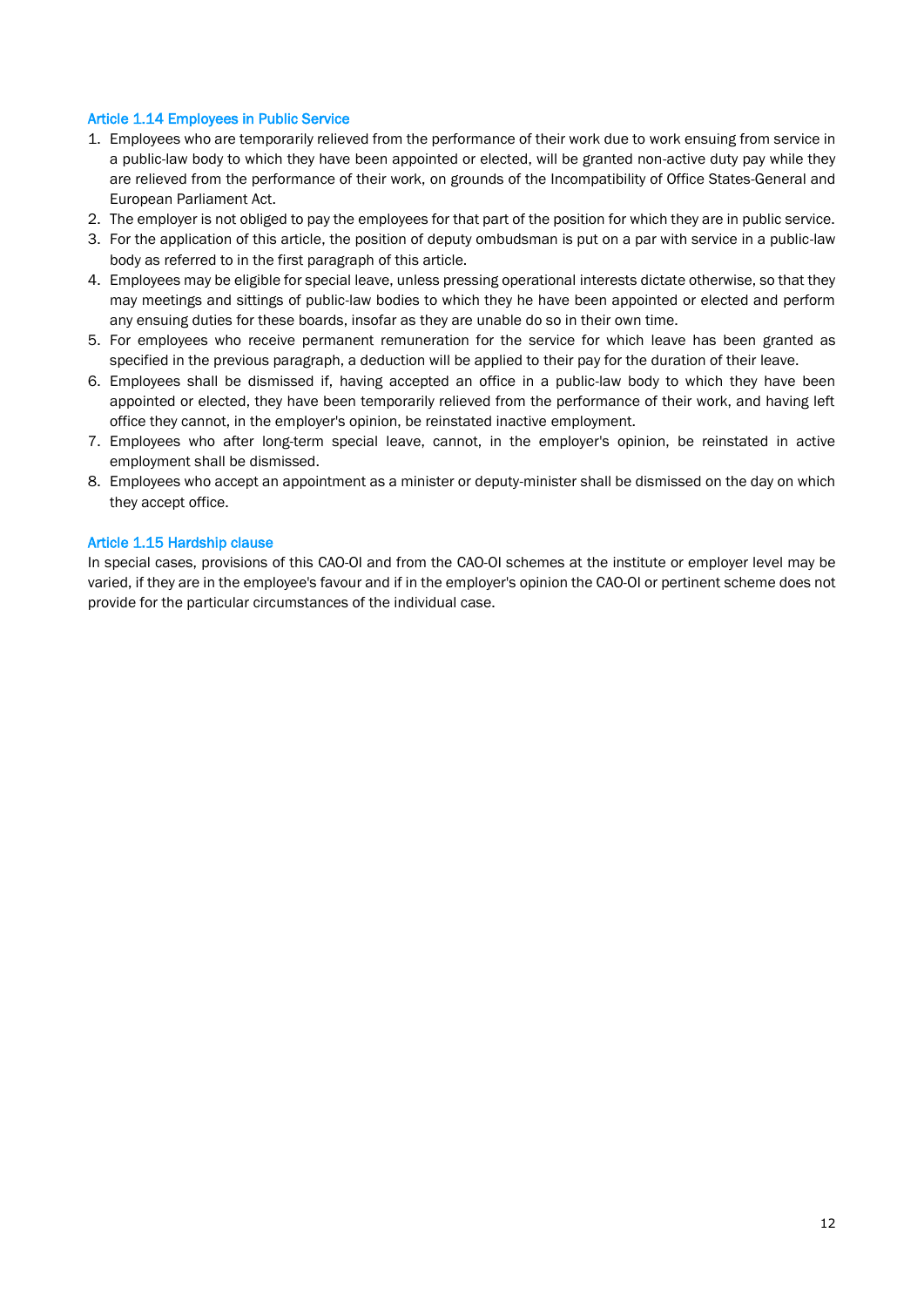## Chapter 2 – Recruitment, selection and employment

#### Recruitment and selection

#### Article 2.1 General

In consultation with the (C)OR, the employer establishes a selection code with respect to recruiting and selecting personnel, taking the extant code of the Netherlands Association for Personnel Policy as the point of departure.

#### Article 2.2 Examination/Re-Examination

A medical examination only takes place if specific requirements for the performance of the work have been formulated which can be translated into medical terms. A medical examination shall, with regard to its nature, content and scope, be restricted to the relevant purpose. The employer shall bear the costs of the examination and re-examination.

#### Employment

#### Article 2.3 Content of the labour agreement

The employee will be given a labour agreement prior to the commencement of his duties; the following will be incorporated herein:

- a. His surname, forename, other initials and date of birth
- b. The employer's name
- c. The date on which employment commences
- d. Whether the employment is fixed-term or permanent employment. If the employment is fixed-term: the term as well as the grounds for employment
- e. His work and the operational unit, as well as any concrete arrangements on alteration of work or work placement to enhance employability
- f. The fulltime and applicable hours to the employee and the size of the actual working week that apply to the employee
- g. The salary, under specification of the relevant salary scale, the salary step and allowances, if any, if applicable, the time at which the first periodical salary increase will take place for the first time.
- h. The provision that the CAO and the labour agreement are a whole
- i. The applicable pension scheme
- j. The location or locations where the work is performed
- k. If applicable: the provision that employment is dependent on external funding as referred to in article 2.6 paragraph 2.

#### Article 2.4 Changes/supplements to the labour agreement

The employee is notified in writing of changes in and supplementations to the information in the letter of appointment or the labour agreement as specified in article 2.3.

#### Article 2.5 General provisions with respect to the labour agreement

- 1. The labour agreement is entered into for a specified or unspecified period
- 2. In derogation of Article 7: 652, paragraph 4 of the Dutch Civil Code a probation period of a maximum of two months can be agreed upon in the event of an employment contract for a term of more than six months. During the probationary period, both employer and employee can terminate the employment immediately.

#### Article 2.6 Fixed-term labour agreement for employees other than OIOs

- 1. The term of a fixed-term labour agreement is established at the start of employment. The term can be either a specified term or a term that has not been exactly specified in advance but depends on a circumstance that can be defined objectively. The starting point for determining the term of a fixed-term labour agreement is article 7:668(a) of the Dutch Civil Code, which stipulates that from the day that between the same parties
	- a. fixed-term labour agreements have followed each other with intervals of no longer than six months and the total duration, including the intervals between the contracts, has exceeded a 36-month period, the most recent labour agreement is deemed to be effected permanent as from that particular day or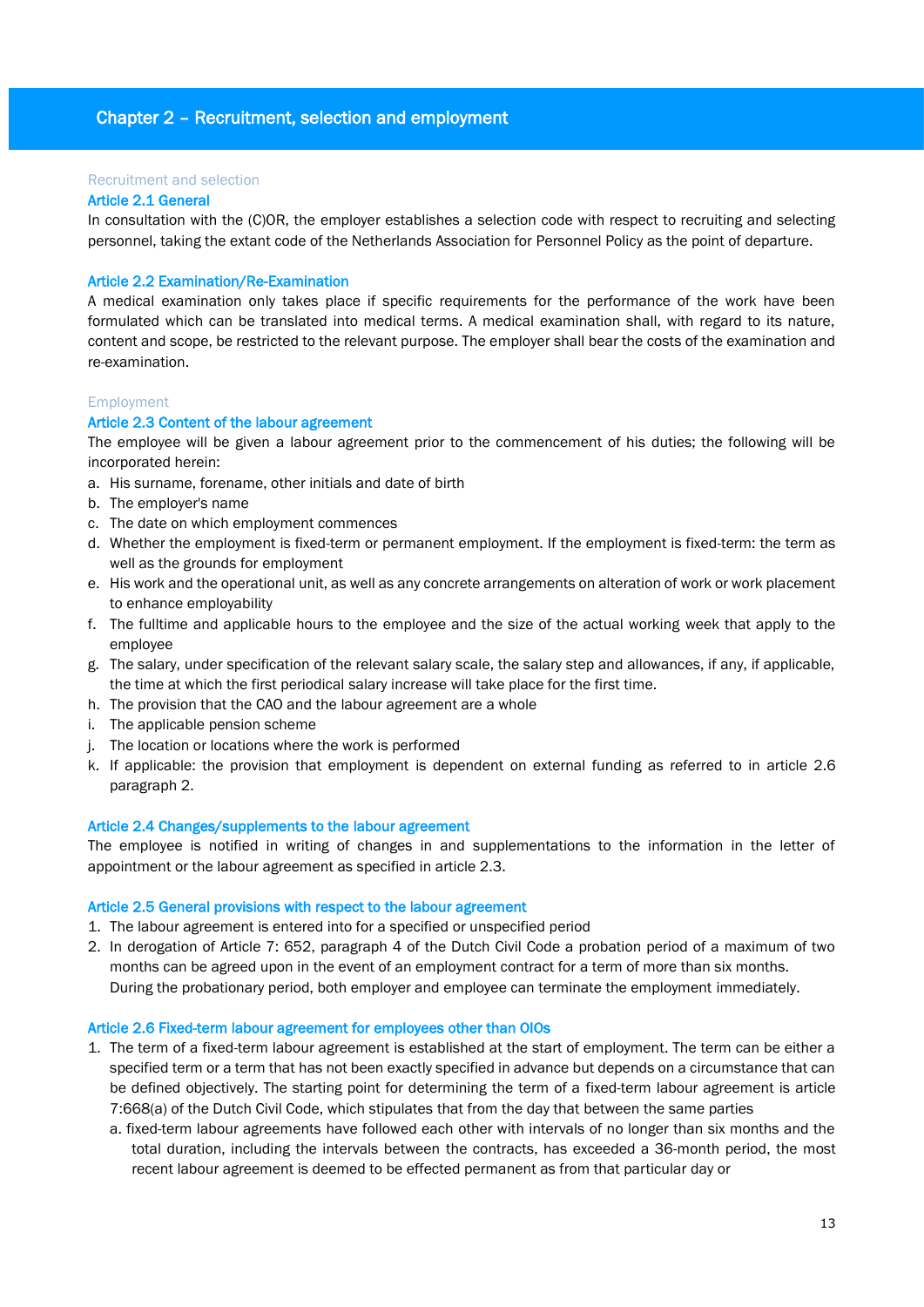- b. more than three fixed-term labour agreements have followed each other with intervals no longer than six months the the most recent labour agreement is deemed to be effected permanent as from that particular day.
- 2. The term of the labour agreement may depend on temporary external financing, in which case the total term, including two extensions, may be four years.
- 3. The labour agreement can be terminated prematurely if such has been agreed upon in writing.
- 4. With employees in the Research Job Family in salary scales 10 and 11, a fixed-term labour agreement can be entered into, of which the total term may amount to a maximum period of four years, including two extensions.
- 5. For employees in the Research Support and Technical Job Family, there will be the prospect of a permanent labour agreement, following a fixed-term labour argeement of no longer than three years, including an extension. If the work activities are necessary for business operations, are non-structural in nature and have not been completed within the term determined at the start, the total term of the fixed-term labour agreement will amount to a maximum of four years, including two extensions.
- 6. Without prejudice to the provisions of this article, a one-time fixed-term labour agreement can be entered into for more than three years. This labour agreement can be extended once by a maximum period of three months.
- 7. In case a fixed-term labour agreement that has been in place for more than three years comes to an end by operation of law and is not continued by the employer, the employer has an obligation to investigate whether he can offer the employee another suitable position before the end of the employment contract.
- 8. The following does not count in determining the term of the labour agreement and the number of extensions:
	- 1. The years of service as an OIO/a tenure tracker.
	- 2. The years of service with other employers.
	- 3. The years of service with the employer preceding an interruption of more than six months.
- 9. Contrary to paragraph 8, below 2, the years of service spent working for employers within the NWO umbrella organisation will be taken into account when applying the chain provision to NWO employments.

## Article 2.7 Tenure Track

- 1. Tenure track is the formally established track for an indefinite employment contract, to an intended higher scientific position, for employees from the research job family.
- 2. A tenure track can be entered into in a labour agreement for a specified maximum period of six years. The term of the fixed-term labour agreement(s) that precedes (precede) the same are, due to the intrinsic nature of a Tenure Track Agreement, not taken into account when determining the maximum term of the agreement. This labour agreement can subsequently be extended once by at most three months.
- 3. The tenure track specifies:
	- How the track may be lead to a permanent labour agreement
	- The duration of the track
	- The assessment procedure and criteria
	- The consequences of a positive or negative assessment
- 4. The decision about whether or not the labour agreement will be made permanent will be taken well in advance, at least one year before the end of the agreed period.
- 5. If a labour agreement will terminate by operation law, the employer has a best-effort obligation to investigate whether the employee can be offered another position, within his organisation, that is suited to their personality and circumstances.

#### Article 2.8 On-call and substitute workers

- 1. An on-call or substitute worker is deployed for work with an incidental nature and no fixed scope, and for varying working hours to be determined by the employer.
- 2 Pursuant to section 7: 628 (5) of the Dutch Civil Code, the labour agreement of the on-call or substitute worker may stipulate that during the first six months only remuneration will be received for hours actually worked. After that period, section 628 subsection 1 of Book 7 of the Dutch Civil Code applies.
- 3. The labour agreement of the on-call or substitute worker in the Facility Services Job Family Subgroup can include the provision that, during a period exceeding six months, the worker will exclusively receive remuneration for the number of hours actually worked.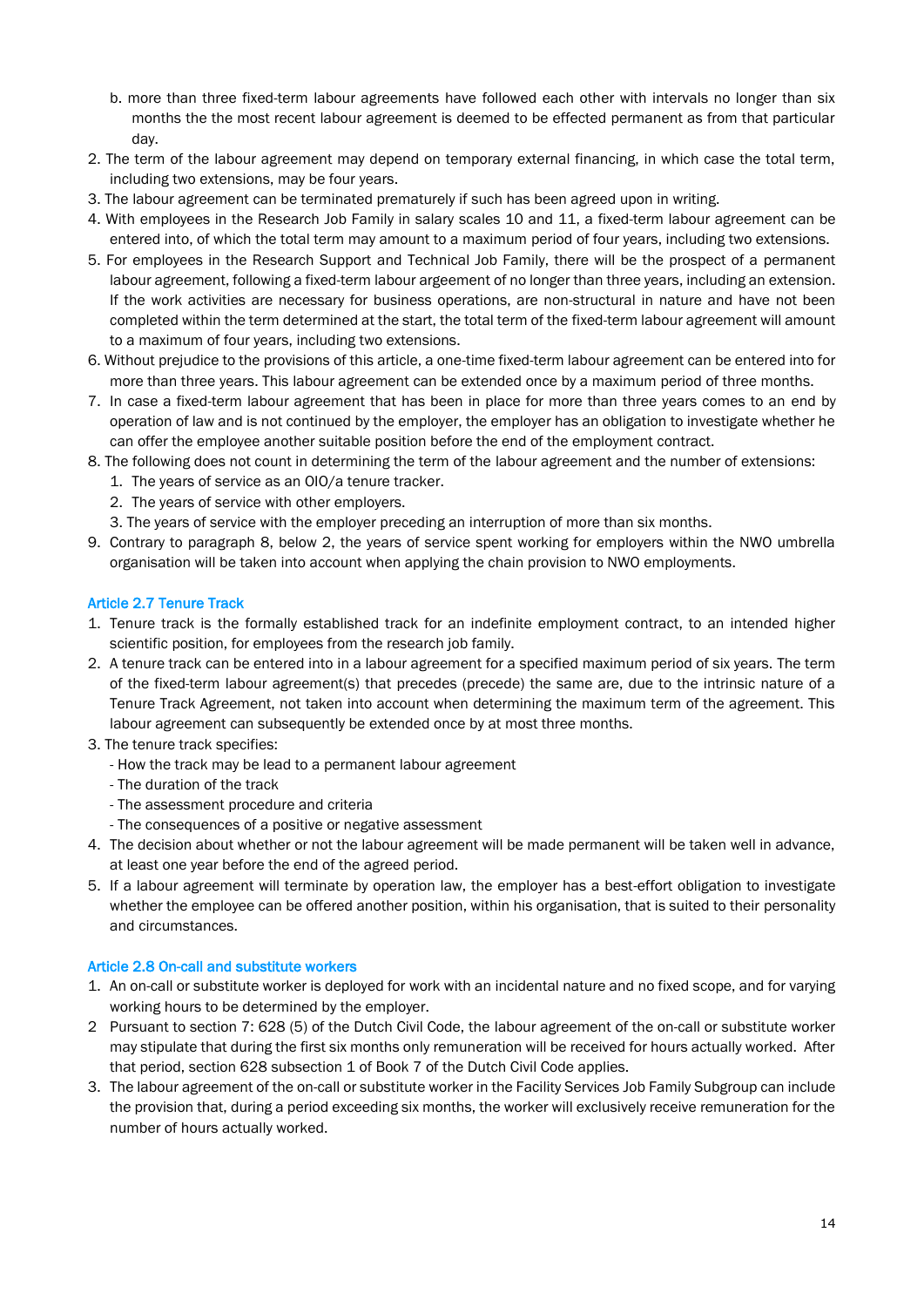## Chapter 3 – Salary, allowances and payments

#### Article 3.1 General provisions

- 1. The employer pays the salary, allowances and payments for extra services on a monthly basis.
- 2. When the salary, an allowance, as referred to in articles 3.8, holiday pay or year-end bonus needs to be calculated over a part of a calendar month, the sum will be determined per day by dividing the monthly sum by the number of days of the relevant calendar month.
- 3. The first and second paragraphs may be varied, if the employer believes that particular circumstances give rise thereto.
- 4. The employee will receive no remuneration for the time during which he, contrary to his obligations, intentionally neglects to fulfil his function.
- 5. The employer can suspend the employee for a maximum of 10 days as a disciplinary measure without retention of salary if the employee, in the opinion of the employer, behaves repeatedly or seriously culpably.
- 6. Every year in May, employees are entitled to pay of 8% of their remuneration. Parties have agreed that the accrual of holiday pay is at least €132.57 per month. Upon termination of the employment the holiday pay accrued until termination will be paid with the last salary payment.
- 7. Every year in December, employees are entitled to a year-end bonus of 8.33% of their received pay. For employment for part of the year and for part-time employment, the year-end bonus is adjusted in proportion (monthly accrual). If the employment ends during the year, payment will be made in the last month of the employment.

## Article 3.2 Salary scale and job classification

- 1. The employer determines the salary scale that applies to the employees on the basis of the nature and level of the employees' work.
- 2. The employer determines the nature and level of an employee's function within the organisation in accordance with the salary tables specified in appendix 1. This occurs on the basis of the job level matrix for the research institutes.
- 3. To employees who temporarily replace and perform other work, the last applicable salary scale will remain in force, without prejudice to the provision in article 3.8, paragraph 2.

#### Article 3.3 Objections to job classification

- 1. Employees who object to the intended decision about the classification of their job may request that the employer reconsider this evaluation.
- 2. Objections against the decision on the job evaluation are handled by the employer's advisory (complaints) committee.

#### Article 3.4 Salary classification

- 1. Upon employment, a salary is agreed in the scale corresponding to the employee's position
- 2. In derogation of the previous paragraph, a salary in the nearest lower salary scale (start-up scale) can be agreed if the employee has not yet fully fulfilled the position.
- 3. The preliminary salary scale is the immediately lower salary scale and only applies for the limited period during which the employee is considered to be able to meet all the requirements necessary for the position.
- 4. As soon as an assessment shows that the employee meets all the requirements necessary for the position, the employee will be classified in the salary scale appropriate to the position.
- 5. If the employee does not meet all the job requirements six months before the maximum period of two years expires, the employer shall invite the employee to explore other career prospects within the organisation or elsewhere.
- 6. Employees in the category of "persons with an occupational impairment", as referred to in the Act, are classified in salary scale 1, step 0 or in the salary scale and on the salary step that correspond with the work that these employees will perform.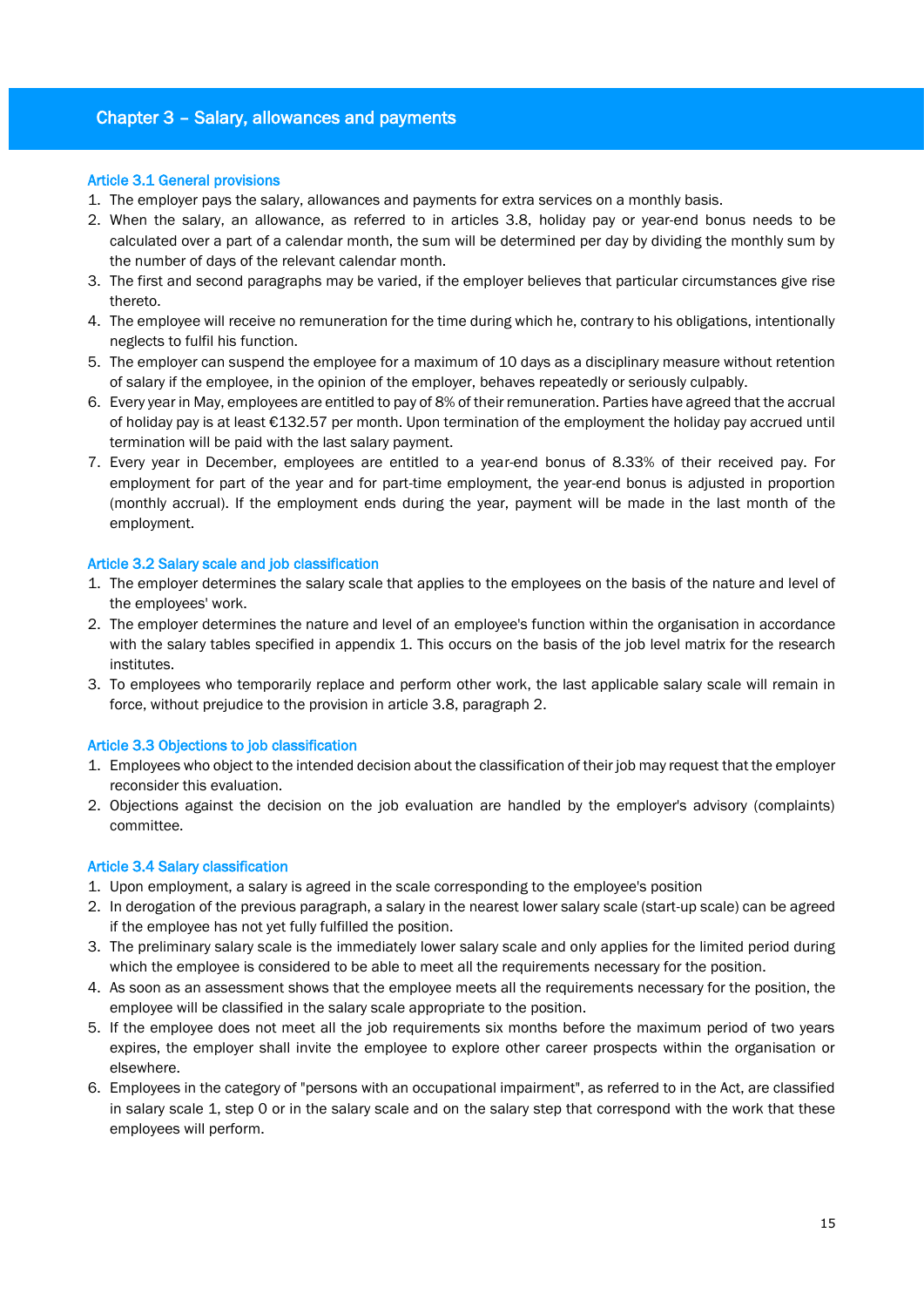#### Article 3.5 Salary increments

- 1. The employee's salary is raised to the next sum in the salary scale, if, in the employer's opinion, the employee performs their function properly.
- 2. The employee's salary can be raised to a higher sum specified in the salary scale, if in the employer's opinion the employee is delivering good or first-rate work.
- 3. If the employer is of the opinion that the employee fails to perform their work properly, the salary increase will not take place.
- 4. The salary increase as referred to in the first and second paragraphs, is given when the employee has not yet reached the maximum level of salary in his current salary scale; the first raise is given one year after entry into employment, and then each year.
- 5. The date of the salary increase can be brought forward if the employer believes that there is reason to do so.

## Article 3.6 Derogations of articles 3.1-3.5

In special cases the employer can make arrangement to supplement articles 3.1 through 3.5 or derogate from them in the employee's favour.

## Article 3.7 (Long-service) bonuses

- 1. The employee is entitled to a long-service bonus after 25 and 40 years of service. This bonus is at least 50% of the salary including holiday pay. The employer shall make a long service bonus regulation.
- 2. The employee may be granted a bonus and/or extra leave for special achievements on or other grounds. The employer shall lay down further rules to this end.

#### Article 3.8 Allowances

The employer may grant the employee one or more allowances. Where necessary, this article outlines the conditions for the granting of an allowance.

- 1. Performance allowance:
	- a. For what the employer considers excellent performance of work.
	- b. Only if the employee has reached the maximum salary in their salary scale.
	- c. No more than 15% of the employee's current maximum salary.
	- d. For the period of one year.
	- e. For a longer period, if there are exceptional circumstances.
- 2. Substitution allowance:
	- a. For substitution for more than one month for a position in a higher salary scale.
	- b. For the duration of the substitution.
	- c. At least two but no more than four increments.
- 3. Allowance for irregular work:
	- a. For employees whose maximum salary scale is 10.
	- b. For employees whose employer requires them to perform work at non-regular working hours.
	- c. For work other than for overtime.

| <b>Hours</b>                         | Percentage of the employee's own<br>hourly salary, scale 7 being the<br>maximum | <b>Conditions</b>                                          |
|--------------------------------------|---------------------------------------------------------------------------------|------------------------------------------------------------|
| Mondays to Fridays<br>06.00-08.00 am | 20%                                                                             | Work commences before 07.00 am<br>Work ends after 07.00 pm |
| 06.00-10.00 pm                       |                                                                                 |                                                            |
| Mondays to Fridays                   | 40%                                                                             |                                                            |
| 10.00 pm-06.00 am                    |                                                                                 |                                                            |
| Saturdays                            | 40%                                                                             |                                                            |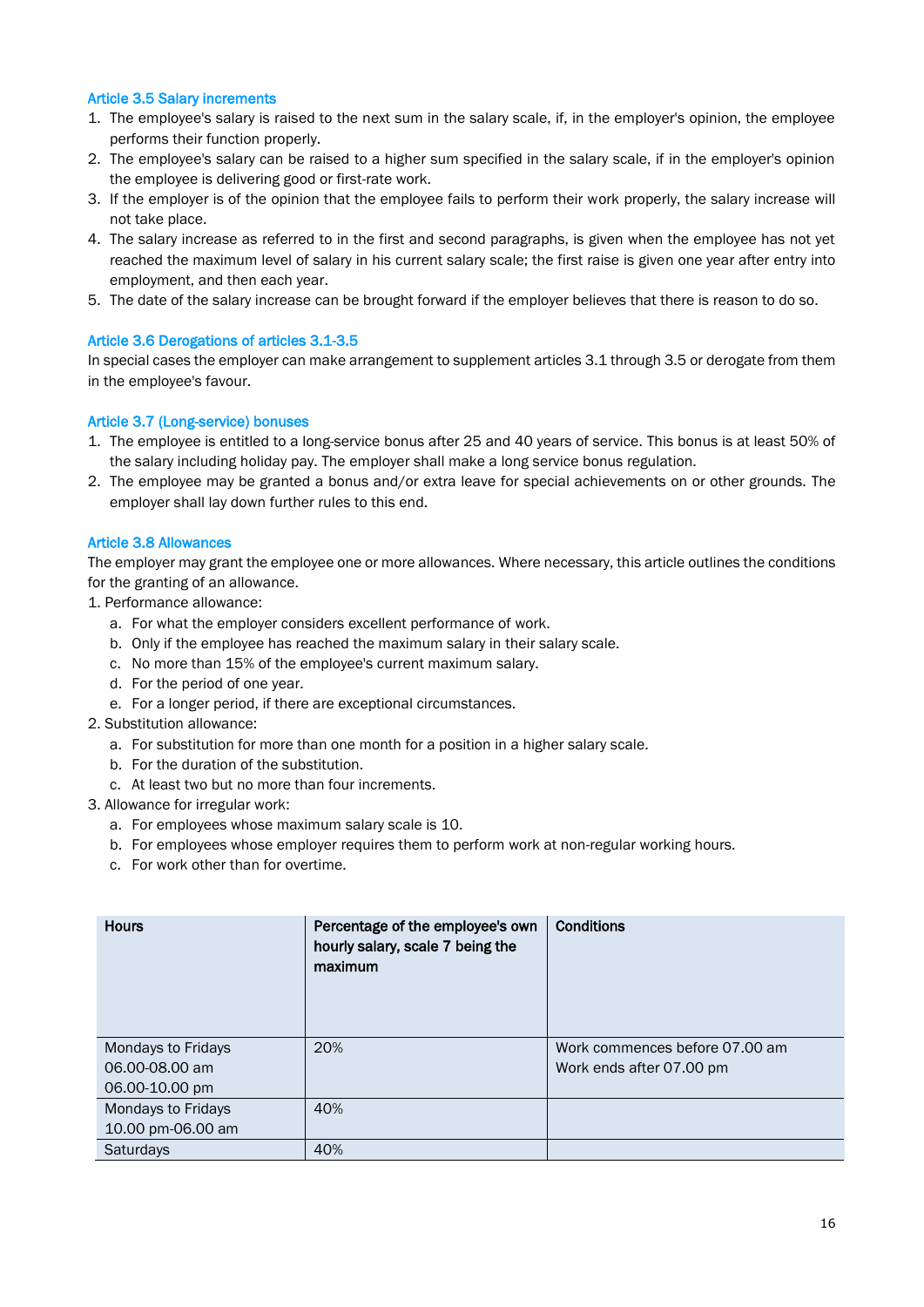| Sundays and |     | holidays as |      | 70% |  |
|-------------|-----|-------------|------|-----|--|
| defined     | in. | article     | 4.2. |     |  |
| paragraph 1 |     |             |      |     |  |

- 4. Allowance for stand-by and on-call duties:
	- a. For employees whose maximum salary scale is 10.
	- b. For employees who in accordance with their employer's written instruction are required to be stand-by or oncall for work at non-regular working hours.
	- c. For work other than for overtime.

| <b>Hours</b>                         | Allowance per hour             | <b>Conditions</b>        |
|--------------------------------------|--------------------------------|--------------------------|
| Mondays to Fridays                   | 5% of salary scale 6, step 10  | The employee may also be |
|                                      |                                | entitled to overtime pay |
| Saturdays, Sundays and on holidays   | 10% of salary scale 6, step 10 |                          |
| as defined in article 4.2, paragraph |                                |                          |
|                                      |                                |                          |

- 5. Recruitment and retention allowance:
	- The employer can grant the employee an allowance for reasons of recruitment or retention.
- 6. Allowances on other grounds:

In special cases the employer may grant an allowance to an employee or to a group of employees on grounds other than those specified in this article.

7. The employer may make rules that supplement or derogate from this article if these rules benefit the employee.

## Article 3.9 Termination of allowances and decrease of the allowance for irregular work

- 1. The employer may terminate a granted allowance, if the grounds for the allowance no longer exist.
- 2. The allowance for irregular work is only decreased
	- a. if during a period of two years, an employee has received this allowance for more than two months uninterrupted and
	- b. the permanent decrease is at least 3% of their salary and performance allowance and/or allowances on other grounds.

| When                 | What                           | <b>Explanatory note</b>                      |  |  |
|----------------------|--------------------------------|----------------------------------------------|--|--|
| Employer decides to  | Decrease of the allowance      | For example: If an employee has received an  |  |  |
| permanently decrease | Percentage is proportionate to | allowance during a period of four years, the |  |  |
| allowance            | the number of years that the   | following decrease applies:                  |  |  |
|                      | allowance has been received    | $1st$ quarter 80%                            |  |  |
|                      | without interruption           | 2 <sup>nd</sup> quarter 60%                  |  |  |
|                      |                                | 3rd quarter 40%                              |  |  |
|                      |                                | 4 <sup>th</sup> quarter 20%                  |  |  |

This paragraph applies to permanent and decreasing allowances for irregular work that are or have been granted after 28 February 2001.

## Article 3.10 Overtime pay

- 1. The employer shall grant overtime pay to the employee whose maximum salary scale is 10. This article does not apply to the employee as referred to in chapter 12.
- 2. Overtime is considered to the number of working hours in excess of the full working week or the number of working hours for work on Saturdays, Sundays and holidays or the number of working hours for work between 06.00 pm and 07.00 am.
- 3. The payment for overtime consists of
	- a. leave, equal to the number of working hours in excess of the full working work and
	- b. a percentage of the employee's current hourly salary per hour including holiday pay and year-end bonus for each hour of overtime, in accordance with the table below.

| Overtime performed between | <b>Sundays</b><br>and I<br>Saturdays.<br><b>on</b><br>holidays | on Mondays to Fridays |
|----------------------------|----------------------------------------------------------------|-----------------------|
| 07.00 am and 06.00 pm      | 100%                                                           | 0%                    |
| 06.00 pm and 07.00 am      | 100%                                                           | 50%                   |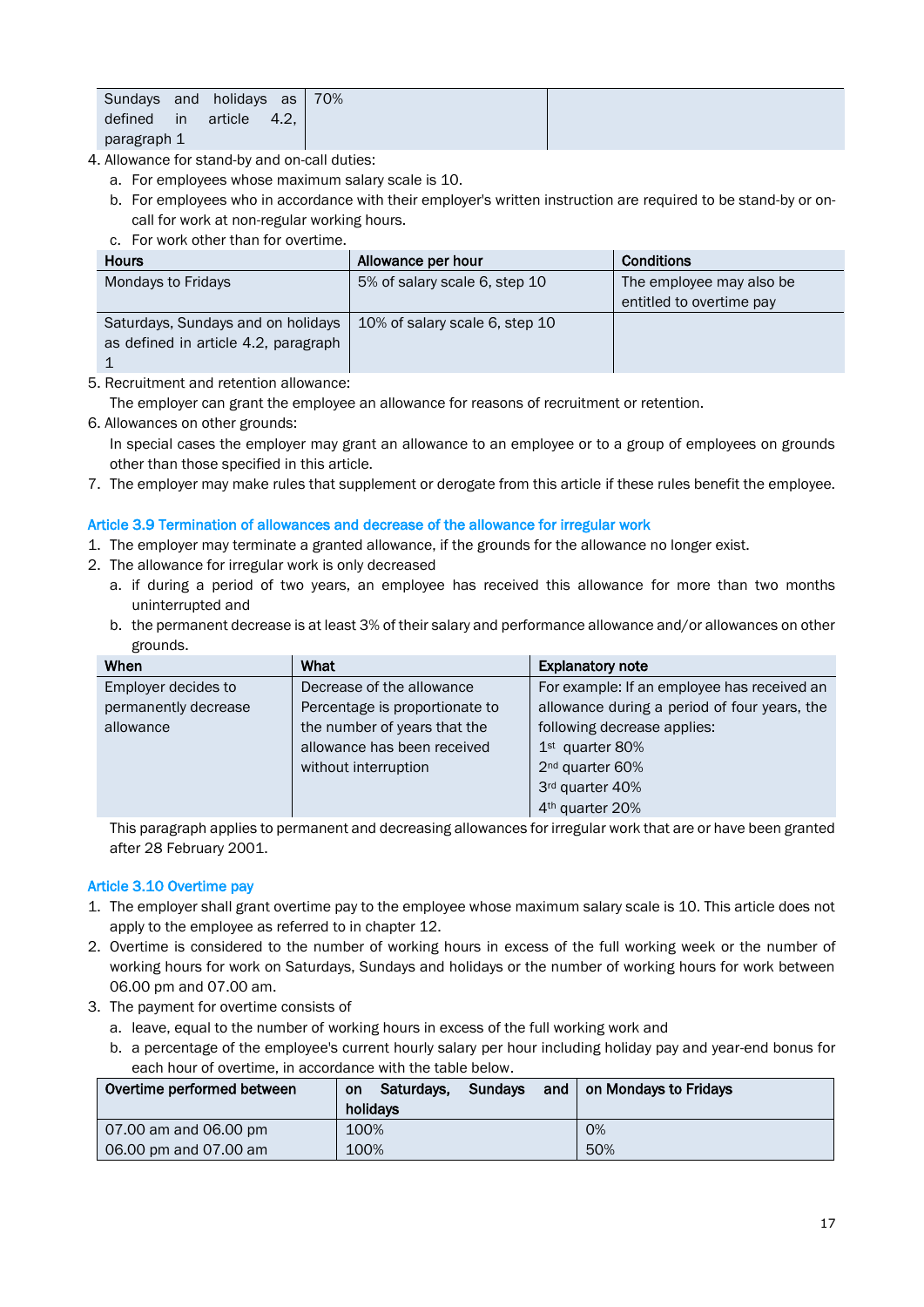- 4. If the employer believes that leave is incompatible with operational interests, then instead of leave, a sum of money is granted for each hour equal to the employee's current hourly salary including holiday pay and year-end bonus.
- 5. To employees who are in different salary scales and are assigned to perform the same work as referred to in the first paragraph, the employer may, in derogation of the first through the fourth paragraphs, grant all employees an equal allowance.
- 6. The employer may make rules that supplement or derogate from this article if these rules benefit the employee.

## Article 3.11 Remuneration and payment in case of death and missing persons

- 1. Remuneration will be paid until and including the day of death.
- 2. As soon as possible after the employee's death, the life partner will receive a sum, equal to three months' remuneration, vacation pay and year-end bonus that the employee was entitled to prior to his death. If the deceased does not leave behind a widow or widower, payment will be made to the employee's minor legal, legitimised or legally acknowledged natural, adoptive or foster children. If there are no such children, then payment will be made to parents, brothers or sisters or children of age, provided that the deceased was their breadwinner.
- 3. The first through third paragraph will apply mutatis mutandis in cases in which the employee has gone missing, unless there are good reasons to believe that the employee is unjustifiably absent without good cause. The employer shall determine the time at which the employee went missing. Until such time remuneration will continue. In case of unjustifiable absence, that portion which was unduly paid will be reclaimed.

#### Article 3.12 Rules for other reimbursements and allowances

The employer shall make rules concerning payment or allowances for:

- a. Travel and accommodation expenses incurred for business travel at the employer's behest
- b. Necessary commuting fares within the Netherlands
- c. Expenses incurred for time- and location-independent work, including expenses incurred for the use of telecommunications devices
- d. Expenses of a meals enjoyed in overtime at the employer's behest
- e. Expenses of relocations to and from other countries
- f. Expenses related to the printing of a dissertation
- g. Other expenses considered necessary by the employer.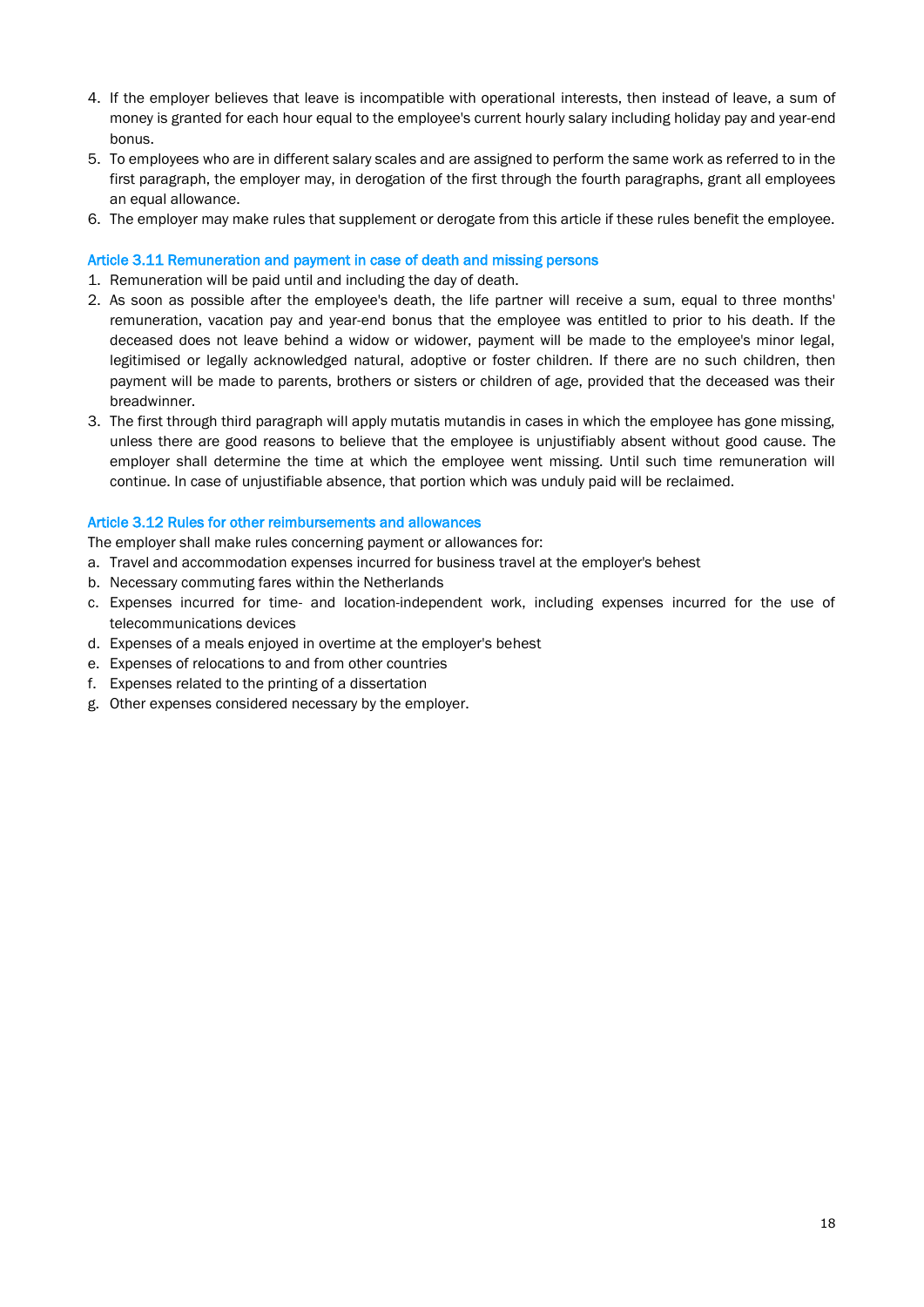## Chapter 4 - Employment and Holidays

## Article 4.1 Employment, working week and working hours

- 1. A full-time employment is 38 hours a week. The actual working week is no more than 40 hours, 338 hours being vacation hours.
- 2. An employee's actual working week may vary annually due to vacation. The actual working week is determined by the employer.
- 3. The employer may adopt a working hours schedule.
- 4. If the employer had adopted a working hours schedule, derogation of this working hours schedule is only possible if the employer's interest makes this inevitable or if there are special circumstances, provided that arrangements are made for the employee to enjoy at least 36-hour uninterrupted hours of rest during the period of 7 days concerned.

## Article 4.2 Non-working days

- 1. No work is performed on Sundays, New Year's Day, Easter Monday, 5 May, Ascension Day, Whit Monday, both Christmas and Boxing Day and the King's Birthday or if that is the case, on other days that the employer has designated as regionally or locally recognised holidays or anniversaries.
- 2. Employees are entitled to exchange one or more days of leave, for a free day on other religious holiday or anniversary.
- 3. Derogation of the first paragraph is only possible from if compelling operational interests so dictate and in consideration of the following:
	- a. No work shall be carried out on at least 13 Sundays in a period of 6 months.
	- b. As much consideration as possible will be given to those days that are of religious significance to an employee.
	- c. The working hours schedule is arranged in such a manner that the employee has at least two, preferably consecutive, days off, and allowance is made for no more than two half days off, preferably within, but in any case over a period of seven days.
- 4. Every year, the employer may, with the approval of the (C)OR, schedule five days on which the organisation is closed for business. Collective closures are deducted from that part of the annual vacation leave as referred to in article 5.3, paragraph 2 that is taken as vacation.

#### Article 4.3 The 40/40 scheme

- 1. The employer may designate one employee or a group of employees who are to work 40 hours a week.
- 2. For the application of this article, an employee or a group of employees may be designated who:
	- Perform(s) work that is funded externally or
	- Perform(s) work, mostly on a project-by-project basis, to which timelines or time restrictions apply or
	- Is/are difficult to replace and necessary for operational processes.
- 3. The designation will temporary, for the duration of a project or for a period of no more than two years, after which the employer may make a new decision.
- 4. For these employees, the annual entitlement to vacation leave is reduced from 338 to 234 hours, concurrent with the granting of an allowance on top of the salary of 5.25%. This allowance is included in the calculation of the holiday pay, year-end bonus and is pensionable.
- 5. For these employees, the number of hours of vacation leave that can be paid under AVOM is reduced by 104.<sup>3</sup>
- 6. These employees are offered the opportunity to purchase no more than 104 hours of vacation leave under AVOM.
- 7. If the employee falls ill or becomes incapacitated for work this article will cease to apply after six months from the first day of illness.
- 8. The calculation factor that is applied to these employees' secondary terms of employment is based on an employment of 38 hours per week.

<sup>&</sup>lt;u>.</u> Refer to the sample calculation in appendix 2.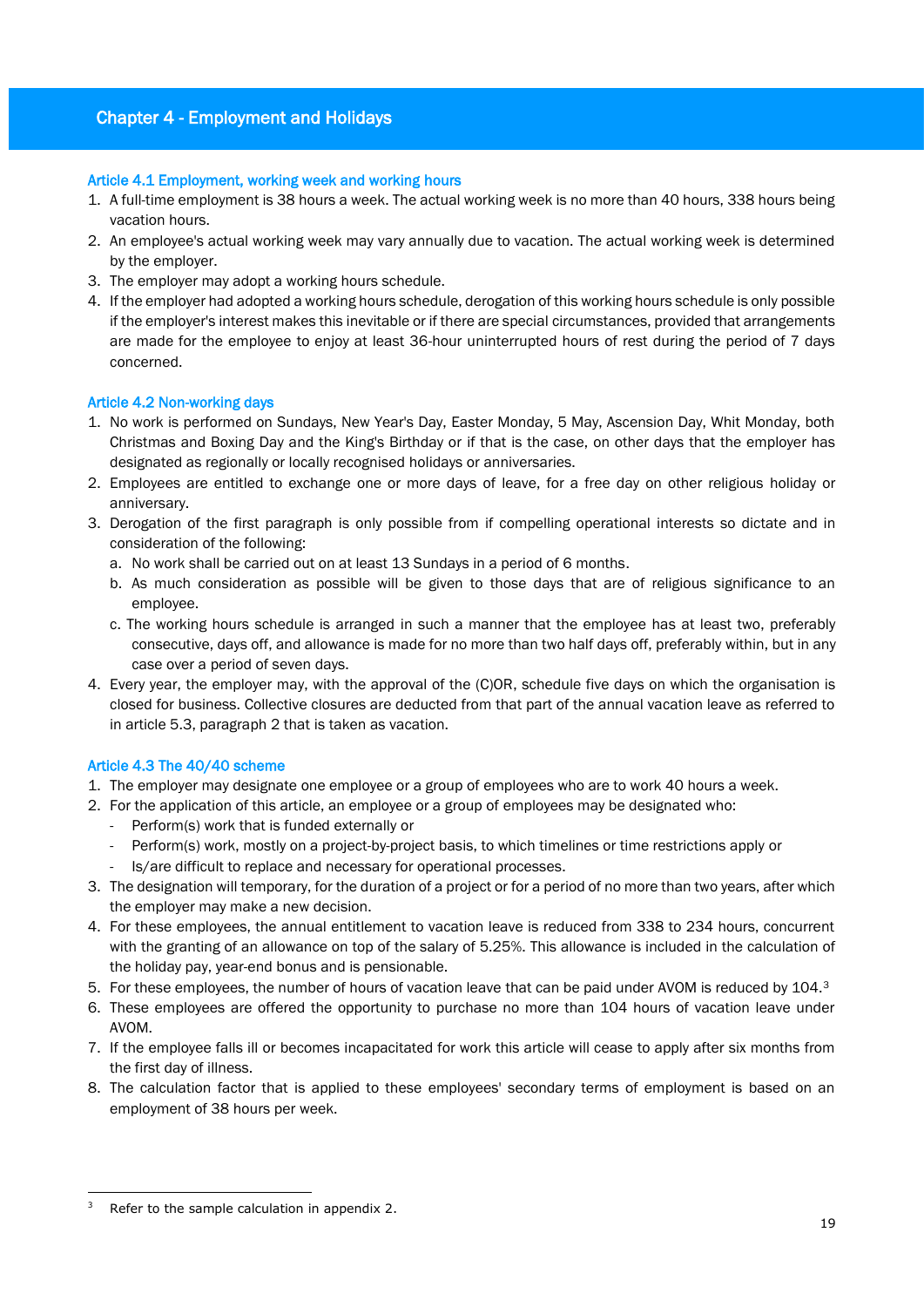## Chapter 5 - Vacation and leave

#### Article 5.1 Vacation

- 1. Employee in full-time employment (38 hours) and with a full-time working week (40 hours) receives 338 hours of paid vacation leave per calendar year. The vacation leave consists of 160 statutory hours and 178 nonstatutory hours.
- 2. Employees in part-time employment are entitled to vacation leave *pro rata*, rounded up to full hours.
- 3. The employer may make further rules to implement this article.

## Article 5.2 Week option for vacation leave

- 1. Under the so-called week option for vacation leave, the employee may take vacation leave for a fixed number of hours per week according to a fixed pattern per week or cluster of weeks. This option is exercised for the full calendar year.
- 2. The employee's request must fit within the framework of agreements made with the employer organisations at the level of the institutes or with the works council.
- 3. The employer may deviate from the employee's request if there are compelling operational interests.
- 4. In the event of illness or incapacity for work, the vacation hours that have been scheduled under the week option are not written off.

#### Article 5.3 The taking of vacation leave

- 1. Vacation-leave should, in principle, be taken in the calendar year in which it is granted.
- 2. As a rule, an employee with a full-time employment and a full-time working week will take at least 130 hours of vacation per calendar year, including the collective closure days referred to in article 4.2, paragraph 5. 4
- 3. Taking into account the wishes of the employee where possible, the employer shall determine the start and finish dates of the vacation periods. Vacation will be taken for at least two consecutive weeks per year, or at the employee's request, for two one-week periods.
- 4. If there are pressing operational interests, the employer may withdraw permission granted to the employee to take vacation. Employees who suffer any financial damage as a result of the withdrawal will be indemnified.
- 5. For a full-time employment the remaining vacation leave at the end of a calendar year should as a rule not exceed 80 hours, to be increased with vacation leave to which future object has been deployed under AVOM (appendix 3).
- 6. In consultation with the employee, the employer fixes the start and end dates of the vacation when for the vacation hours that exceed the maximum referred to in paragraph 5.

#### Article 5.4 Expiry and lapse of vacation hours

- 1. The entitlement to the statutory annual vacation hours expires six months after the last day of the calendar year in which the entitlement arose, unless until such time the employee was not reasonably able to take this vacation leave.
- 2. The entitlement to the 178 hours of non-statutory vacation hours lapses after five years from the last day of the calendar year in which the entitlement arose.
- 3. The employer has the power to waive the expiry period of six months as stated in paragraph 1.

## Article 5.5 Vacation leave and termination of employment

- 1. Prior to termination of employment, any vacation leave to which there is still an entitlement must be taken. The employer and employee will agree upon this at an early stage.
- 2. If for organisational reasons the remaining vacation leave cannot be taken prior to the termination of employment, an employee is entitled to his remuneration including holiday pay and year-end bonus.
- 3. If the employee on the day of his termination of employment has taken out too much vacation leave, he will owe the employer for every hour of vacation leave taken out in excess a sum to the amount of his remuneration including holiday pay and year-end bonus.

<sup>&</sup>lt;u>.</u> Refer to appendix 2 for sample calculations.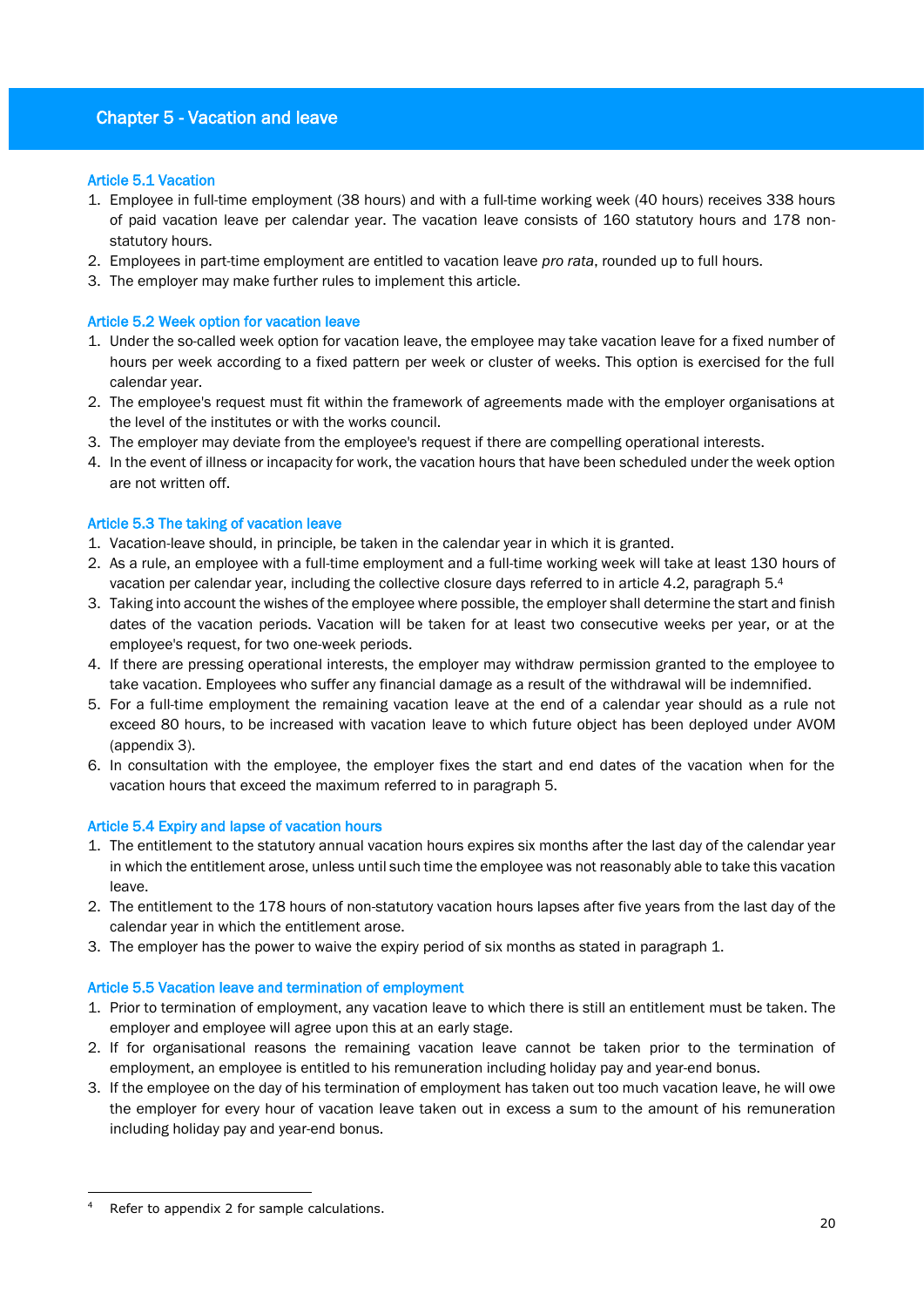#### Article 5.6 Vacation leave in the event of illness or incapacity for work

- 1. During illness and incapacity for work the employee accumulates both statutory and non-statutory vacation hours during the first three months of his illness or incapacity.
- 2. After three months of illness or incapacity for work the employer only accumulates the statutory vacation hours.
- 3. After three months of partial illness and incapacity for work the employee accumulates both statutory and nonstatutory vacation hours for the actual working hours.
- 4. Under the current regulations, taking vacation leave during illness and incapacity for work is possible.

#### Article 5.7 General provisions on special leave

- 1. Special leave is short-term or long-term unpaid leave. The articles 5.8 5.17 state in which cases the employer is entitled to full or partial remuneration. Furthermore, the employer can, at his own discretion, grant special leave, irrespective of whether this leave is paid or not.
- 2. Special leave is granted on grounds of a substantiated and timely written request by the employee.
- 3. The employee is entitled to long-term unpaid special leave unless this is incompatible with pressing economic or operational interests.
- 4. Long-term special leave takes effect after the employer has approved the leave, as well as the conditions attached to that leave. These conditions the manner of remuneration, including the employer and employee contribution to pension premiums, whether or not vacation will be taken and other arrangements are laid down in writing.
- 5. In the event of continuation of pension accrual during the unpaid leave as referred to in this article the full pension premiums (included the employer contribution) are borne by the employee. This also applies to the lifecourse leave taken for this purpose.
- 6. If the work is performed with another employer, special unpaid leave, including the guaranteed right of reinstatement into the position, may be granted for the period of one year.

#### Article 5.8 Special paid leave

- 1. Employee shall be granted paid special leave:
	- a. For the death of relatives and in-laws in the first degree: four days; for the death of relatives and in-laws in the second degree: two days. If the employee has been entrusted with the interment or cremation this number may be increased by four days.
	- b. For their spouses or life partner's childbirth: one day.
	- c. After childbirth by the spouse or partner; once the number of working hours per week of birth leave (or maternity leave), to be taken within four weeks from the first day that the child actually lives at the same address as the mother.
	- d. For taking in a foster child as defined in the Youth Care Act in the family: six weeks, to be taken within 26 weeks after the child has actually been taken into the home.
	- e. in the event of adoption: six weeks, to be taken within 26 weeks counting from four weeks prior to the child's entry into the family;
	- f. To exercise the right to vote or be elected and in compliance with a statutory obligation, insofar as this is impossible outside working hours.
	- g. For a visit to a recognised medical paramedical practitioner, insofar as this is impossible outside working hours.
	- h. For the necessary supervision of a person as referred to in article 5.11, paragraph 1, for the purpose of a visit to a doctor or a hospital that is an emergency, or a visit that is unforeseen or not reasonably possible to plan outside working hours.
	- i. In an unforeseen situation that requires them to take necessary measures without delay: for a maximum of forty hours per year (not uninterrupted). If this maximum is exceeded, the employee is entitled to 70% of their remuneration for each extra hour of calamity leave.
- 2. In derogation of the provision in the previous paragraph, the special leave for the sea-faring personnel of the Royal Netherlands Institute for Research at Sea (NIOZ) shall be granted at a later time, should the interest of the service thus require.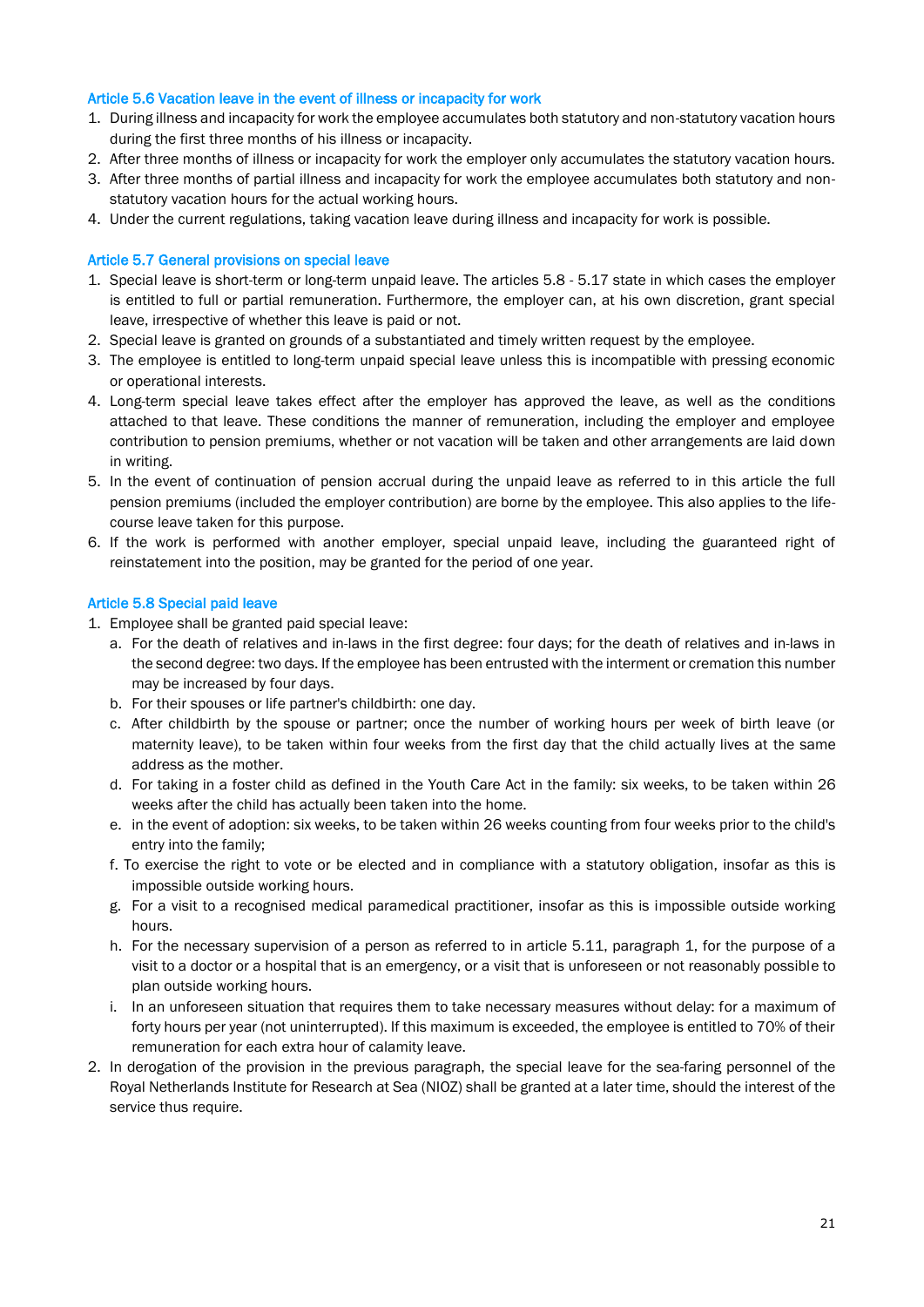#### Article 5.9 Leave for activities of employee organisations

- 1. The employee will be granted full-paid special leave, unless the employer's interest dictates otherwise:
	- a. To attend employee organisation meetings, provided that he takes part as a member of the board or as a representative or member of the board of part thereof: for a maximum of 120 hours per year.
	- b. If he is appointed to develop administrative and/or representative activities within an employee organisation or within the employer's organisation, whose aim is to further the objects of the association or organisation: for a maximum of 208 hours per year.
	- c. To participate in a course, at the invitation of an employee organisation: for a maximum of 48 hours per two years.
- 2. The total amount of leave referred to in paragraph 1 shall not exceed 320 hours per period of one year, if the employee is a member of an employee organisation's central management. In other cases this shall not exceed 240 hours per period of one year.
- 3. The employee who has been appointed a paid member of the board of an employee organisation as referred to in article 1.1, definition 28 of a central or international employee organisation may be granted special unpaid leave for a period of no more than two years.

## Article 5.10 Social leave

- 1. Social leave is granted at the request of the employee.
- 2. Social leave is granted to work for a volunteer organisation.
- 3. A voluntary organisation is an organisation that works in the social or cultural sector and whose activities are largely carried out by volunteers (i.e. in principle unpaid). A volunteer organisation is (part of) a non-profit foundation or association.
- 4. This social leave is a maximum of two days per year, of which one day is paid and one day is unpaid or with hours taken on leave.

## Article 5.11 Care leave

- 1. Employees have an entitlement in proportion to the size of their employment for the necessary care of
	- their ill partner
	- blood relatives in the first degree (parents, adoptive parents, children, adoptive children)
	- blood relatives in the second degree (grandparent, grandchild, brother, sister)
	- those who are part of their household
	- those with whom they are in another kind of social relationship, insofar as the care directly arises from that relationship and should in all reasonableness be provided by them.
- 2. The period of short-team care leave in the event of illness is no more than ten working days per calendar year and is paid.
- 3. The period of long-term care leave in the event of life-threatening illness is no more than six weeks per situation, of which four weeks fully paid and two weeks at 50% of their remuneration. At the employee's request, this longterm care leave may be extended. The employer determines the duration of the extended long-term care leave and any additional conditions.
- 4. During extended long-term care leave, employees are entitled to
	- at least 50% of their remuneration during the first two weeks of the extension; further extensions of care leave are in principle unpaid
	- full accrual of pension and social security entitlements
	- vacation leave in order to compensate for the unpaid part of the extended long-term care leave
	- vacation leave immediately following the extended long-term care leave.
	- The employer shall allow the employee to take vacation leave immediately following the extended care leave.
- 5. The period of long-term care leave for the care of a person who is ill or in need of help as referred to in paragraph 1 is no more than six weeks per situation and is unpaid.
- 6. The employee can take unpaid leave to provide informal care.
- 7. During the unpaid care leave pension accrual continues to be based on the number of working hours prior to the leave. The full pension premiums (including the employer contribution) are borne by the employee. This also applies to the life-course leave deployed for this purpose.
- 8. The request for leave as defined in this article may be refused or withdrawn if there are pressing operational interests.
- 9. The employer may require the employee to make plausible that care of a person as referred to in the first paragraph is necessary due to illness or life-threatening illness.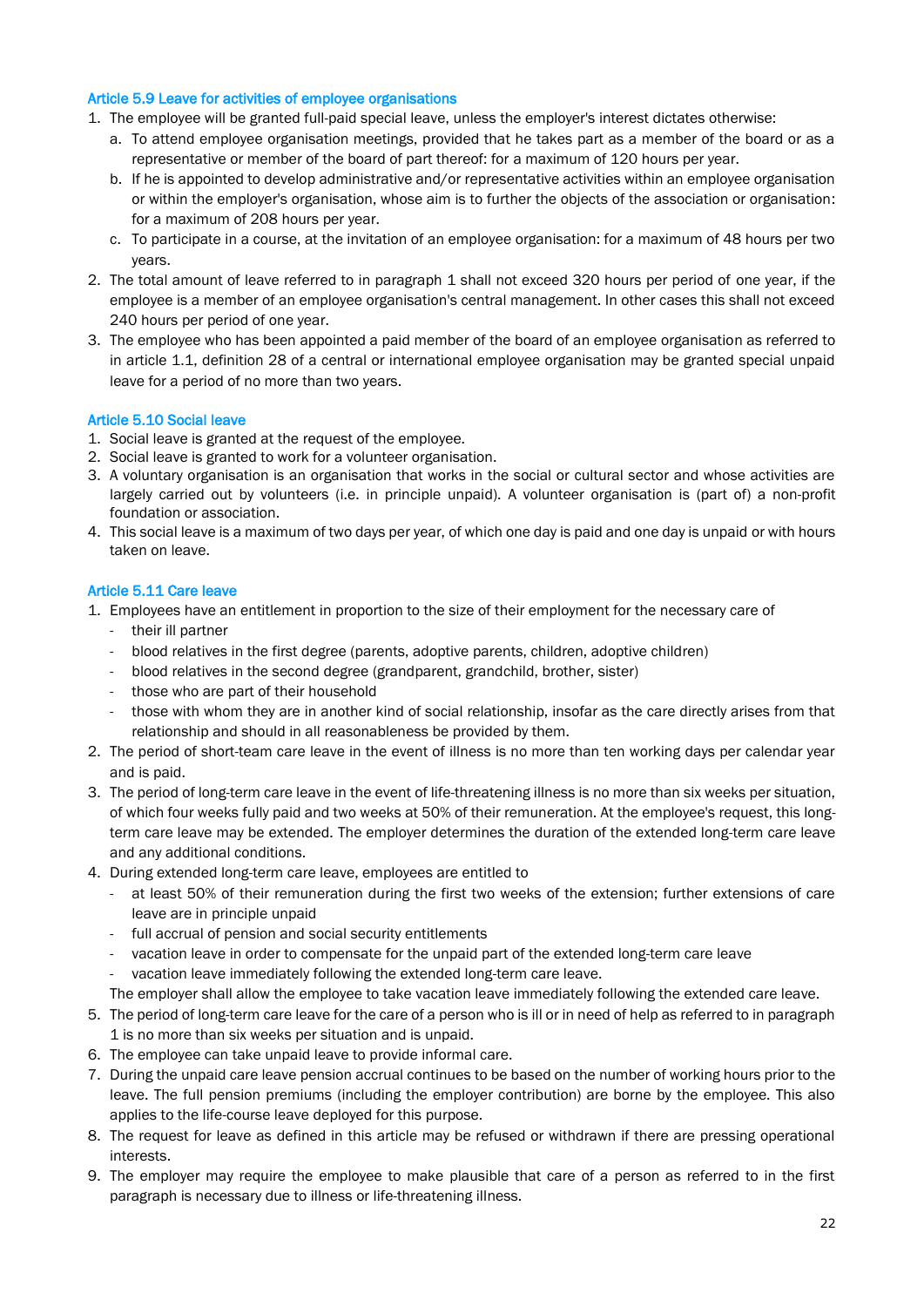#### Article 5.12 Pregnancy leave, maternity leave and paternity leave

- 1. For childbirth the female employee has a right to paid pregnancy and maternity leave of no more than sixteen weeks.
- 2. The entitlement to pregnancy leave takes effect six weeks prior to the day following the expected childbirth date as evidenced by a statement by a physician or an obstetrician. This leave commences no later than four weeks prior to this date.
- 3. The maternity leave is ten weeks and takes effect on the day following the date of childbirth. The employee may spread this leave pursuant to a request under the Work and Care Act.
- 4. The leave is extended to a maximum of sixteen weeks, insofar as the maternity leave preceding the expected date of childbirth has amounted to less than six weeks for reasons other than illness.

## Article 5.13 General provisions on parental leave

- 1. Employees are entitled to parental leave for each child once. To this end the employee can request the employer to:
	- reduce the actual working week by half during a consecutive period of no more than twelve months;
	- to reduce the employee's actual working week by a smaller or greater number of hours per week, whereby the maximum period of leave is proportionally extended or shortened.
- 2. The parental leave can be divided into three periods.
- 3. At the request of the employee, the parental leave can be divided into a maximum of six periods of at least one month.
- 4. The employer will determine the working hours schedule in agreement with the employee. On grounds of serious operational interests, and no later than four weeks before the leave starts, the employer may change the distribution of the leave over the week.
- 5. Parental leave is conditional upon the employee
	- being the biological, foster or adoptive parent of a child that has not yet reached the age of eight years and having submitted a written request to the employer at least two months before the parental leave starts.
- 6. During the parental leave, vacation leave is only accrued for the actual hours worked.
- 7. Parental leave ends no later than on the day that the child reaches the age of eight years.

#### Article 5.14 Amendments to parental leave agreements

- 1. The employer shall agree to a request by the employee not to take parental leave following the taking of pregnancy, maternity or adoption leave. The employer shall follow up on the request within four weeks. If the leave is not continued, the entitlement to the remainder of the leave is suspended.
- 2. The employer may refuse a request not to take out or not to continue parental leave as a result of unforeseen if this is incompatible with compelling operational interests. The employer shall follow up on the request within four weeks. If the leave is not continued, the entitlement to the remainder of the leave ends.
- 3. If the leave is divided on the basis of article 5.12, paragraph 2, paragraphs 1 and 2 of this article apply to each period.
- 4. A request by the employee to end the leave prematurely is granted unless this is incompatible with compelling operational interests. The leave not taken out for this reason permanently ends.

## Article 5.15 Remuneration during the parental leave and repayment obligation

- 1. Employees are entitled to parental leave with partial retention of remuneration
	- for a child that has not yet reached the age of four years
	- for a period of thirteen times the actual working week
	- provided they have been employed for a period of at least one year immediately preceding the parental leave and
	- have submitted a request in writing at least two months before the leave starts.
- 2. The parental leave amounts to 55% of the remuneration.
- 3. During parental leave, the due pension premiums continue to be based on the employee's working hours prior to the parental leave:
	- a. For paid parental leave, the employer and employee continue to be based on the number of working hours immediately prior to the parental leave.
	- b. For unpaid parental leave the full pension premiums (including the employer contributions) are borne by the employee. This also applies to the life-course leave deployed for this purpose.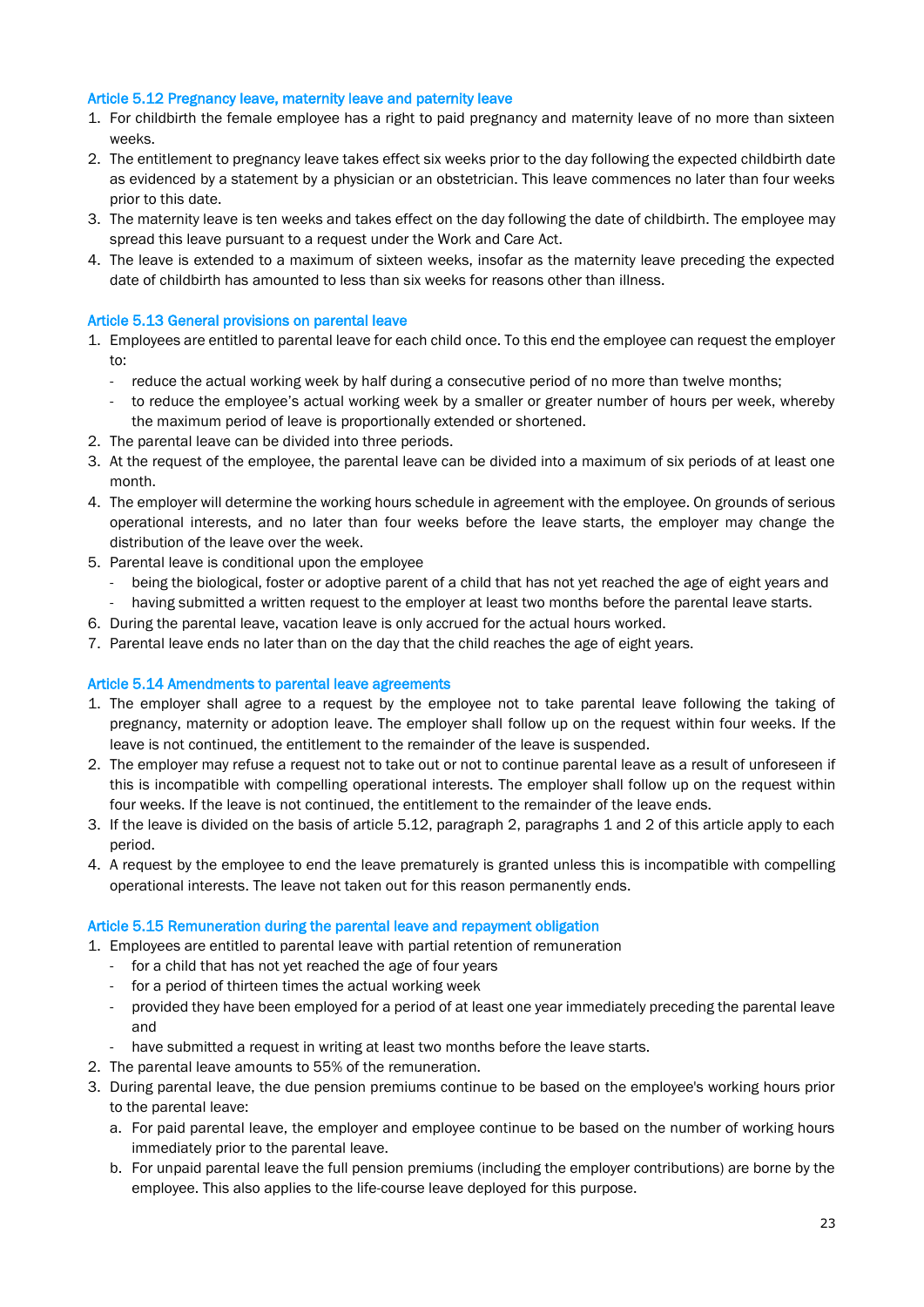- 4. Employees who during the parental leave resign upon their own request or are dismissed without any entitlement to severance pay or disability pension shall refund the remuneration paid during the parental leave.
- 5. The refund referred to in the previous paragraph is reduced by one-sixth of the total sum, for each month that employment has continued after termination of the non-statutory parental leave.

## Article 5.16 Parental leave and illness

- 1. In the event of illness continuing for more than one calendar month, the employee is entitled, after that month, to suspension of the parental leave for the duration of the illness.
- 2. During the first month of illness, the level of remuneration is based on the employee's entitlement by virtue of the parental leave. In the subsequent months of illness, remuneration will be based on the salary paid before the parental leave started.

## Article 5.17 Additional paternity leave

- 1. Effective from 1 July 2020, after the birth of a child by the spouse or relationship partner, the employee is entitled to five weeks of additional paternity leave, to be taken within six months after the birth of the child. The condition is that the employee took the paternity leave as intended in article 5.8 paragraph 1 under c of the CAO.
- 2. The aforementioned leave is unpaid. The employee can receive a payment from the Dutch Employee Insurance Agency (UWV) for this. The benefit from the UWV is 70% of the daily salary and a maximum of 70% of the maximum daily salary UWV. The employer supplements this up to 100% of the salary and a maximum of 100% of the maximum daily salary UWV.
- 3. The leave must be requested in full weeks. On request, the employee can spread the leave over a period longer than five weeks.
- 4. The pension premium is paid on the basis of fully paid leave.
- 5. The accrual of leave continues as if it were paid leave.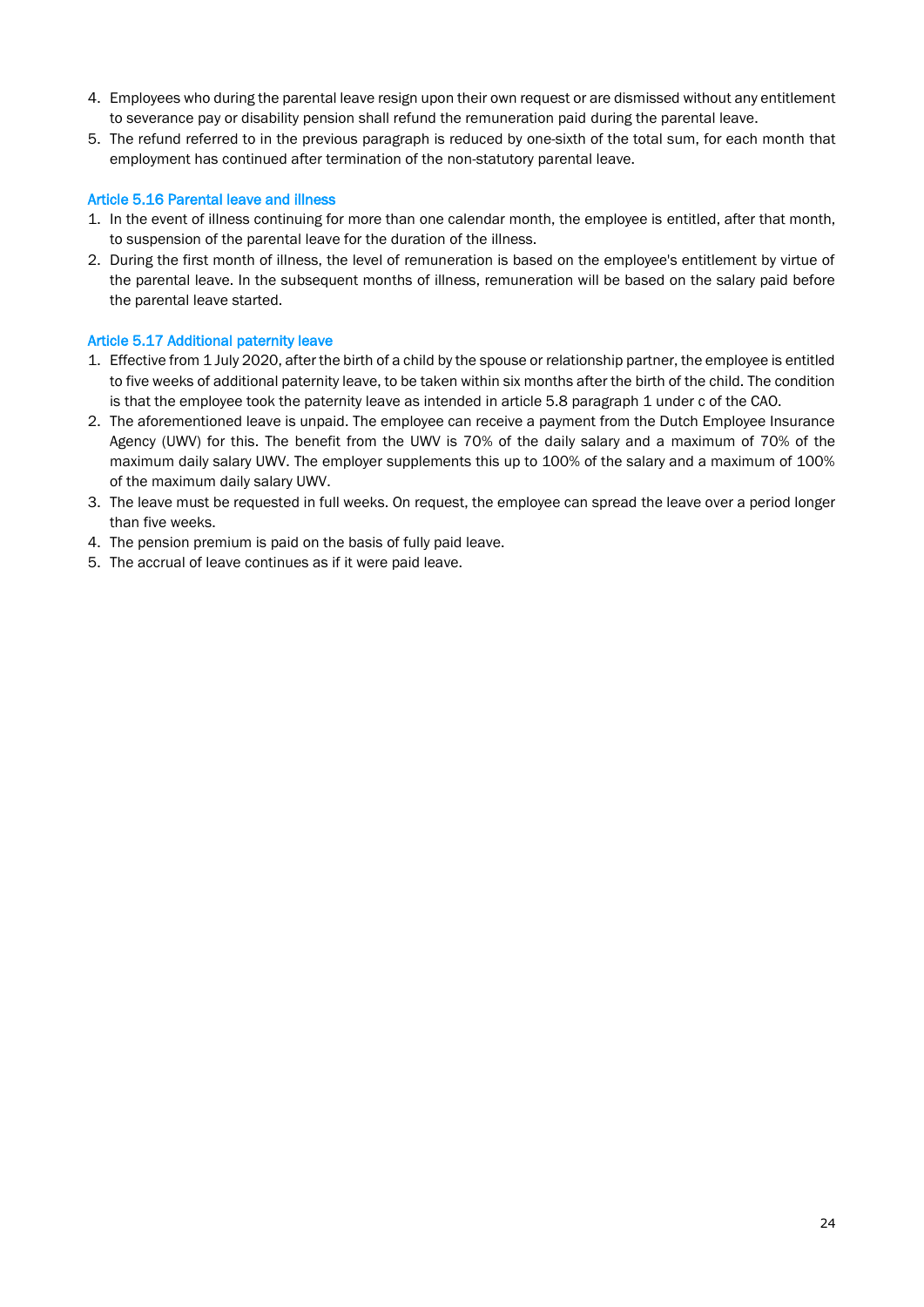## Chapter 6 – Sustainable employability

#### Sustainable employability general

It is important that all employees are able to do the work they do in a qualified and motivated way throughout their careers and thus at different stages of their lives. Professional and personal development and training are essential to the employee to remain attractive to the present and any potential future employer. In addition, development is a condition of keeping the work enjoyable and challenging. The employee accepts personal responsibility for his or her own development and employability and can in this respect rely on the support and facilities of the employer. A good balance between work and private life assists in this.

Depending on individual circumstances ('life phase') more time that is private may occasionally be required. Regulations have been included in the collective labour agreement for temporary or longer-term adjustments to working hours or part-time percentages. In addition, the collective labour agreement includes forms of extraordinary leave for specific events.

#### Education and professional development

#### Article 6.1 General

Professional development and long-lasting employability is in the interest of both employer and employee. The annual budget for professional development and sustainable employability is a minimum of 2% of the wage sum. In their Annual Social Report, the employers report on the means that have been allocated to stimulate their employees' development during the reporting year.

#### Article 6.2 Training

- 1. The employee has a right and an obligation to training.
- 2. Two types of training exist:
	- a. Training in the framework of a proper exercise of the current or (demonstrable) future work.
	- b. Training in the framework of broadening employability in the organisation or elsewhere. As a rule, 50% study leave is granted and 50% of the study expenses are reimbursed for training. Deviations from these percentages are possible if reasons are given why another percentage is more appropriate in view of the employer and employee's interests. Furthermore, it is possible to prioritise either the percentage of study leave or the percentage of study expenses. If the training takes places in the organisation's interest, full study leave is granted and study expenses are reimbursed for 100%.

#### Article 6.3 Procedure

- 1. Every year, employer and employee will make arrangements as to the necessary and desired training. These arrangement can be made in the context of a performance or assessment interview, or at any other time.
- 2. Both the employer and employee may initiate and propose training.
- 3. The aim is to reach agreement. If no agreement can be reached, the employer may:
	- Impose an obligation to training as meant in article 6.2, paragraph 2, below a
	- Decide not to grant permission for training/payment.
- 4. For employees employers under a civil-law employment contract the employer will set up a complaints procedure. For civil servants, the objections procedure in Awb applies.

#### Article 6.4 Professional development

- 1. The employee and employer will make arrangements each year with regard to the required and desired professional development of the employee within or outside the organisation. The employee's professional development interview can be combined with their assessment interview.
- 2. The plan on the necessary investment in time and money referred to in article 6.2 shall be in writing.
- 3. Once every five years, the employee is entitled to a professional advice on his career development.

#### Article 6.5 Career placements

- 1. Pursuant to the development arrangements, employees may agree to a placement, prior to which written arrangements will be made as to the objective, term, coaching and assessment of the period of experience and their follow-up.
- 2. The aim of the career placement is the gaining of specific experience by filling another position or performing other work.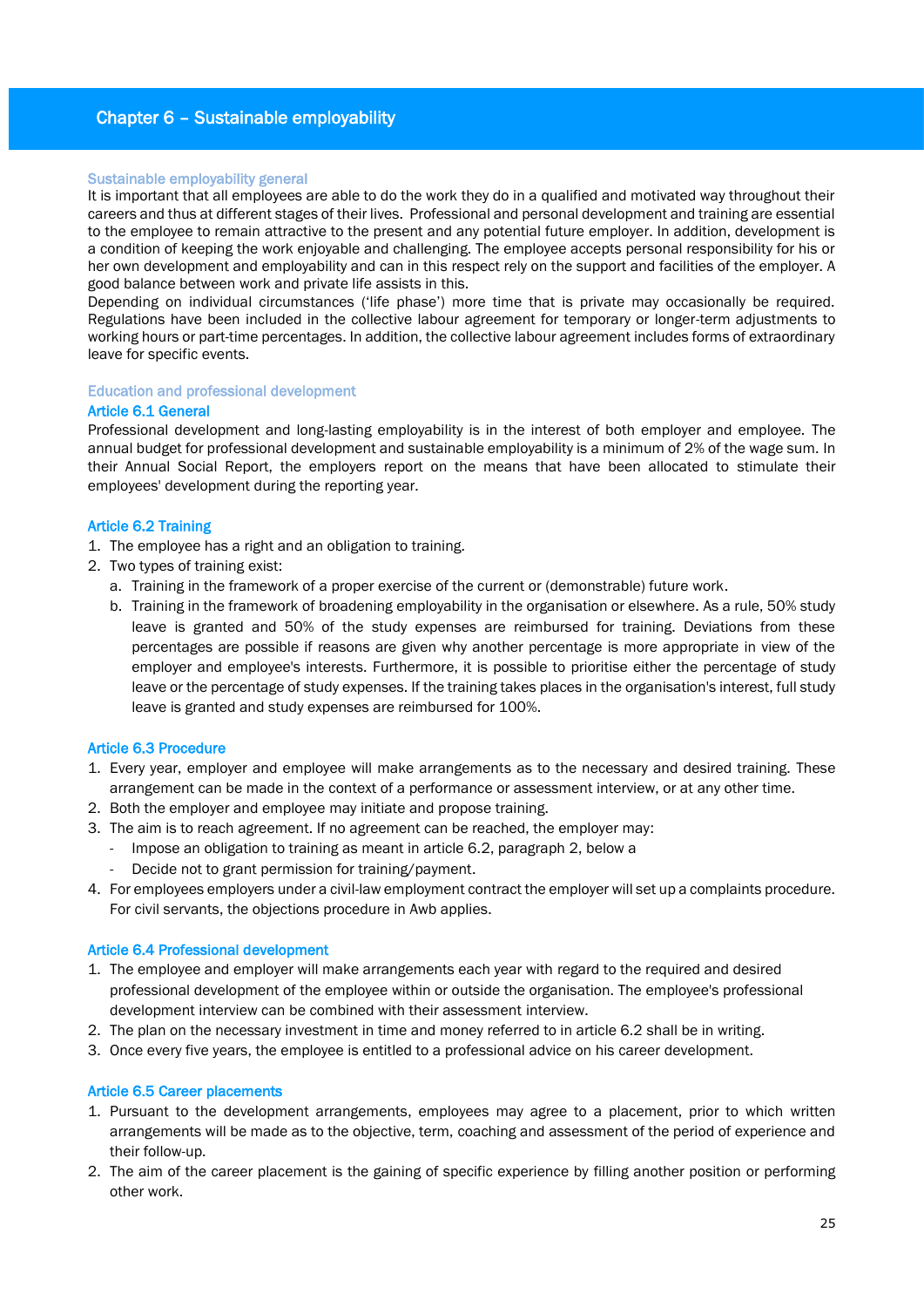- 3. Career placement is for a term of two years.
- 4. During the career placement, employees are entitled to the salary connected with the function, unless the extent of the training element occasions otherwise.
- 5. After the career placement, employees are entitled to a position equivalent to the one they held when the career placement started.
- 6. After the career placement, employees are entitled to the salary that they would have received if career placement had not taken place.

## Article 6.6 My choice step

- 1. Within the framework of the agreements that are made concerning the professional development and sustainable employability of employees, employers and employees may agree that employees may fill a position that is valued at a lower level than their current position, as suits the life stage and development stage that they are in. In that case, the salary scale of the lower job level will come to apply to the employee.
- 2. If the employee is, for reasons of sustainable employability, assigned to a position with a lower salary scale than the scale applicable to said employee, then the employee is, at the time of assignment, compared to the applicable salary, classified in the same grade of the lower salary scale or, failing the same, the nearest grade of the lower salary scale.
- 3. If the thus established salary is lower than the applicable salary of the employee then the difference in salary is phased out over five years. After the fifth year the phase-out of the salary difference expires.
	- a. The first year the employee receives 100% of the difference,
	- b. the second year 80%,
	- c. the third year 60%,
	- d. the fourth year 40%,
	- e. the fifth year 20%.
- 4. The employee who voluntarily and with the employer's permission opt for demotion within 10 years preceding their AOW entitlement age may make use of the possibility that ABP offers to continue their pension accrual at the salary level belonging to their former position.

#### Article 6.7 Further rules

The employer may make further rules to implement the articles 6.1 thru 6.6.

#### Article 6.8 Assessment interview

In consultation with the Works Council, the employer establishes a regulation on how the performance of the employee and his professional development is monitored and supported.

#### Adjustment of activities

#### Article 6.9 Generation Plan Scheme

Employees who are five years of less away from their state pension (AOW) age can participate in the Generation Plan Scheme. The scheme offers the possibility of taking extraordinary leave with partial preservation of the salary The Generation Plan Scheme forms an integral part of appendix 5 to this CAO.

#### Temporary reduction of working hours

- 1. For a temporary reduction of working hours, leave can be saved in AVOM for a maximum of five years. This means that 178 hours per year and a total of 890 hours can be saved. In advance, it must be established when the aforementioned leave is to be taken. As a result of a temporary reduction in working hours through the use of leave, the scope of the employment and salary will not change. Details are mentioned in article 4.7 of the AVOM scheme in appendix 3 of the CAO-OI.
- 2. In addition to saving for leave, the employee has the possibility of taking unpaid leave. The employee and the employer agree on arrangements about the activities and the work that may need to be transferred. In case of unpaid leave, the scope of the employment does not change. The pension accrual will continue unchanged, with the employee part and the employer part of the pension contribution being borne by the employee. Details are mentioned in article 5.7 of the CAO-OI.
- 3. The employee may work part-time, temporarily or long-term, due to changes in work or private life. In principle, a request for part-time work, also in staff and managerial positions, will be honoured. See article 1.6 of the CAO-OI for this.
- 4. In the weekly leave pattern (see article 5.2 of the CAO-OI) the employee can take a fixed number of hours per week of holiday leave according to a fixed pattern per week or cluster of weeks. The choice applies to the entire calendar year.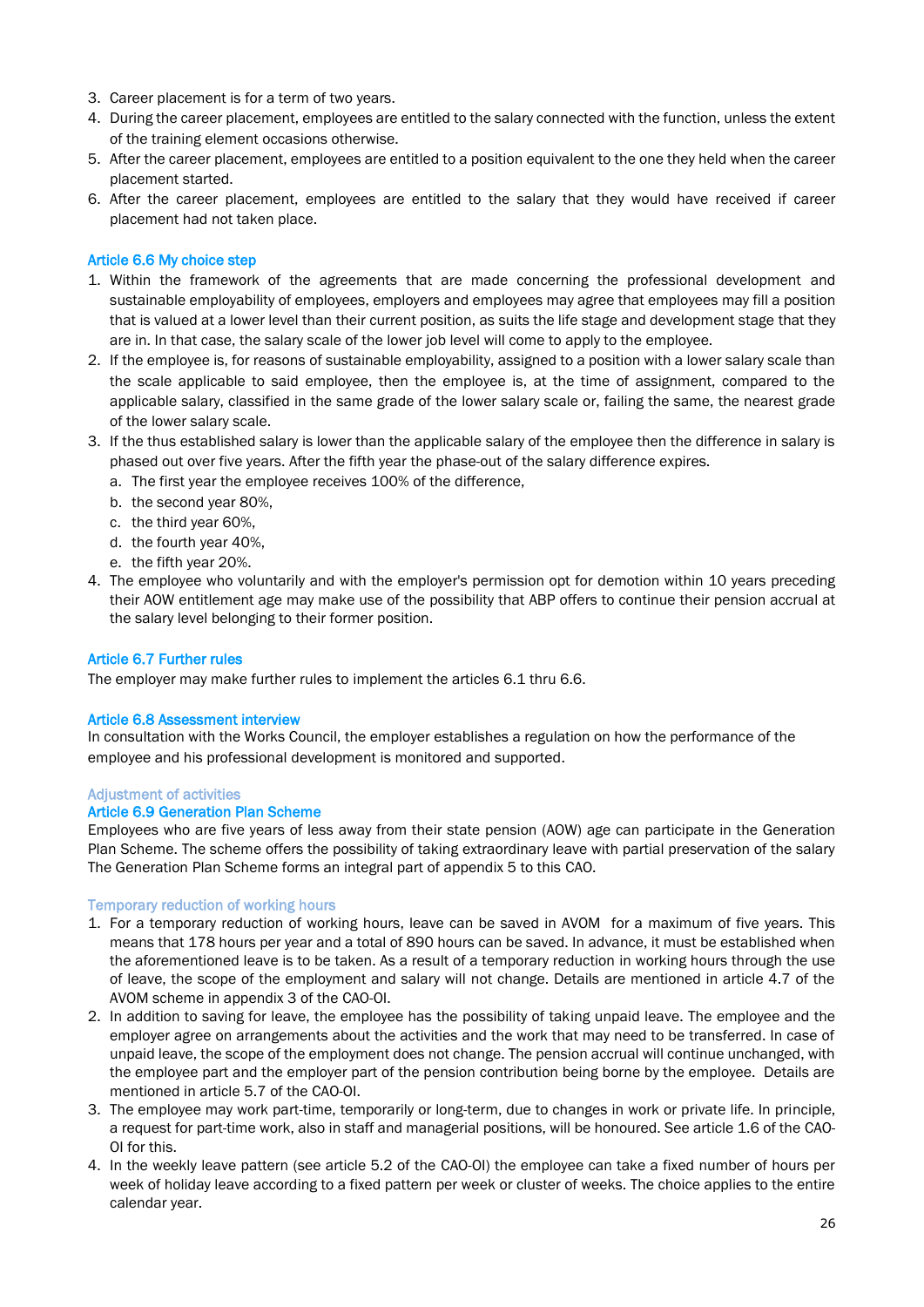#### Pension

The ABP pension scheme offers the employee the possibility of retiring at the age of 60. See also article 7.1 of the CAO-OI and the information on mijn.ABP.nl.

The employee can retire completely but part-time retirement for one or more days a week is also possible. It is, for instance, also possible to rely on the Generation Plan Scheme (article 6.9 of the CAO-OI) in combination with parttime pension for the days that the employee starts working less.

#### Specific leave for specific reasons

The CAO-OI includes specific leave options for certain circumstances. It regards paid pregnancy leave and maternity leave and paternity leave, paid parental leave and paid care leave to care for a sick loved one.

#### Pregnancy and maternity leave and paternity leave

The female employee is, in connection with childbirth, entitled to paid pregnancy and maternity leave for a maximum of sixteen weeks. This leave is extended to a maximum of sixteen weeks, insofar as the maternity leave prior to the presumed date of delivery is less than six weeks for reasons other than illness.

After the childbirth by the spouse or partner, the employee is entitled to five weeks of additional paternity leave, to be taken within six months after the birth of the child. The said leave is unpaid. Details are mentioned in article 5.12 of the CAO-OI.

#### Parental leave

As a (foster) parent or adoptive parent of a child who is not yet eight years old, the employee can take parental leave for six months. The CAO-OI regulates that during three of these six months the payment of the salary and potential allowances is continued for 55% if the relevant child is four years of age or under. The parental leave can be taken consecutively but can also be distributed over a longer period, for instance one day a week. The parental leave can be divided into three periods. At the request of the employee, the parental leave can be divided into a maximum of six periods of at least one month. Details are mentioned in articles 5.13 up to and including 5.16 of the CAO-OI.

#### Care leave

To care for a sick loved one, a maximum of two weeks of paid leave is granted. The aforementioned leave can be extended unpaid. If there is question of a life-threatening illness then the paid care leave amounts to eight weeks of which four weeks are paid in full and four weeks at 50%. Care leave can be extended unpaid if the situation so requires. Details are mentioned in article 5.11 of the CAO-OI.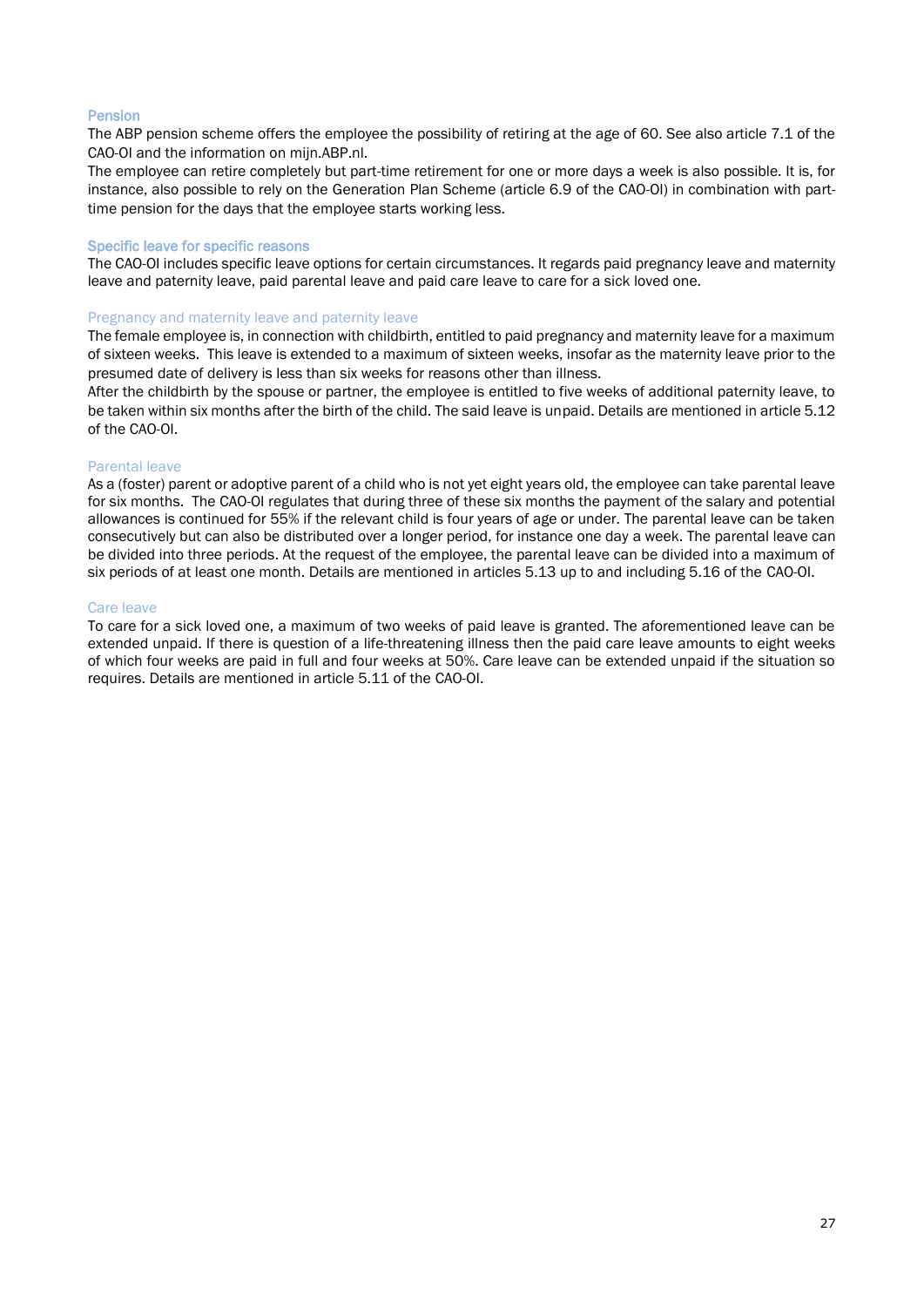## Chapter 7 – Social security

#### Article 7.1 Pension

With respect to the pension provisions of the employee who is regarded as a public servant under the ABP Privatisation Act, the provisions in the Pension Scheme of the National Civil Pension Fund ABP apply.

#### Article 7.2 Illness and incapacity for work

- 1. To employees and former employees who are partially or completely unable to perform work due to illness or incapacity for work, the ZAOI and the Pension Scheme of the National Civil Pension Fund ABP apply. See also article 10.4.
- 2. The employers have a collective best-effort obligation with respect to reinstating partially incapacitated employees with the employers affiliated with WVOI.

## Article 7.3 Unemployment

Part-time or full-time unemployed employees may lay a claim to a dismissal benefit in pursuance of BWOI. See also article 10.4.

## Article 7.4 WGA recovery benefit

- 1. A person who, once the obligation to continue paying salary on the grounds of article 4 of the ZAOI has expired, is eligible for a salary-related WGA benefit, where the maximum duration stipulated in the decision is shorter than it would be if article 59 of the Work and Income (Ability to Work) Act (WIA), applicable on 31 December 2015, was still in force, may claim a WGA recovery benefit. The WGA recovery benefit takes effect as soon as the salary-related WGA benefit terminates due to the expiry of its maximum duration.
- 2. The duration of the WGA recovery benefit is equivalent to the difference between the maximum duration of the salary-related WGA benefit of the person concerned on the grounds of article 59 of the WIA, as applicable on 31 December 2015, and the actual maximum duration of his salary-related WGA benefit on the grounds of the decision, yet no longer than a maximum of 14 months.
- 3. The level of the WGA recovery benefit is equivalent to the level that the salary-related WGA benefit would have had if the duration of that benefit had not expired. The follow-up benefit received by the person concerned on the grounds of the WGA, plus any income, will be deducted from the WGA recovery benefit.
- 4. Any claim to recovery benefit as referred to in this article will be determined when the salary-related WGA benefit is awarded.
- 5. The person concerned may claim the WGA recovery benefit as long as he/she meets the conditions that make him eligible for a WGA benefit. The provisions of the WGA and the related provisions shall apply mutatis mutandis to the WGA recovery benefit as far as possible.
- 6. A WGA recovery benefit may not be claimed if and insofar as the person concerned is insured for loss of income for which the WGA recovery benefit is intended.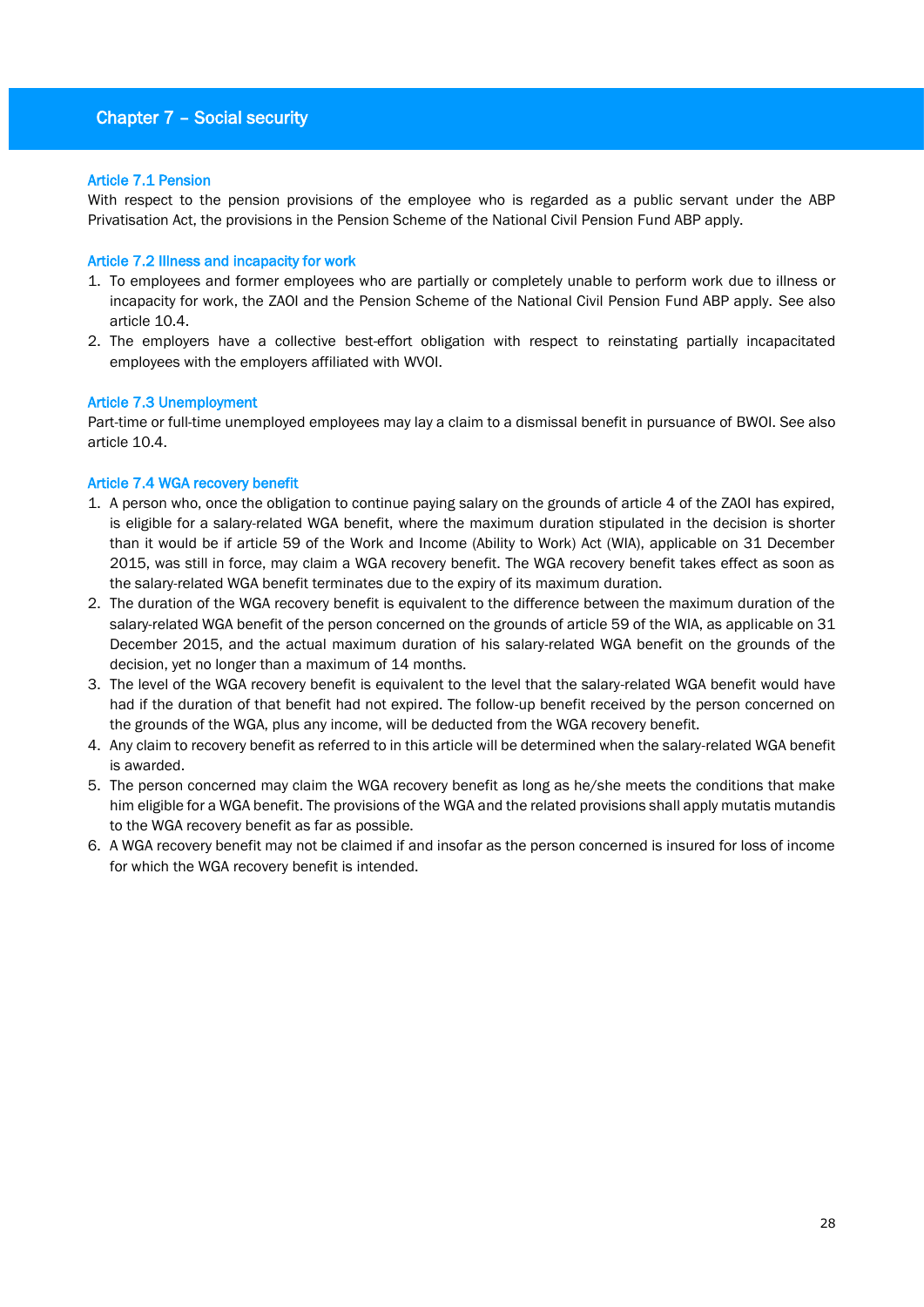## Chapter 8 – End of the employment

#### **General**

This chapter only contains those articles that are supplementary to the Dutch Civil Code.

#### Article 8.1 End of fixed-term labour agreement

- 1. The labour agreement ends by operation of law, after the agreed term has expired without notice being required.
- 2. Notice of termination of the labour agreement shall be given in a timely and written manner in pursuance of section 668 of Book 7 of the Dutch Civil Code.
- 3. The employer may terminate the employment early with due observance of a notice period of two months.
- 4. The employee may terminate the employment early with due observance of a notice period of one month.

#### Article 8.2 End of labour agreement for an indefinite period

- 1. Both the employer and the employee can terminate the labour agreement in writing in consideration of the statutory provisions regarding notice and notice periods (sections 669 up to and including 672 of Book 7 of the Dutch Civil Code).
- 2. Notwithstanding the statutory notice period:
	- a. In the case of a labour agreement for an indefinite period, the notice period for the employee up to and including scale 12 is one month and from scale 13 is two months.
	- b. In the case of a labour agreement for an indefinite period, the notice period for the employer with an employee up to and including scale 12 is two months and from scale 13 is four months.
- 3. The employment comes to an end by operation of law when the state pension age (AOW- entitlement)is attained.
- 4. After termination of the employment in pursuance of article 8.2 paragraph 3 the employer can conclude a fixedterm labour agreement with an employee entitled to state pension for a concretely described task / assignment in which there must be demonstrable business interest. The provisions of the Dutch Working after the State Pension Age Act are applicable to the aforementioned employment.

#### Article 8.3 Transition compensation

A subsequent benefit as intended in Section 9 of the BWOI can be qualified as reasonable financial compensation as intended in Section 873b Subsection 1b of Book 7 of the Dutch Civil Code. An employee who, after a dismissal on the basis of Article 669 paragraph 3a of the Dutch Civil Code, is entitled to a contiguous benefit under Article 9 of the BWOI can in no way claim the statutory transition allowance unless the employee waives the right to the contiguous benefit in writing.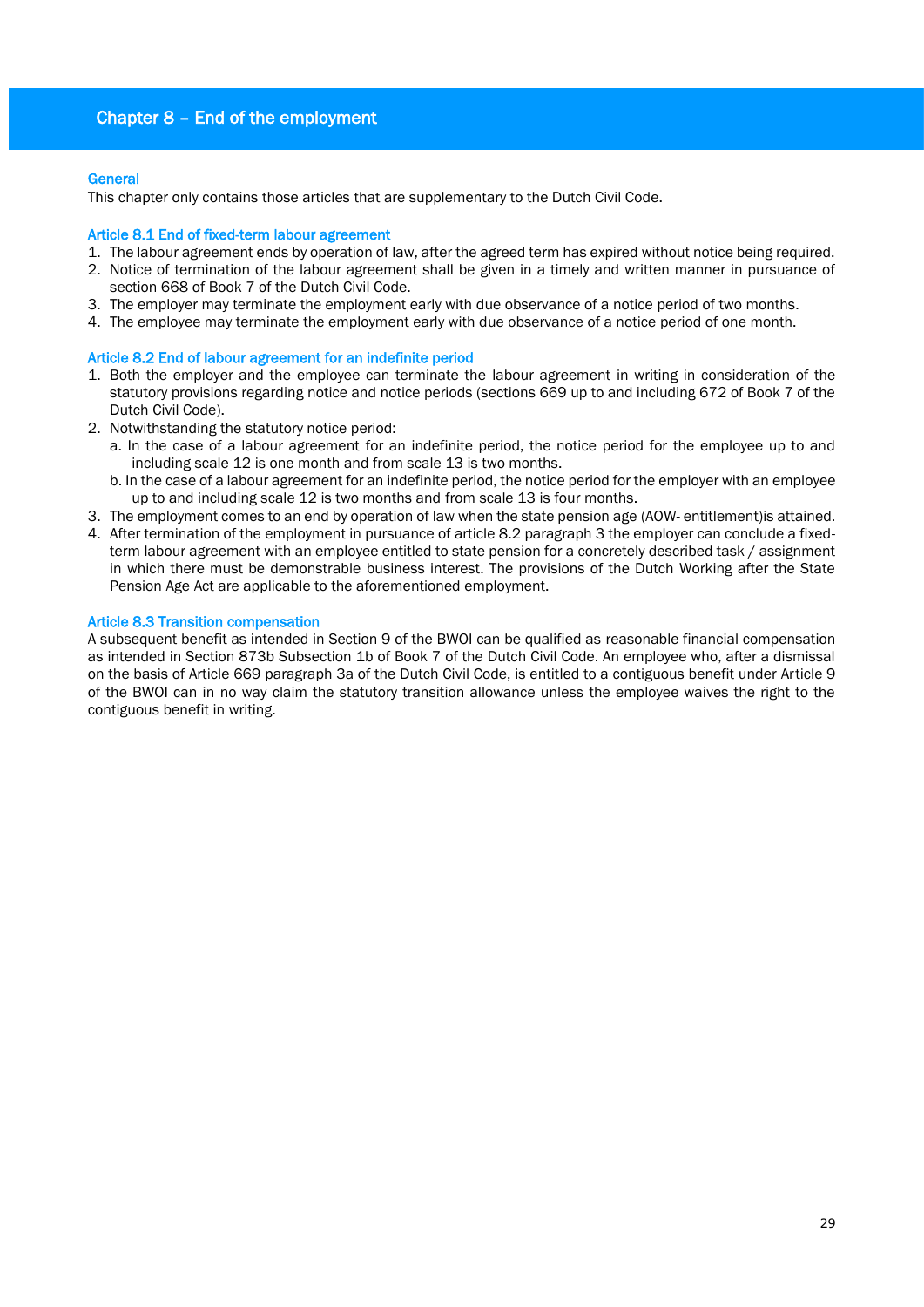## Chapter 9 – Provisions specific to researchers in training (OIOs)

#### Article 9.1 Employment, nature and extent of the work

- 1. The aim of the employment of an OIO is for the OIO to carry out scientific research and publish the results of this research in a in a dissertation, in a technological design, or in one or more scientific productions.
- 2. The employment is fixed-term for a specified period of no longer than four years and for the full working hours.
- 3. Upon commencement of the employment, in derogation to the provisions of paragraph 2, and with aim of determining the OIO's suitability, one-time employment of no longer than eighteen months can be entered into, which can be extended once to a maximum of four years.
- 4. OIOs spend at least 90% of their working hours on research and on the training and supervision that they receive.
- 5. OIOs may be charged with other duties, including teaching, for no more than 10%.
- 6. OIOs cannot be charged with management duties.
- 7. For part-time employment the extension of employment is proportionate.

#### Article 9.2 Provisions on extension for OIOs with an employment contract

- 1. The fixed-term employment may be extended after four years if the employer believes there is reason to do so.
- 2. The maximum term of this extension is of one year. The number of these extensions shall not exceed two.
- 3. The employer may, at the OIO's request, extend the fixed-term employment for:
	- a. The term of pregnancy or maternity leave taken
	- b. The term of parental leave taken
	- c. The prevailing arrangements on time management within the framework of membership of the works council (in accordance with article 18 of the Works Council Act) or for special leave granted for membership of the local consultation (in accordance with article 5.9)
	- d. the term that the person involved has worked part-time (*pro rata*).
- 4. The request may be refused if completion of the project is no longer expected to occur.
- 5. If in the employer's opinion the period referred to in paragraph 2 does not do justice to the particular and pressing circumstances of the individual OIO, the employer may agree to a third extension up to a maximum of six months.

#### Article 9.3 Remuneration of OIOs

- 1. OIO's will be paid according to the OIO salary scale (appendix 1).
- 2. Upon commencement of employment the OIO is paid the salary assigned according to current salary scale OIO-1.
- 3. At the start of the OIOs employment the OIOs working experience may be taken into consideration when determining the salary, in departure from paragraph 2.
- 4. The OIO's salary is periodically increased to the next higher sum on the OIO salary scale. The first periodic increase is awarded as from the first day of the month in which one year has passed since employment and then after each year, regarding what is stated in paragraphs 5, 6 and 7.
- 5. The OIO's salary is periodically increased to the next higher sum on the OIO salary scale, unless the employer finds that the OIO does not function properly. In that case article 3.5, paragraph 3 is fully applicable (denial of periodic salary increase).
- 6. If temporary employment is entered into whether or not in the interim, the periodic scaling up to the next step will occur proportionately.
- 7. No more increments are granted once salary step 4 has been reached.
- 8. OIOs are not eligible for an allowance for irregular work or overtime pay.

#### Article 9.4 Training and supervision plan

- 1. The employer shall see to it that, after consultation with the OIO and in agreement with the relevant supervisors, a customized training and supervision plan is drawn up for each OIO and that this plan is adopted within three months of the OIO's employment.
- 2. If necessary, the training and supervision plan is adjusted from year to year.
- 3. The training and supervision plan specify, in any case,
	- a. the knowledge and skills that need to be acquired and how this should take place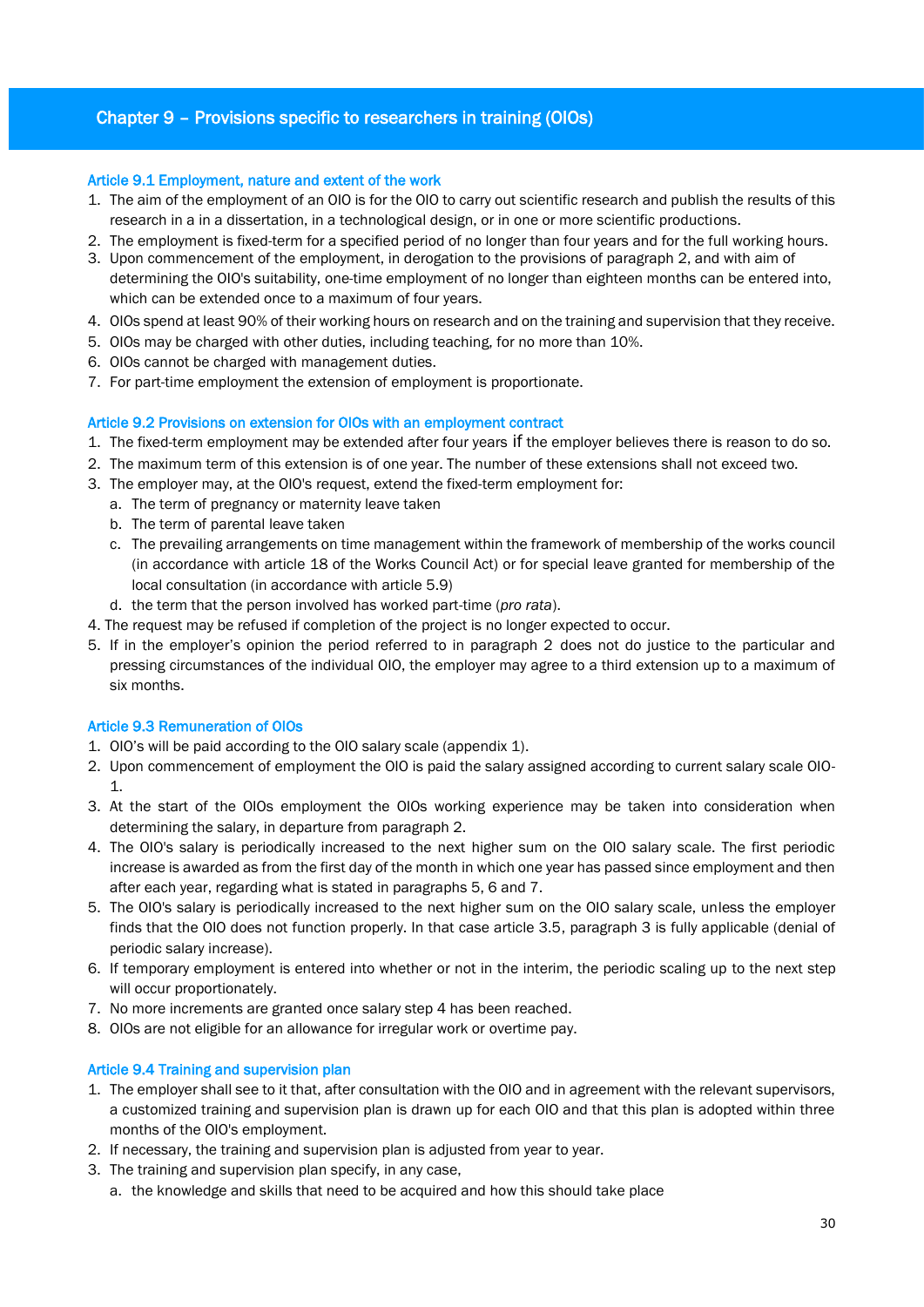- b. the names of the OIO's supervisor and promotor
- c. the minimum number of hours of supervision per month
- d. that upon commencement of the doctoral research as well as during moments that are decisive for progress of the research, but at least once a year the OIO will meet with the supervisor to discuss the progress of the doctoral research.
- 4. With a view to training and the development of competences and career development a compulsory part of the annual planning and assessment interview will be to agree on the allocation of a maximum of ten days of vacation leave. The value of the ten leave days is described in a budget available to each OIO per OIO-year (year 1 through 4). The obligatory courses on offer are paid by the employer.

#### Article 9.5 OIO performance and evaluation procedure

- 1. One year after the OIO has taken up employed, a performance assessment shall take place, against the backdrop of the training and supervision plan and the objectives of employment.
- 2. The employer shall issue instructions with respect to the evaluation procedure and the criteria that are applied for the evaluation of the OIO.

## Article 9.6 Dispute settlement

The employer shall lay down rules on the settlement of disputes that may occur between the OIO and persons and bodies involved in the training and supervision.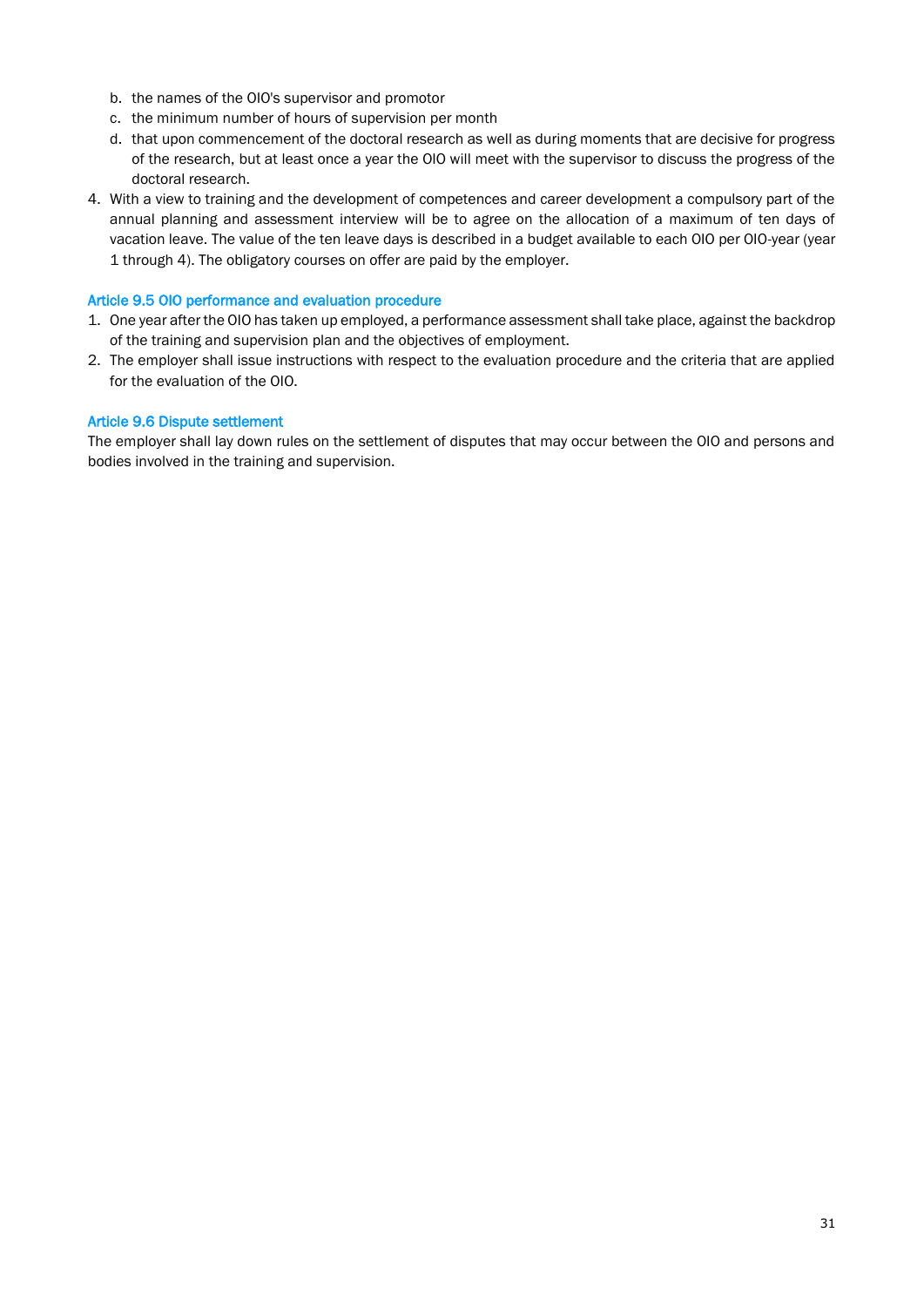## Chapter 10 – Other agreements between the parties to the CAO-OI

#### Article 10.1 Work experience placements

- 1. To persons with no or no more than two years of relevant work or research experience who are or threaten to become unemployed, or to persons who are employed but in a position that is unrelated to their education the employer may, if so requested by these persons, offer a work experience placement for a period of no more than one year.
- 2. Work experience placements are not regular positions and may not replace regular positions.
- 3. Persons in a work experience placement do not receive a salary for their work. However, their expenses may be covered on a declaration basis, if these expenses are related to the work experience placement. Expenses include travel fares to and from the location of the work experience placement.
- 4. The agreements reached with regard to the work experience placement, including the duration, number of hours, nature of the work and the expenses that may be reimbursed are laid down in a work experience placement contract.
- 5. The CAO and the internal rules pertaining to it do not apply to work experience placements, with the exception of this article, articles 1.6, paragraphs 5 through 8, article 1.6, paragraph 20, article 1.6, paragraph 21, and article 1.9.
- 6. If persons are unemployed and have an unemployment benefit or related benefit, permission from the benefits agency is required to qualify for a work experience placement.

#### Article 10.2 Participation Act in the event of organisational adjustment or reorganisation

In the case of an organisational adjustment or reorganisation, employees from the target groups in the Participation Act will, in all cases, retain a position or duties that are comparable in nature and size. In the case of an organisational adjustment or reorganisation, these employees cannot be made redundant due to discontinuance of their function.

#### Article 10.3 Function-based contracts

- 1. Employer and employee can mutually agree to conclude a function-based contract. A function-based contract lays down results oriented agreements established in relation to the scope of employment as defined by the employer. The employee bears his own responsibility for implementing holidays and working and resting hours in practice.
- 2. The function-based contract can only be concluded with employees in or above scale 14 and with employees in the Research Job Family.
- 3. When working on a function-based contract, the statutory annual vacation hours must be actually taken up per calendar year, and the non-statutory vacation hours will be considered taken up at the end of the calendar year.
- 4. The statutory annual vacations hours cannot be transferred to the following calendar year. Unless the employee due to illness and incapacity for work was not reasonably able to take up these vacation hours, these statutory annual vacation hours will be considered taken up within the first six months of the following calendar year.
- 5. Time-based employment conditions, including AVOM, may be rendered inoperative. For researchers in training, it will remain possible to use a part of the non-statutory annual vacations hours for an AVOM purpose.
- 6. In case of unforeseen circumstances the employer and employee shall consult about the continuation or otherwise of the function based contract. In case of the function based contract being continued the results oriented agreements will if necessary be reviewed or new agreements will be made.

#### Article 10.4 Labour market resources

After they have been added to the lump sum of the institutes, the resources for labour market policy for the Research Institutes Sector currently allocated by the Ministry of Education, Culture and Science remain available to the social fund for the knowledge sector SoFoKleS.

#### Article 10.5 ZAOI and BWOI

In addition to the Collective Labour Agreement, the parties have laid down agreements in the Illness and Disability Scheme for Research Institute Personnel (ZAOI) and the Enhanced Unemployment Provision for Personnel of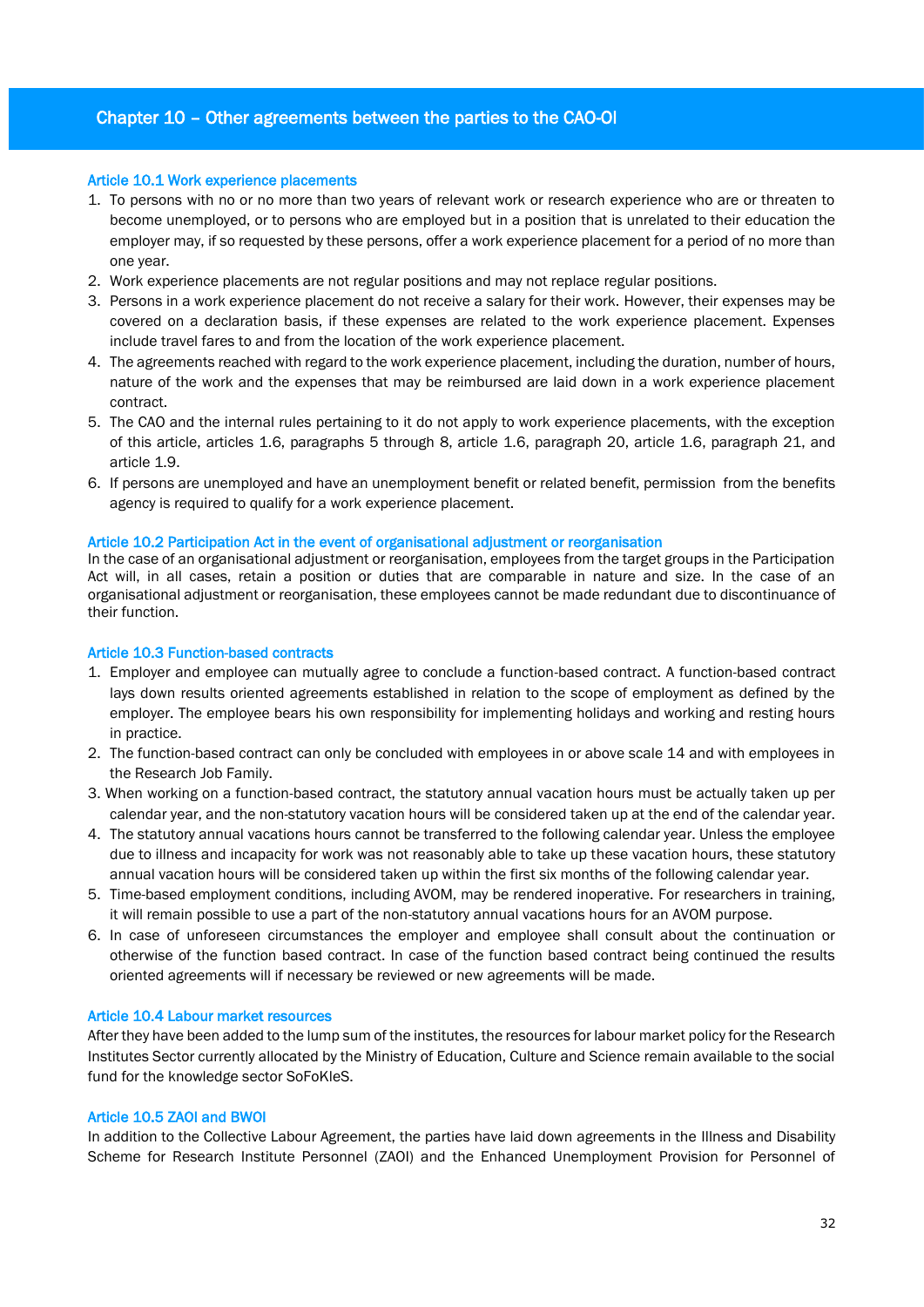Research Institutes (BWOI). These schemes apply to employees to whom the CAO-OI also applies.<sup>5</sup> These schemes can be consulted at [www.wvoi.nl.](http://www.wvoi.nl/)

#### Article 10.6 Bereavement leave

In order to adequately meet the needs of employees who lose a loved one, a guideline for bereavement leave is drawn up for employers and employees in addition article 5.8 paragraph 1a of the CAO-OI. The guideline describes the options for bereavement leave within the framework of existing leave provisions in the CAO-OI. The specific situation of the employee concerned is taken into account and the application for this leave is handled leniently in the interest of proper care for the grieving employee with the aim of a safe and healthy return to work. Employees are entitled to at least one week of unpaid bereavement leave following the funeral or cremation of a relative in the first and second degree.

#### Article 10.7 Schemes at the organisational and employer level

In the local consultation and in the negotiations with the (C)OR, respectively, the existing schemes shall be amended to match the provisions of the CAO-OI, where necessary.

#### Article 10.8 Transitional ADV scheme

- 1. Employees who were employed by a WVOI-employer on 31 December 2003 and to whom old entitlements under the ADV-scheme that applied 1 August 1989 do not lose their entitlements. This applies in particular to employees who were able to convert ADV into fixed salary by increasing the percentage of employment.
- 2. On changing scope of the employment of employees to whom a transitional scheme applies, these employees can no longer make use of this transitional scheme, but are bound by the provisions of chapter 5.

<sup>&</sup>lt;u>.</u> <sup>5</sup> See article 1.3.1 of the CAO-OI.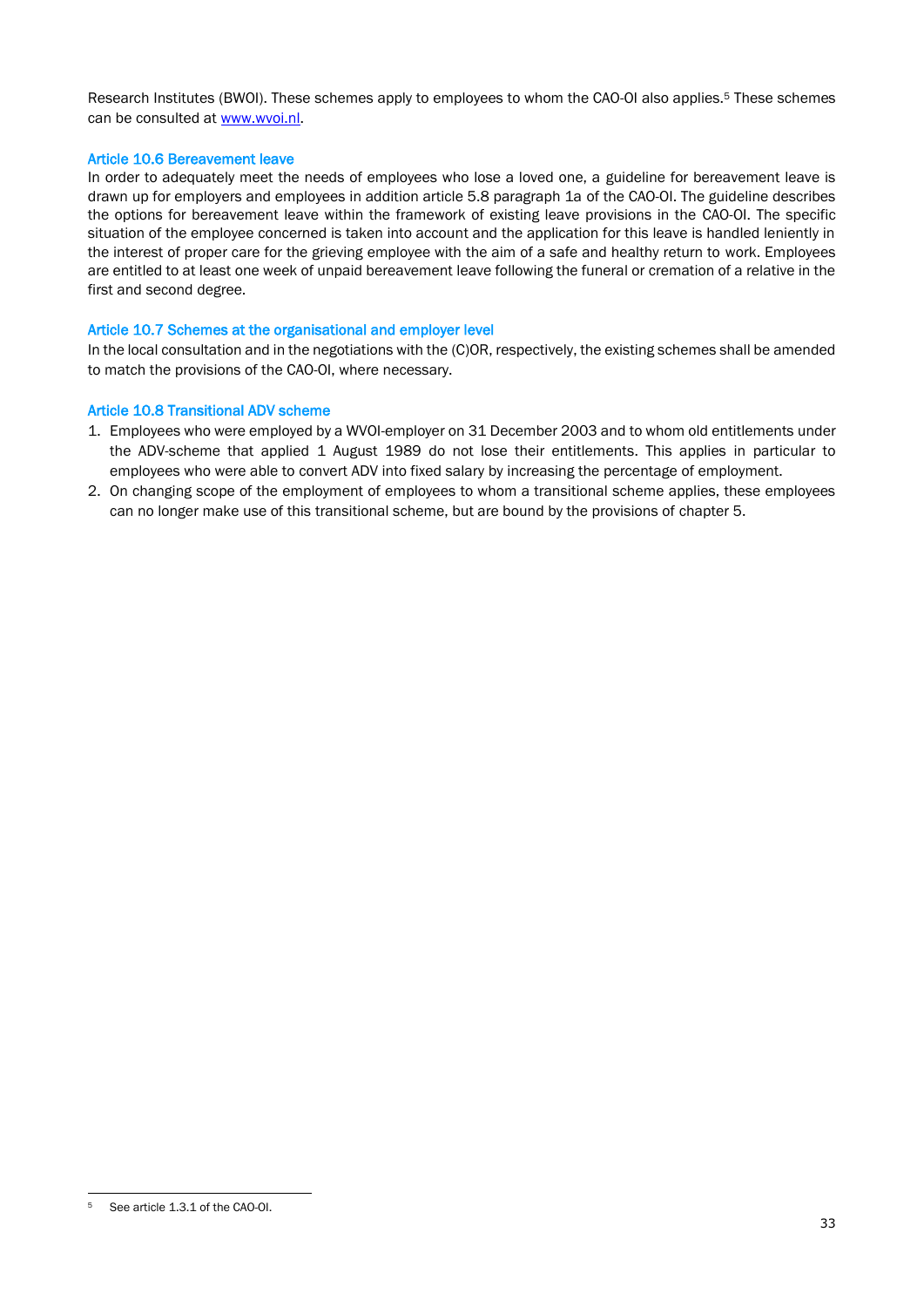Appendices 1 thru 6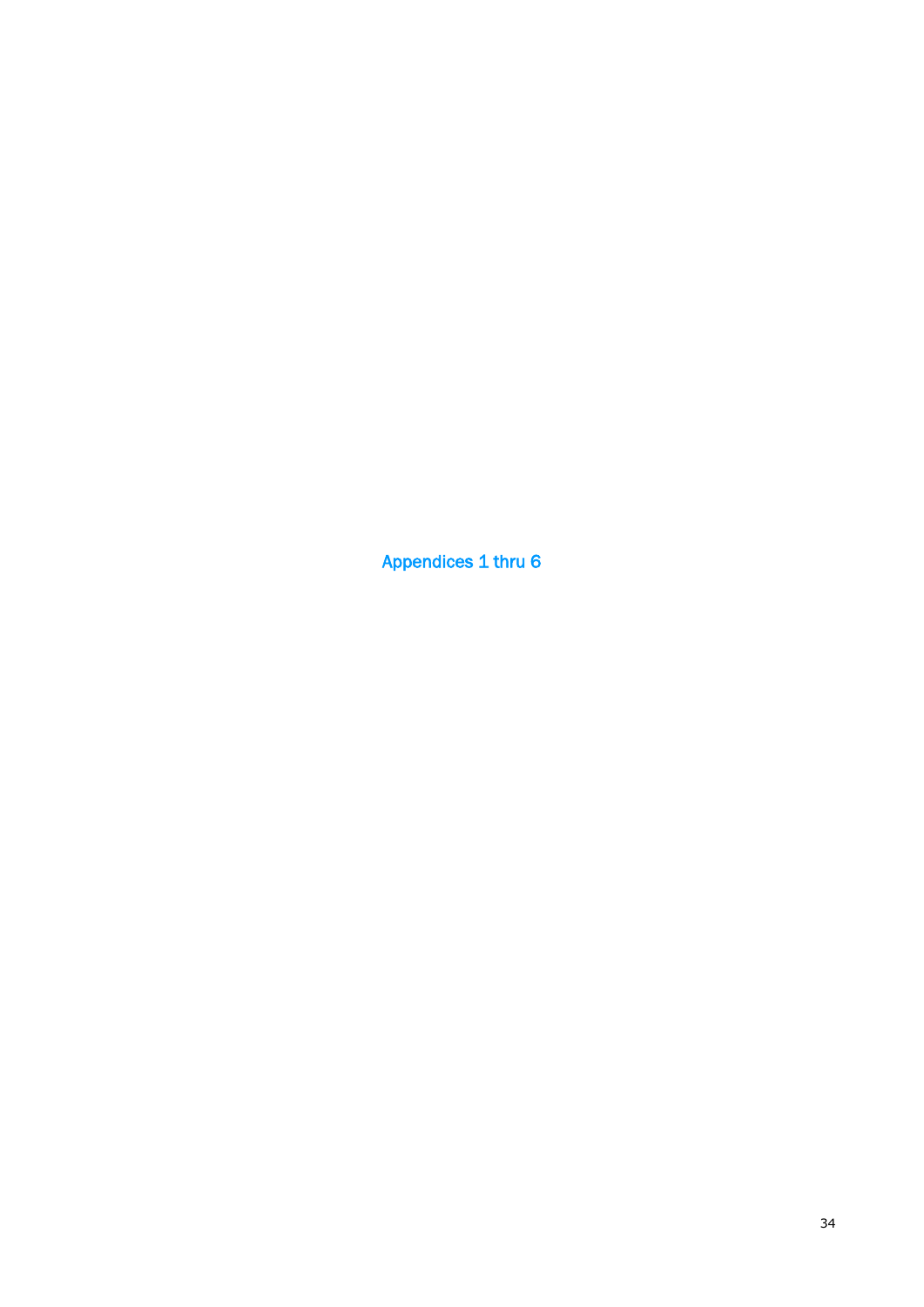## Appendix 1 – Tables of salaries

| <u>Salary Source Tor Tescurent inistitutes</u><br>Euro's | 01              | 02                  | 03              | 04             | 05              | uv vi<br>06     | 07             | 08 <sub>1</sub>         | $\pm$ Julianity $\angle$<br>09 | 10             | 11              | 12 <sup>2</sup> | 13             | 14                  | 15             | 16             | 17             |                | 18 Euro's |
|----------------------------------------------------------|-----------------|---------------------|-----------------|----------------|-----------------|-----------------|----------------|-------------------------|--------------------------------|----------------|-----------------|-----------------|----------------|---------------------|----------------|----------------|----------------|----------------|-----------|
| 2342                                                     | $\mathbf{O}$    |                     |                 |                |                 |                 |                |                         |                                |                |                 |                 |                |                     |                |                |                |                | 2342      |
| 2342                                                     |                 | $\overline{0}$      |                 |                |                 |                 |                |                         |                                |                |                 |                 |                |                     |                |                |                |                | 2342      |
| 2342                                                     | $\mathbf{1}$    |                     | $\mathsf{O}$    |                |                 |                 |                |                         |                                |                |                 |                 |                |                     |                |                |                |                | 2342      |
| 2342                                                     |                 | $\mathbf{1}$        | $\mathbf{1}$    | $\circ$        |                 |                 |                |                         |                                |                |                 |                 |                |                     |                |                |                |                | 2342      |
| 2342                                                     | $\overline{2}$  |                     |                 | $\mathbf{1}$   |                 |                 |                |                         |                                |                |                 |                 |                |                     |                |                |                |                | 2342      |
| 2342                                                     | 3               | $\overline{2}$      | $\overline{2}$  |                | $\mathsf{O}$    |                 |                |                         |                                |                |                 |                 |                |                     |                |                |                |                | 2342      |
| 2342                                                     | 4               |                     |                 | $\overline{2}$ |                 |                 |                |                         |                                |                |                 |                 |                |                     |                |                |                |                | 2342      |
| 2342                                                     | $5\overline{)}$ | $\overline{\omega}$ | 3               |                | $\mathbf{1}$    |                 |                |                         |                                |                |                 |                 |                |                     |                |                |                |                | 2342      |
| 2342                                                     | 6               | 4                   |                 | 3              |                 | $\mathsf{O}$    |                |                         |                                |                |                 |                 |                |                     |                |                |                |                | 2342      |
| 2342                                                     |                 | $5\overline{)}$     | 4               |                | $\overline{2}$  | $\mathbf{1}$    |                |                         |                                |                |                 |                 |                |                     |                |                |                |                | 2342      |
| 2342                                                     |                 | 6                   | $5\overline{)}$ | 4              |                 |                 |                |                         |                                |                |                 |                 |                |                     |                |                |                |                | 2342      |
| 2342                                                     |                 | $\overline{7}$      | $6 \overline{}$ | 5              | $\omega$        | $\overline{2}$  |                |                         |                                |                |                 |                 |                |                     |                |                |                |                | 2342      |
| 2371                                                     |                 |                     | $\overline{7}$  | 6              | $\overline{4}$  |                 | $\mathsf{O}$   |                         |                                |                |                 |                 |                |                     |                |                |                |                | 2371      |
| 2441                                                     |                 |                     | 8               | $\overline{7}$ | $5\overline{)}$ | 3               | $\mathbf{1}$   |                         |                                |                |                 |                 |                |                     |                |                |                |                | 2441      |
| 2506                                                     |                 |                     | 9               | 8              | 6               | $\overline{4}$  |                |                         |                                |                |                 |                 |                |                     |                |                |                |                | 2506      |
| 2576                                                     |                 |                     |                 | 9              | $\overline{7}$  | $5\overline{)}$ | $\overline{2}$ |                         |                                |                |                 |                 |                |                     |                |                |                |                | 2576      |
| 2643                                                     |                 |                     |                 | 10             | 8               | 6               |                |                         |                                |                |                 |                 |                |                     |                |                |                |                | 2643      |
| 2711                                                     |                 |                     |                 |                | 9               | $\overline{7}$  | $\mathbf{3}$   | $\circ$                 |                                |                |                 |                 |                |                     |                |                |                |                | 2711      |
| 2780                                                     |                 |                     |                 |                | 10              | 8               | 4              |                         |                                |                |                 |                 |                |                     |                |                |                |                | 2780      |
| 2846                                                     |                 |                     |                 |                |                 | $\overline{9}$  | 5              | $\overline{1}$          |                                | $\overline{0}$ |                 |                 |                |                     |                |                |                |                | 2846      |
| 2911                                                     |                 |                     |                 |                |                 | 10              | 6              |                         |                                |                |                 |                 |                |                     |                |                |                |                | 2911      |
| 2980                                                     |                 |                     |                 |                |                 |                 | $\overline{7}$ | $\overline{2}$          | $\circ$                        | 1              |                 |                 |                |                     |                |                |                |                | 2980      |
| 3052                                                     |                 |                     |                 |                |                 |                 | 8              |                         |                                |                |                 |                 |                |                     |                |                |                |                | 3052      |
| 3128                                                     |                 |                     |                 |                |                 |                 | $\overline{9}$ | $\overline{\omega}$     | $\mathbf{1}$                   | $\overline{2}$ |                 |                 |                |                     |                |                |                |                | 3128      |
| 3213                                                     |                 |                     |                 |                |                 |                 | 10             | $\overline{4}$          |                                |                |                 |                 |                |                     |                |                |                |                | 3213      |
| 3289                                                     |                 |                     |                 |                |                 |                 |                | $5\overline{)}$         | $\overline{2}$                 | 3              |                 |                 |                |                     |                |                |                |                | 3289      |
| 3356                                                     |                 |                     |                 |                |                 |                 |                | 6                       |                                |                |                 |                 |                |                     |                |                |                |                | 3356      |
| 3430                                                     |                 |                     |                 |                |                 |                 |                | $\overline{7}$          | 3                              | 4              |                 |                 |                |                     |                |                |                |                | 3430      |
| 3503                                                     |                 |                     |                 |                |                 |                 |                | $\overline{\mathbf{8}}$ |                                |                |                 |                 |                |                     |                |                |                |                | 3503      |
| 3570                                                     |                 |                     |                 |                |                 |                 |                | 9                       | $\overline{4}$                 | 5              |                 |                 |                |                     |                |                |                |                | 3570      |
| 3633                                                     |                 |                     |                 |                |                 |                 |                | 10                      |                                |                |                 |                 |                |                     |                |                |                |                | 3633      |
| 3704                                                     |                 |                     |                 |                |                 |                 |                |                         | 5                              | 6              |                 |                 |                |                     |                |                |                |                | 3704      |
| 3831                                                     |                 |                     |                 |                |                 |                 |                |                         | 6                              | $\overline{7}$ | $\circ$         |                 |                |                     |                |                |                |                | 3831      |
| 3979                                                     |                 |                     |                 |                |                 |                 |                |                         | 7                              | $\overline{8}$ | $\mathbf{1}$    |                 |                |                     |                |                |                |                | 3979      |
| 4109                                                     |                 |                     |                 |                |                 |                 |                |                         | 8                              | $\overline{9}$ | $\overline{2}$  |                 |                |                     |                |                |                |                | 4109      |
| 4235                                                     |                 |                     |                 |                |                 |                 |                |                         |                                | 10             | $\overline{3}$  |                 |                |                     |                |                |                |                | 4235      |
| 4366                                                     |                 |                     |                 |                |                 |                 |                |                         |                                | 11             | $\overline{4}$  |                 |                |                     |                |                |                |                | 4366      |
| 4514                                                     |                 |                     |                 |                |                 |                 |                |                         |                                | 12             | 5               |                 |                |                     |                |                |                |                | 4514      |
| 4658                                                     |                 |                     |                 |                |                 |                 |                |                         |                                |                | $6 \overline{}$ | 0               |                |                     |                |                |                |                | 4658      |
| 4796                                                     |                 |                     |                 |                |                 |                 |                |                         |                                |                | $\overline{7}$  | $\mathbf{1}$    |                |                     |                |                |                |                | 4796      |
| 4928                                                     |                 |                     |                 |                |                 |                 |                |                         |                                |                | 8               | $\overline{2}$  |                |                     |                |                |                |                | 4928      |
| 5063                                                     |                 |                     |                 |                |                 |                 |                |                         |                                |                | $\overline{9}$  | $\overline{3}$  |                |                     |                |                |                |                | 5063      |
| 5195                                                     |                 |                     |                 |                |                 |                 |                |                         |                                |                | 10              | $\overline{4}$  |                |                     |                |                |                |                | 5195      |
| 5269                                                     |                 |                     |                 |                |                 |                 |                |                         |                                |                | 11              |                 |                |                     |                |                |                |                | 5269      |
| 5333                                                     |                 |                     |                 |                |                 |                 |                |                         |                                |                |                 | 5               | $\mathsf{O}$   |                     |                |                |                |                | 5333      |
| 5472                                                     |                 |                     |                 |                |                 |                 |                |                         |                                |                |                 | 6               | $\mathbf{1}$   |                     |                |                |                |                | 5472      |
| 5600                                                     |                 |                     |                 |                |                 |                 |                |                         |                                |                |                 | $\overline{7}$  | $\overline{2}$ | $\overline{0}$      |                |                |                |                | 5600      |
| 5734                                                     |                 |                     |                 |                |                 |                 |                |                         |                                |                |                 | 8               | $\omega$       | $\overline{1}$      |                |                |                |                | 5734      |
| 5907                                                     |                 |                     |                 |                |                 |                 |                |                         |                                |                |                 | $\overline{9}$  | $\overline{4}$ | $\overline{2}$      |                |                |                |                | 5907      |
| 5990                                                     |                 |                     |                 |                |                 |                 |                |                         |                                |                |                 | 10              |                |                     |                |                |                |                | 5990      |
| 6075                                                     |                 |                     |                 |                |                 |                 |                |                         |                                |                |                 |                 | 5              | $\overline{\omega}$ | $\mathsf{O}$   |                |                |                | 6075      |
| 6244                                                     |                 |                     |                 |                |                 |                 |                |                         |                                |                |                 |                 | 6              | $\overline{4}$      | $\overline{1}$ |                |                |                | 6244      |
| 6416                                                     |                 |                     |                 |                |                 |                 |                |                         |                                |                |                 |                 | $\overline{7}$ | 5                   | $\overline{2}$ |                |                |                | 6416      |
| 6495                                                     |                 |                     |                 |                |                 |                 |                |                         |                                |                |                 |                 | $\overline{8}$ |                     |                |                |                |                | 6495      |
| 6585                                                     |                 |                     |                 |                |                 |                 |                |                         |                                |                |                 |                 |                | 6                   | $\overline{3}$ | $\mathsf{o}$   |                |                | 6585      |
| 6762                                                     |                 |                     |                 |                |                 |                 |                |                         |                                |                |                 |                 |                | $\overline{7}$      | $\overline{4}$ | $\overline{1}$ |                |                | 6762      |
| 6946                                                     |                 |                     |                 |                |                 |                 |                |                         |                                |                |                 |                 |                | $\overline{8}$      | $\overline{5}$ | $\overline{2}$ |                |                | 6946      |
| 7133                                                     |                 |                     |                 |                |                 |                 |                |                         |                                |                |                 |                 |                | $\overline{9}$      | 6              | $\overline{3}$ | $\mathsf{O}$   |                | 7133      |
| 7366                                                     |                 |                     |                 |                |                 |                 |                |                         |                                |                |                 |                 |                |                     | $\overline{7}$ | $\overline{4}$ | $\mathbf{1}$   |                | 7366      |
| 7597                                                     |                 |                     |                 |                |                 |                 |                |                         |                                |                |                 |                 |                |                     | $\overline{8}$ | $\overline{5}$ | $\overline{2}$ |                | 7597      |
| 7839                                                     |                 |                     |                 |                |                 |                 |                |                         |                                |                |                 |                 |                |                     | 9              | 6              | 3              | 0              | 7839      |
| 8090                                                     |                 |                     |                 |                |                 |                 |                |                         |                                |                |                 |                 |                |                     |                | $\overline{7}$ | $\overline{4}$ | $\mathbf{1}$   | 8090      |
| 8349                                                     |                 |                     |                 |                |                 |                 |                |                         |                                |                |                 |                 |                |                     |                | $\overline{8}$ | $\overline{5}$ | $\overline{2}$ | 8349      |
| 8615                                                     |                 |                     |                 |                |                 |                 |                |                         |                                |                |                 |                 |                |                     |                | $\overline{9}$ | 6              | $\mathbf{3}$   | 8615      |
| 8890                                                     |                 |                     |                 |                |                 |                 |                |                         |                                |                |                 |                 |                |                     |                |                | $\overline{7}$ | $\overline{4}$ | 8890      |
| 9175                                                     |                 |                     |                 |                |                 |                 |                |                         |                                |                |                 |                 |                |                     |                |                | $\overline{8}$ | 5              | 9175      |
| 9468                                                     |                 |                     |                 |                |                 |                 |                |                         |                                |                |                 |                 |                |                     |                |                | $\overline{9}$ | 6              | 9468      |
| 9770                                                     |                 |                     |                 |                |                 |                 |                |                         |                                |                |                 |                 |                |                     |                |                |                | $7^{\circ}$    | 9770      |
| 10079                                                    |                 |                     |                 |                |                 |                 |                |                         |                                |                |                 |                 |                |                     |                |                |                | 8              | 10079     |
| 10405                                                    |                 |                     |                 |                |                 |                 |                |                         |                                |                |                 |                 |                |                     |                |                |                | 9              | 10405     |

## Salary scales for research institutes as of 1 January 2021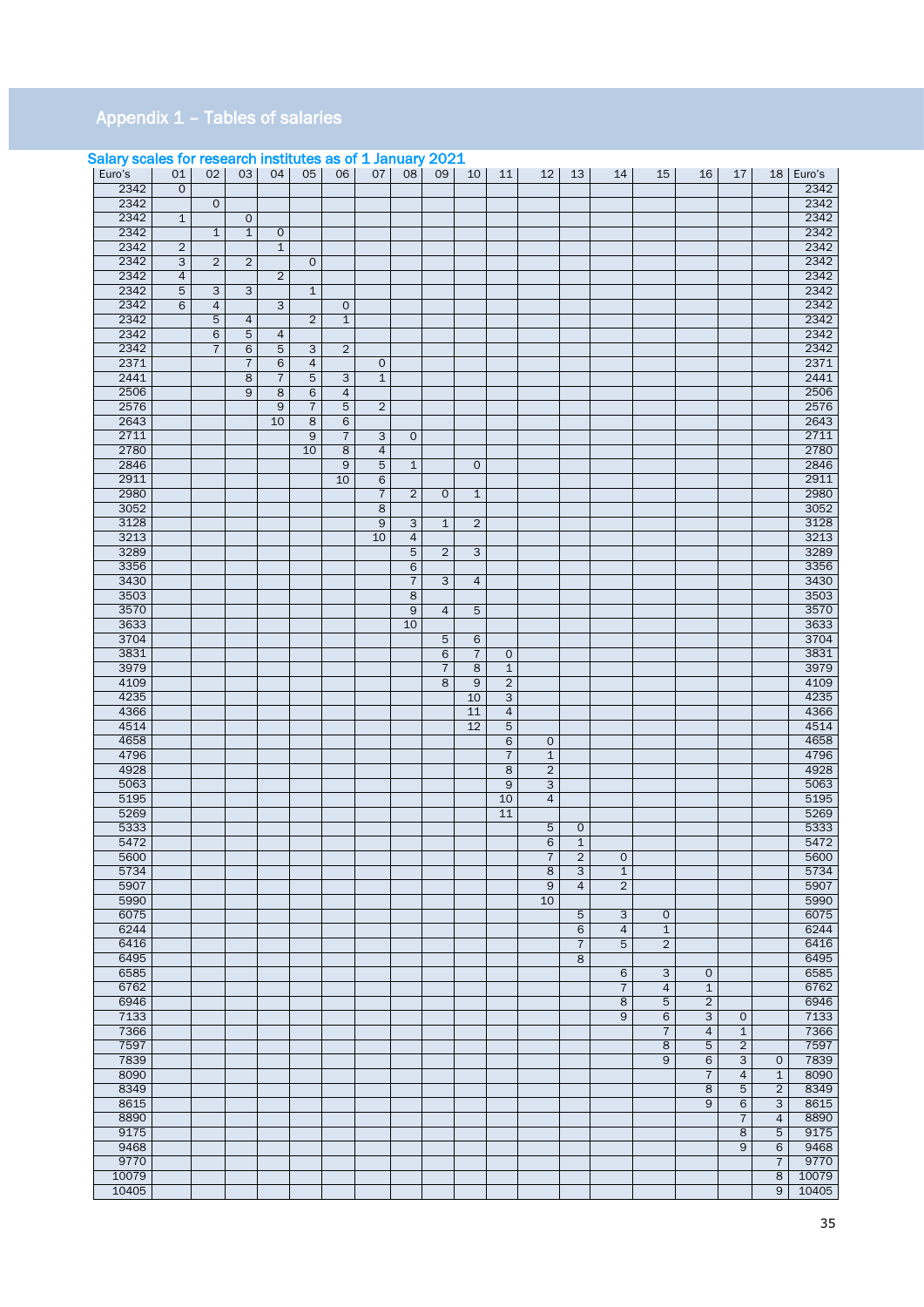# Salary scales for research trainees (OIOs)

| Scale    | Euros as of 1 January 2021 |  |  |  |
|----------|----------------------------|--|--|--|
| $Oio-1$  | 2441                       |  |  |  |
| $Oio-2$  | 2846                       |  |  |  |
| $Oio-3$  | 2980                       |  |  |  |
| $O$ io-4 | 31285                      |  |  |  |

## Salary scales for those with an incapacity for work

| % WML <sup>6</sup> | Euros as of 1 January 2021 |  |  |  |
|--------------------|----------------------------|--|--|--|
| 22 years and older |                            |  |  |  |
| 100%               | 1684,80                    |  |  |  |
| 105%               | 1769,04                    |  |  |  |
| 110%               | 1853,28                    |  |  |  |
| 115%               | 1937,52                    |  |  |  |
| 120%               | 2021,76                    |  |  |  |

<sup>&</sup>lt;u>.</u> <sup>6</sup> Minimum Wage Act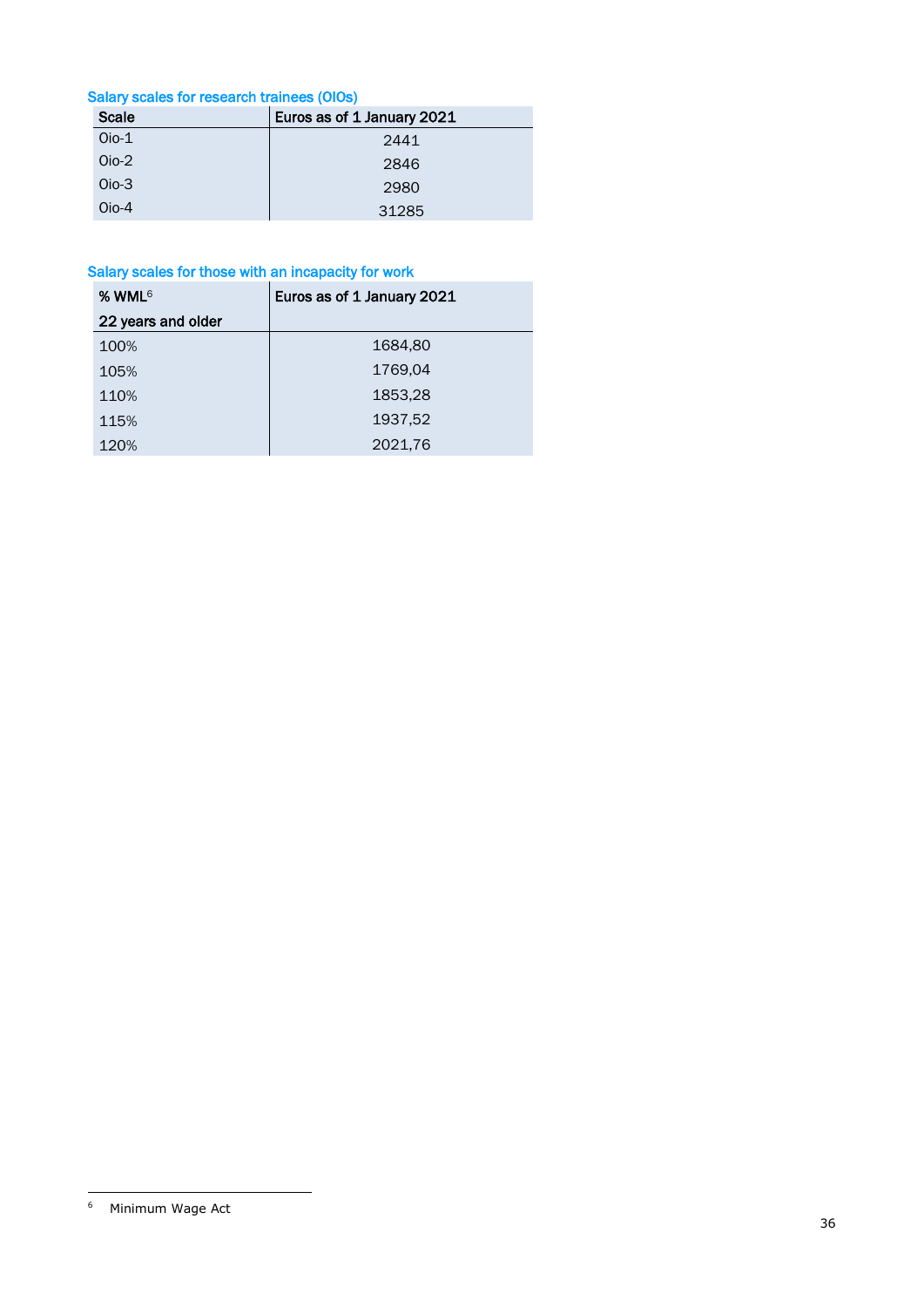## Appendix 2 – Sample calculations

| Employment (in hours) | Actual working week | Vacation    | Maximum number of |  |  |  |  |  |  |
|-----------------------|---------------------|-------------|-------------------|--|--|--|--|--|--|
|                       |                     |             | hours to be taken |  |  |  |  |  |  |
| 38 hours              | 40 hours            | 338 hours   | 208 hours         |  |  |  |  |  |  |
| 34.2 hours            | 36 hours            | 304.2 hours | 187 hours         |  |  |  |  |  |  |
| 30.4 hours            | 32 hours            | 270.4 hours | 166 hours         |  |  |  |  |  |  |
| 19 hours              | 20 hours            | 169 hours   | 104 hours         |  |  |  |  |  |  |

#### 1. Sample calculations of the week-option vacation

Application of the week-option: An employee who chooses an actual working week of 36 hours (each week four 9 hour working days or alternates one week four 8-hour days and the other week five 8-hour days) and 38 hours of employment, should annually write off  $52 \times 4 = 208$  hours (i.e., the difference between 36 and 40 hours) of vacationleave. On the other hand this employee only has to write off the actual hours he should work when he takes a week off (in this case 36 hours).

Principal rule for all calculations: On the basis of 338 vacation hours, the actual working hours and the size of employment should always be at a ratio 40/38.

**Example 1:** The employee has an employment of 20 hours. Annual vacation-leave claim => 20/38 x 338 = 177.8 hours, if he works  $20/38 \times 40 = 21.05$  hours a week. So if this person has an actual working week of only 20 hours, a correction is applied and 52 x 1.05 hours are deducted from the 177.8. His vacation-leave entitlement is therefore 124 hours (123.2 is rounded up in full hours).

**Example 2:** The employee has an employment of 19 hours. Annual vacation-leave claim  $\approx$  19/38 x 338 = 169 hours, if he works 19/38 x 40 = 20 hours a week. If this person actually works 20 hours a week, his vacation-leave entitlement is 169 hours and there will be no correction.

Example 3: The employee has an employment of 32 hours. Annual vacation-leave claim => 32/38 x 338 = 284.6 hours, if he works 32/38 x 40 = 33.68 hours a week. If this person has an actual working week of 32 hours, a correction is applied and 52 x 1.68 hours are deducted from the 284.6. His vacation-leave entitlement becomes 198 hours (197.24 is rounded up to full hours).

Example 4: The employee has an employment of 30.4 hours. Annual vacation-leave entitlement => 30.4/38 x 338 = 270.4 hours, if he works 30.4/38 x 40 = 32 hours a week. If this person has an actual working week of 32 hours his vacation-leave claim is 271 hours (270.4 is rounded up to full hours).

#### 2. Sample calculations of the 40/40 scheme

Main rule for the application of the 40/40 scheme: Vacation leave is accrued over the actual working hours. For a full-time employment 338 vacation hours are accrued. If the 40/40 scheme is applied 338 holidays are still accrued. Some (104 vacation hours) of these vacation hours are exchanged for the allowance and the employee works an additional 104 hours.

**Example:** The employee who works 40 hours a week with an allowance equivalent to 104 holiday hours and who enjoys 20 hours of parental leave during a full working week (40 hours) accrues vacation leave for 6/12 x 20/40 x 338 = 149.5 vacation hours.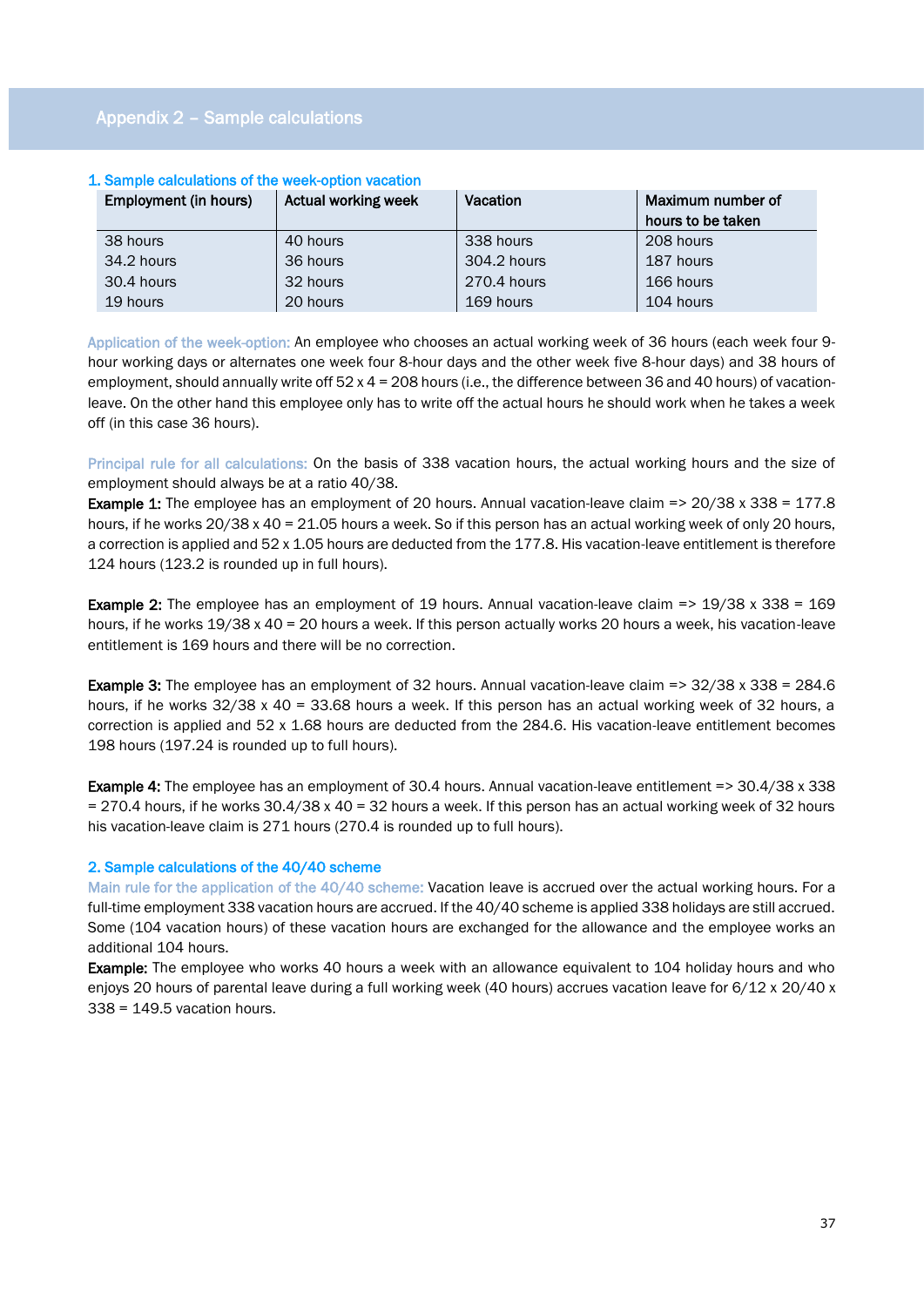#### Preliminary note

AVOM affords employees the opportunity, within the possibilities of an efficient and effective conduct of business (refer to article 8), to make choices with respect to the composition of their terms of employment package. Participation in the system is on a voluntary basis.

| 1. Definitions   |                                                    |
|------------------|----------------------------------------------------|
| Resource:        | the terms of employment that are used;             |
| Objects:         | the terms of employment that are acquired;         |
| Remuneration:    | refer to article 1.1, definition 3 of the CAO-OI;  |
| Salary:          | refer to article 1.1, definition 16 of the CAO-OI; |
| Salary per hour: | refer to article 1.1 definition 18 of the CAO-OI.  |

#### 2. Who can participate and to what extent?

Each employee may participate in AVOM, unless if the AVOM option has been chosen the remaining employment time is shorter than 6 months and there is no prospect to extension. This condition does not apply if vacation leave hours are used as a source for the objective of money.

The AVOM option can be made once a year. At a local level, the employer may deviate from this in the employee's favour.

For those not in full-time employment, the number of hours to be deployed is calculated in proportion to the agreed working hours (to be multiplied by the size of the appointment for part-timers and to be multiplied by the agreed percentages of parental leave).

#### 3. The resources

Under AVOM there are two resources: Resource 1: hours of vacation leave; Resource 2: gross salary

#### 3.1. Resource 1: hours of vacation leave

The contribution of hours of vacation leave occurs on grounds of a written arrangement. Hours of vacation leave can be turned in with a minimum of sixteen and a maximum of 120 hours per year. For the object saving leave for the adjustment of working hours, the maximum that can be saved is 178 hours per year. The remaining balance over one year with full-time employment should amount to at least 160 hours of vacation. For those that are not active for the full duration of work the minimum and maximum number of hours that can be turned in as well as the remaining balance on vacation-leave hours is calculated in proportion to the number of working hours agreed upon. The hours-of-vacation-leave resource cannot be used for the object reduction of commuting or for the union fees. Employees who can prove that they make use of regular child-care can request payment of sixteen extra holidayleave hours.

#### 3.2 Resource 2: gross salary

The turning-in of gross salary shall be on grounds of a written arrangement on the reduction of the gross monthly salary by a fixed sum.

The employee has the following options:

- A reduction during a period of one or twelve months starting in the month where the AVOM option commences. If the start date holds consequences for pension or social security another start-date is possible.
- A reduction of the gross salary in the month that the vacation-leave money is paid.
- If the turning in of gross salary is for the purchase of study-costs objects (refer to paragraph 4.4) the period can also be 24 or 36 months starting in the month where the AVOM option commences, or the reduction can take place in the months of May or December of the two or three consecutive years.
- If turning-in gross salary is for the object of commuting, this option may, if the employee indicates their preference for this, be continued for a number of years. The reduction takes place starting in the month in which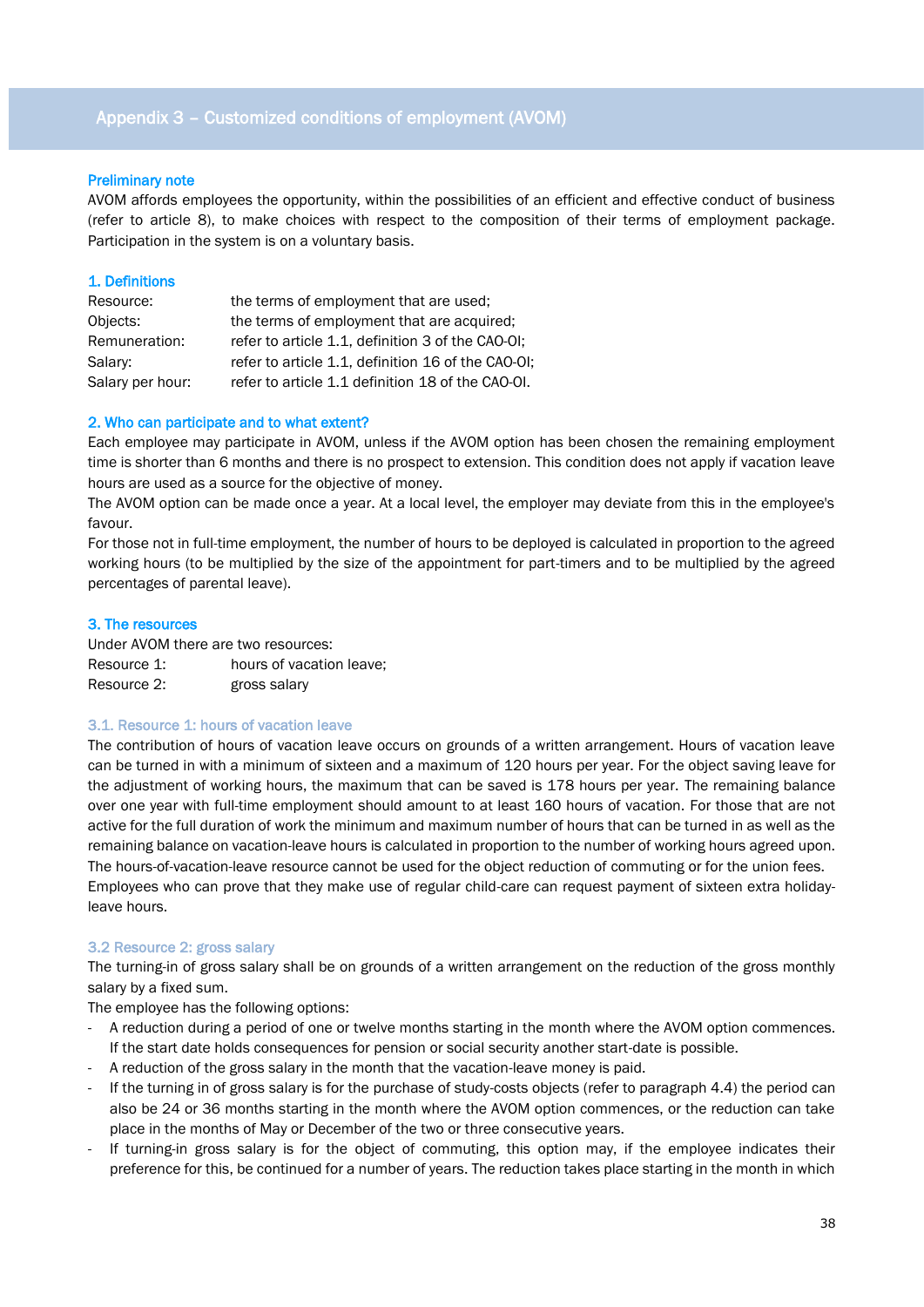the AVOM-option commences and terminates when the grounds for this object cease to exist or the employee indicates that they no longer wish to exercise this option.

The following conditions are attached to the options:

- The period cannot extend beyond the end date of employment.
- The sum of the remaining monthly gross salary and allowances after reduction may not amount to less than the statutory minimum wage.
- Agreement to reduce the gross salary leads to a lower vacation-leave pay, but this agreement may not lead to holiday pay lower than the minimum sum holiday pay.
- The turning-in of the resource gross salary for the object of commuting expenses is only possible if the reduction in each month is fixed.

#### 4. The objects

Under AVOM, the following objects exist:

- Object 1: Buying hours of vacation leave
- Object 2: Money
- Object 3: Reduction of travel expenses from residence to work/bicycle scheme
- Object 4: Reduction of the employee contribution to study costs
- Object 5: Trade union membership fees
- Object 6: Life-course savings scheme
- Object 7: Saving leave for the adjustment of working hours

## 4.1 Object 1: Hours of vacation leave

The maximum number of available hours of vacation leave is eighty hours a year (for part-timers: in proportion to their employment). The hours of vacation leave are added to the leave balance without discernment as to their origin. The regular rules for taking leave (prescription, consultation with management) apply.

## 4.2 Object 2: Money

The maximum amount of vacation leave hours to be paid out is 120 hours per year (for part-timers: in proportion to their employment). The possibility of a further increase to a maximum of 178 hours will be decided in consultation with the competent works council before 1 January of each year. Such a decision may be made for groups of employees or for an integral part of the organisation. The resulting sum will be paid out with the gross salary for the month in which the AVOM choice begins.

Those in positions in scale 16, 17 and 18 may sell leave hours up to a maximum of two hundred hours. An opportunity to sell more hours will also be created for those in scale 15, with the proviso that the payment of a maximum of two hundred hours of vacation leave is decided on before 1 January of each year with the approval of the competent works council. The following limiting conditions apply to all employees who may sell a maximum of two hundred leave hours:

- Selling more than 120 hours will only be considered within the framework of solving the problem of great buildups of accumulated leave.
- Selling more than 120 hours (per person, per calendar year) requires the consent of two parties (employee and management).
- Actual participation in the extended AVOM will only take place if it is in line with the current government guidelines for top incomes.

Employees who can prove that they use regular child care for their children may have sixteen extra leave hours paid out within AVOM.

#### 4.3 Object 3: Reducing commuting expenses & a bicycle

This AVOM object offers employee two possibilities:

#### 4.3.1 An increase of the tax-free allowance for commuting expenses.

Employees who are partially or entirely accountable for the costs of travel from home to work and v.v., can, within the prevalent taxable boundaries, increase the tax-free payment for travel from home to work and vice versa by a sum comparable to the difference between the tax-exempted payment for travel from home to work and vice versa and any allowances received by the employer for the costs thereof. The amount of the tax-exempted sum depends on the number of travel days and the distance between home and work. This object is limited to the one-way travelling distance from home to work, measured with the ANWB route planner (fastest route), the minimum for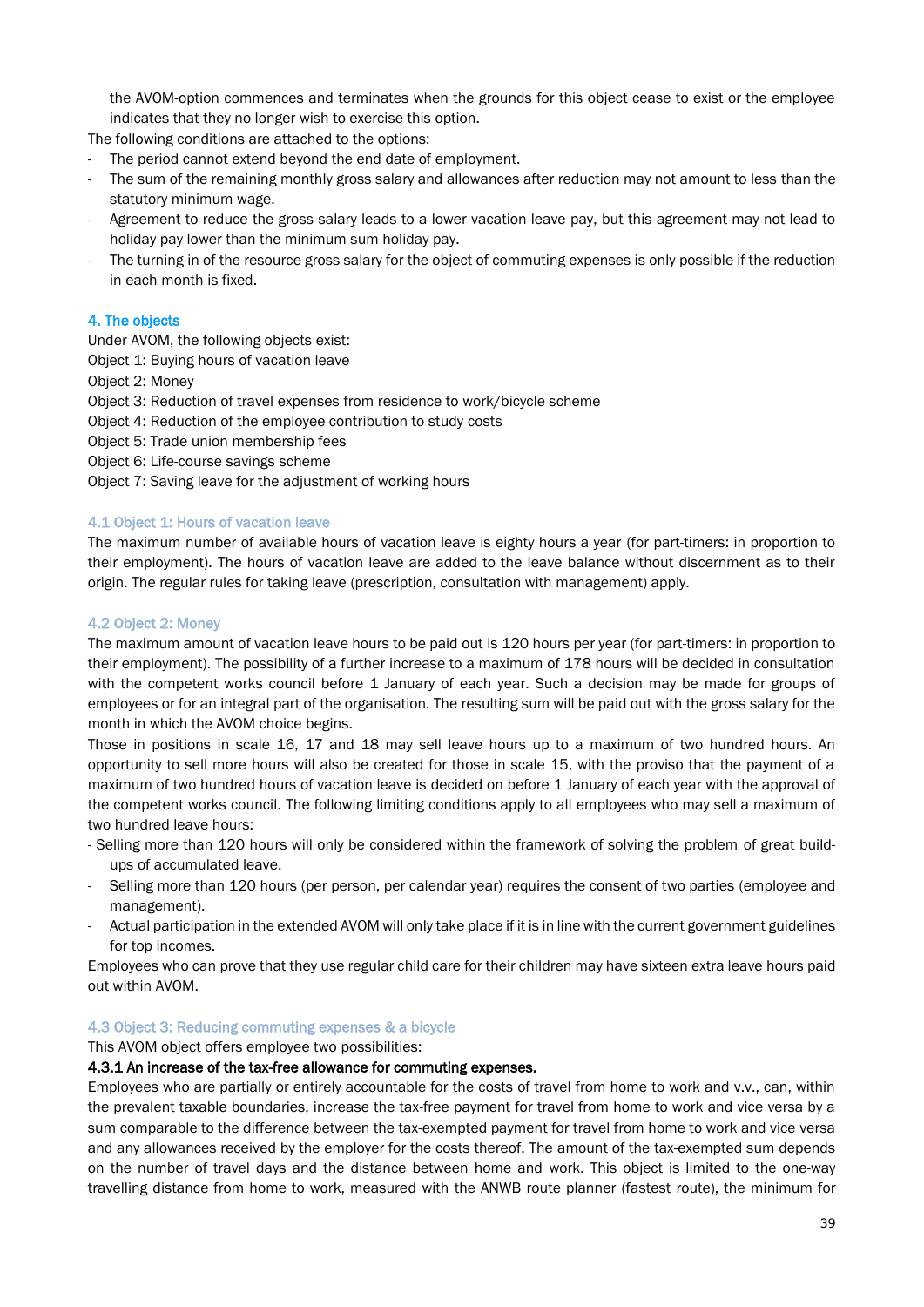payment of this entitlement fixed at €5 a month. In the event of long-term illness, this is terminated on the first day of the month following the month in which the employee reported ill.

## 4.3.2 A bicycle

Employees who chose this objects have freedom of choice, subject to certain conditions, with regard to the bicycle they wish to purchase. In consultation with the competent works council, the employer determines the conditions that this object should meet:

- The terms within which a bicycle may be purchased
- The definition of *bicycle*
- The amount of the sum that will be reimbursed for this purpose
- The accessories and/or insurance included in this amount
- The administrative handling of the transfer of ownership

#### 4.4 Object 4: Reduction of employee contributions towards study costs

The costs of the studies that the employees wish to follow to enhance their employability within their own organisation or elsewhere are not always fully paid by the employer (article 6.2). This object gives the employee the opportunity to reduce that part of the costs that is not paid by the employer under this CAO with gross salary or the monetary value of a number of hours of vacation leave. The only restriction that applies to this object is that on an annual basis at least 160 hours of vacation leave should remain and that there is no maximum turning-in of 120 hours.

## 4.5 Object 5: Trade union membership fees

The employee who is a member of a trade union may allocate gross salary to trade union membership fees, in which case the employee himself must make the payment. If this object is chosen, relevant proof thereof needs to be submitted annually.

## 4.6 Object 6: Life-course savings

The life-course savings scheme only continues to apply to employees whose life-course savings credit was at least €3000 on 31 December 2011. These employees may continue to deposit a maximum of 12% of the gross annual salary into the life-course savings scheme. The resources for this object are hours of vacation leave and/or salary. For employees participating in the scheme, the total deposit may in no case exceed 210% of their gross income for that year. The criteria for the taking of leave are equal to the criteria laid down in this CAO for the purpose for which the leave is taken. If the employer agrees to the employee taking the leave, the employee may receive income from their life-course saving during their unpaid leave. The credit has to have been withdrawn before 1 January 2022. Refer to appendix 6 for the life-course savings scheme.

#### 4.7 Object 7: Saving leave for the adjustment of working hours

In the context of sustainable employability and the balance between work and private life, the employee may reduce his working hours temporarily. In order to do this, the employee may save non-statutory leave days over a period of no more than five years and for a maximum of 890 hours on the basis of a full working week. Saving leave will not begin before the employee has reached agreement with his employer in mutual consultation, establishing when, how and for what period the working hours will be adjusted.

This purpose cannot be combined with participation in the Generation Plan (see appendix 5).

#### Application and preconditions for this purpose

- 1. The employee can save extra-statutory leave over a maximum period of five years and a maximum of 890 hours during a full working week.
- 2. Saving leave can only start after the employee and the employer have mutually agreed how and for what period the working hours will be adjusted. If the working hours change during the saving period, the agreements made are reviewed.
- 3. If the working hours are adjusted, the remaining working hours are at least 60% of the size of the actual working week that applies before the start of saving.
- 4. The employee who has a surplus of leave from the desired moment of starting leave for this purpose (see ent article 5.3 paragraph 5), can use the surplus of leave for this purpose and additionally save up to five years until up to 890 hours.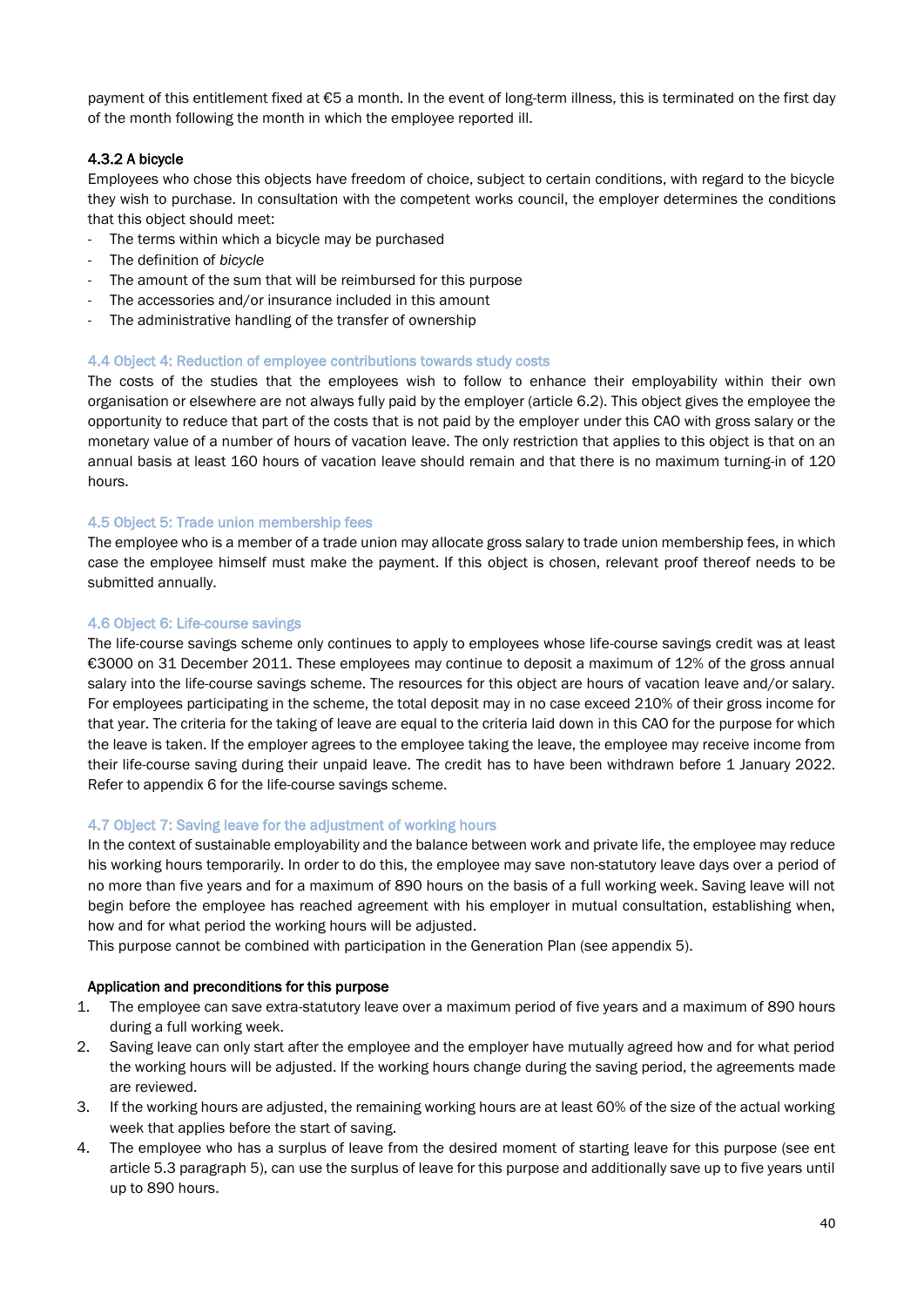- 5. The leave is not granted with a view to early retirement / pre-retirement.
- 6. This goal does not go hand in hand with participation in the generation plan scheme (see appendix 5).
- 7. The saved leave is deemed to have been taken up to five years after the employee has stopped saving leave. After those five years, the leave that has not been taken up will lapse (see article 5.4, paragraph 2). In the event of illness, leave is accrued in accordance with the agreements in article 5.6.

#### 5. From resource to object

#### 5.1 Value date

The valuation of the resources turned-in and objects takes place in the month in which the AVOM option takes effect. Settlement of resources and objects takes place against this value. A modification in the remuneration after the month in which the AVOM option takes effect does not lead to correction of the settlement.

## 5.2 Value and costs of an hour of vacation leave

To determine the monetary value of an hour of vacation leave, the payment that applies in the month in which the AVOM option takes effect is taken as the starting-point. This is reduced for those who are not working in employment to payment such as would apply in the case of full-time employment. Turning in hours of vacation leave yields  $1/165$ part of this reduced remuneration. Acquiring hours of vacation leave costs 1/165 part of the reduced remuneration.

## 5.3 Allocation of gross salary

An arrangement on the reduction of the gross salary leads to a lower vacation-leave pay and end-of-year bonus. In offsetting the gross salary deployed with the purchasable objects, the value of the resources deployed is, if necessary, fixed at the gross salary deployed, increased by 16.33% (this being 8% holiday pay and 8.33% end-ofyear bonus).

| From resource           |                                                  | To object                               |
|-------------------------|--------------------------------------------------|-----------------------------------------|
| hours of vacation leave | $\rightarrow$ hourly value $\rightarrow$         | money                                   |
| hours of vacation leave | $\rightarrow$ hourly value $\rightarrow$         | bicycle                                 |
| hours of vacation leave | $\rightarrow$ hourly value $\rightarrow$         | study costs                             |
|                         |                                                  |                                         |
| gross salary            | $\rightarrow$ multiplied by 1.1633 $\rightarrow$ | commuting expenses                      |
| gross salary            | $\rightarrow$ multiplied by 1.1633 $\rightarrow$ | bicycle                                 |
| gross salary            | $\rightarrow$ multiplied by 1.1633 $\rightarrow$ | study costs                             |
| gross salary            | $\rightarrow$ multiplied by 1.1633 $\rightarrow$ | trade union fees                        |
| gross salary            | $\rightarrow$ multiplied by 1.1633 $\rightarrow$ | life-course savings scheme <sup>7</sup> |

#### 6. Consequences of reducing the gross salary

Participation in AVOM has no effect on the amount of the allowances as mentioned in the articles 3.8 and 3.10 of this CAO, nor on the payment of overtime and leave hours. Reduction of the gross salary does have an effect on the contributions due to social insurances as well as on the claims on these social insurances.

Reduction of the gross salary does not lead to a change in the pensionable income, nor to a change in pension entitlements (survivor's pension, ABP Invalidity Pension and old-age pension) and their contributions.

## 7. The AVOM application procedure

7.1 Information

At the employee's request, the employer will supply detailed information on:

The options

<u>.</u>

- Tax and other limiting conditions
- Consequences of the AVOM option as regards social insurance schemes etc., accompanied by sample calculations

#### 7.2 How to submit an application

Employees to whom the scheme is available (paragraph 2) can make their choice known by submitting a signed AVOM application form. Depending on the objects chosen, employees shall attach to the application form the required appendices and the statement that they have taken cognisance of the potential consequences of a reduction of gross salary. The employer shall supply written information on taxation and other consequences of the

Refer to section 4.6 of this appendix.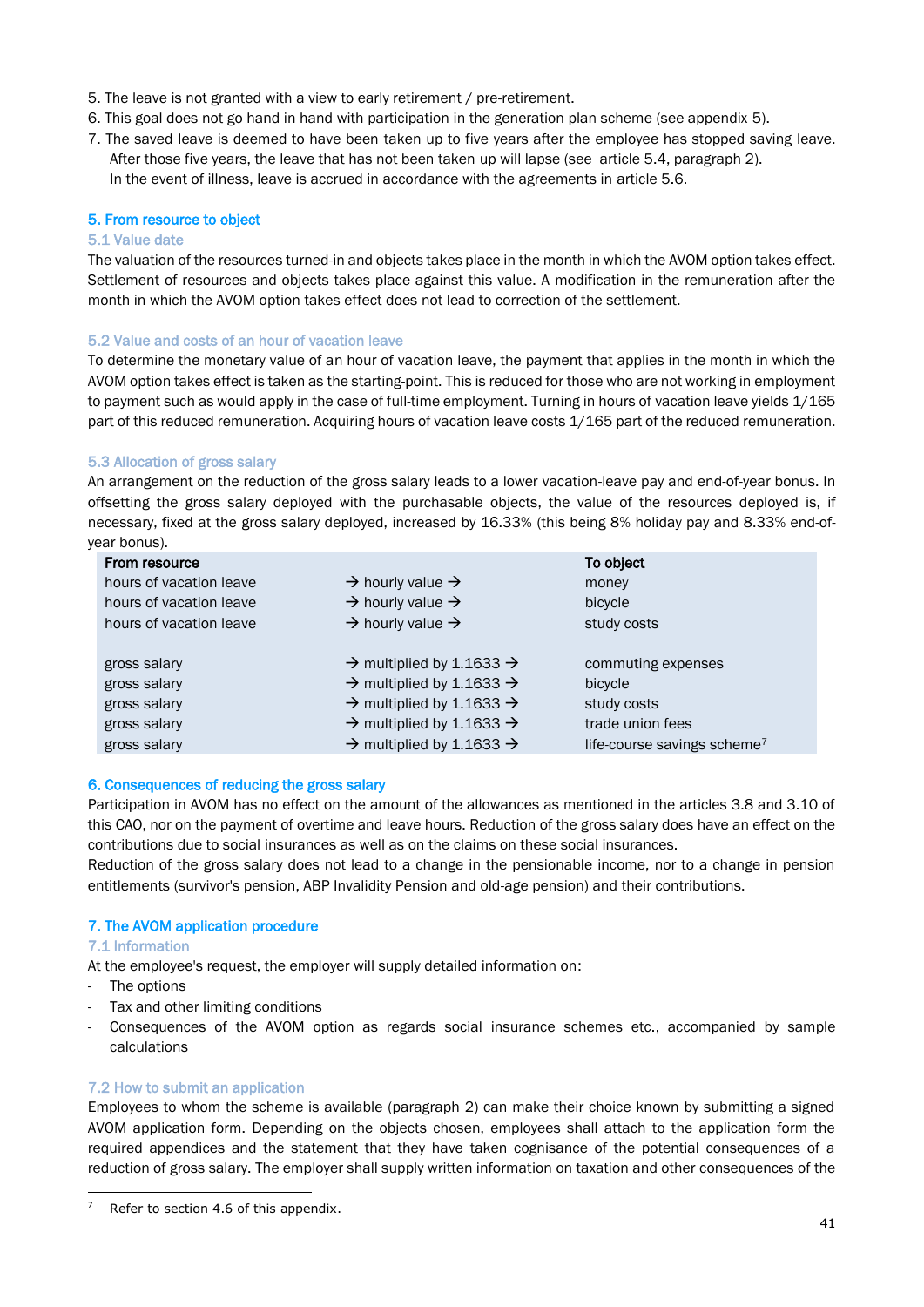options, including the time frame within which the application has to be submitted. If they so wish, employees may request more detailed information from the personnel department on the consequences of their choice.

#### 8. Criteria for the granting of the application

The employer shall observe the following criteria in handling the AVOM application:

- a. The 'time-for-time' and 'money-for-money' options are always granted.
- b. The 'time-for-money' and 'money-for-time' options are granted, unless
	- the option is incompatible with the working hours scheme made with the works council and/or with existing arrangements concerning staffing, availability and continuity within the department/organization
	- there are serious financial impediments.

If there are serious financial impediments, the employer shall consult with the works council to seek a solution for those cases in which 'time-for-money' options have been categorically rejected for financial reasons. To employees whose application has been rejected, the employer's current objection and appeal procedures apply. Employees whose application has been rejected may exercise another choice. The employer arranges the manner in which the AVOM application is further handled.

#### 9. Interim revision

A choice once exercised can only be revised in exceptional situations to be decided by the employer.

#### 10. Suspension of participation

Participation in AVOM can be suspended until such a time and insofar as the accrual of hours of vacation leave is arrested in connection with incapacity for work. The arrangement can be adjusted in the interim also in exceptional situations to be decided by the employer. The starting-point for the adjusted arrangement is that the financial obligations arising from the original arrangement are fully performed by the employee. The employer may deviate from this starting-point, on grounds of the hardship clause (article 1.18).

#### 11. Termination

When it has become certain that the employment will be terminated during the agreed term of the arrangement, an adjusted arrangement will be made to suit the changed circumstances. Upon termination of the employment the remaining obligations will be offset against the net salary.

#### 12. Final provisions

The fiscal consequences and social insurance schemes ensuing from participation in AVOM shall be borne entirely by the participating employee and are not compensated by the employer. The hardship clause (article 1.18) applies.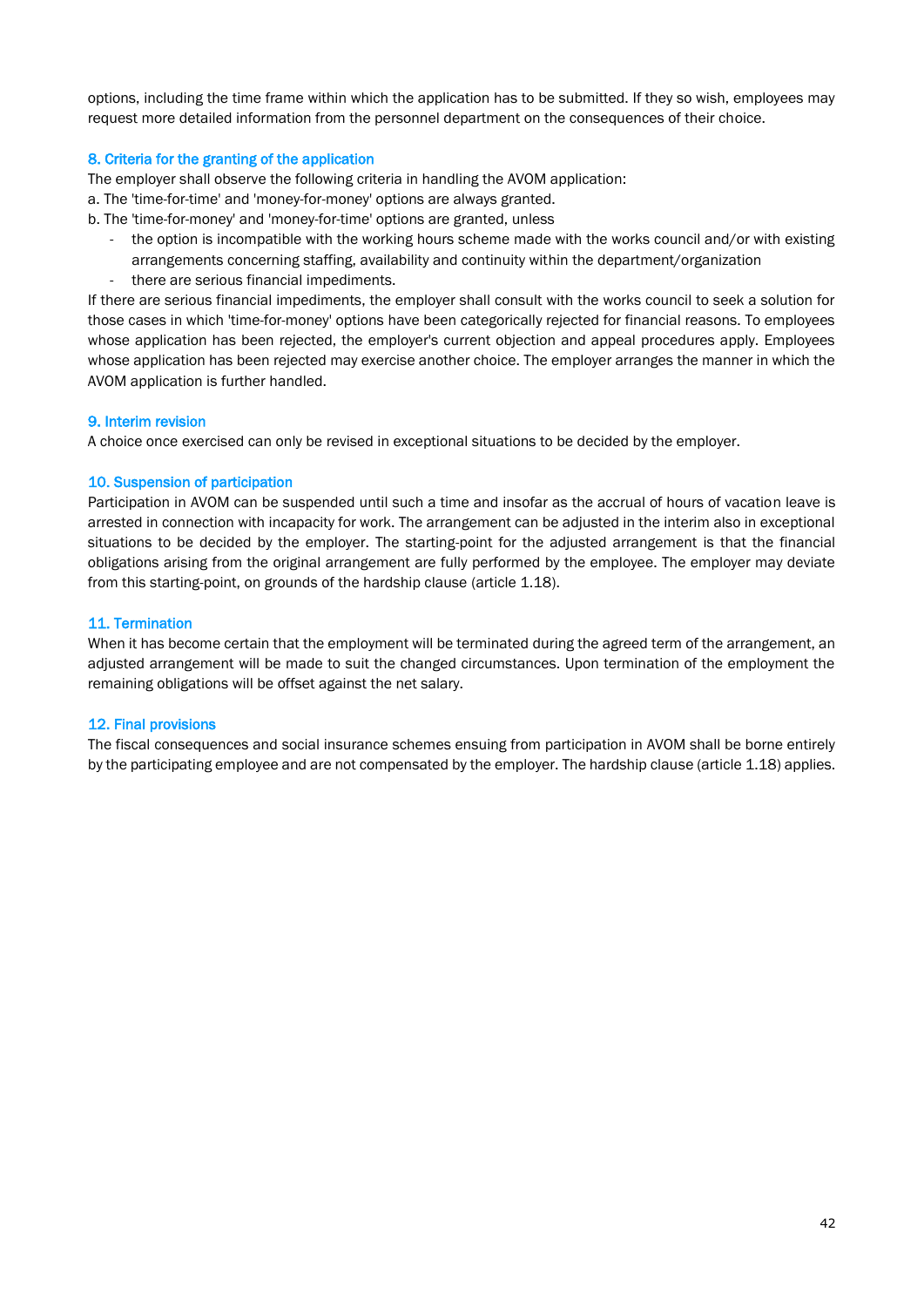#### Article 1 Definitions

- 1. Collective labour agreement-RI: Collective labour agreement Research Institutions
- 2. WVOI: employers' association for research institutes of which employers who are parties to the collective labour agreement for research institutes are members.
- 3. Employees' organisation: an association of employees with full legal authority, as intended under Section 1 of the Dutch Collective Labour Agreements Act.
- 4. Employer: a legal person affiliated with the WVOI.
- 5. Consultation at sector level: the consultation of the WVOI with employees' organisations.
- 6. Consultation at employers' level: the consultation of the employer with the (central) works council.
- 7. WHW: The Dutch Higher Education and Scientific Research Act.

#### Article 2 Guiding principles

- 1. The consultation between the WVOI and the employees' organisation(s) takes place in compliance with the WHW.
- 2. The employees' organisation as intended in article 1.3 includes persons amongst its members who are employed at the employer.
- 3. At least three months prior to the expiry of the term of the collective labour agreement-RI the WVOI consults with the employees' organisations with whom the collective labour agreement was concluded, regarding which employees' organisations are invited for the bargaining for the subsequent collective labour agreement.
- 4. This consultation statute is part of the collective labour agreement-RI.

#### Article 3 Consultation

- 1. The consultation at sector level concerns the regulation of the legal position as referred to in Article 4.5 of the WHW and insofar as it relates to the personnel of the research institutions in the form of a collective labour agreement under the Collective Labour Agreement Act.
- 2. The WVOI invites employees' organisations for the collective labour agreement bargaining.
- 3. The consultation takes place under the leadership of the chair of the WVOI.
- 4. The secretary of the WVOI provides for the minute taking of the consultation.
- 5. Experts can assist parties in the consultation. An expert is understood as a person who has knowledge, due to his profession or training, of the topic or process in respect of which the assistance is required. The parties shall inform each other of the expert that they want to involve in the consultation.
- 6. If parties jointly want to consult an expert then they shall select an expert by mutual consent.
- 7. In the consultations at sector level, it can be agreed that the regulation or further regulation of the legal position of the employees takes place in the consultations at employer level, without prejudice to the provisions of or pursuant to the WOR and other statutory regulations.
- 8. The employers inform the employees' organisations of proposed organisational changes and at least once a year of the general course of affairs at the individual employers, in particular regarding the development of the employment, the implementation of the arrangements laid down in the collective labour agreement and the social policy and foreseen development in the workforce.
- 9. The employer invites the employees' organisations that are parties to the collective labour agreement to agree on a social plan for coping with the staffing consequences of important organisational changes within the meaning of Article 25 of the WOR. The redundancy scheme does in any case contain a dismissal protection period of twelve months.

#### Article 4 Facilities

The employer provides the employee organisation(s) with facilities that they reasonably need to carry out work within the organisation of the employer. These facilities include the free use of rooms for members' consultation, the use of copy facilities, publication boards and internal mail.

#### Article 5 OCW resources

- 1. The OCW (Education, Culture, Science) resources for employees' organisations, part of the lump sum of the employers, are annually paid to the employees' organisation(s) that is (are) a party to the collective labour agreement, according to an allocation key to be agreed on with the said employees' organisation(s).
- 2. The amount to be paid out is indexed based on the derived consumer price index of Statistics Netherlands (CBS) in the previous year.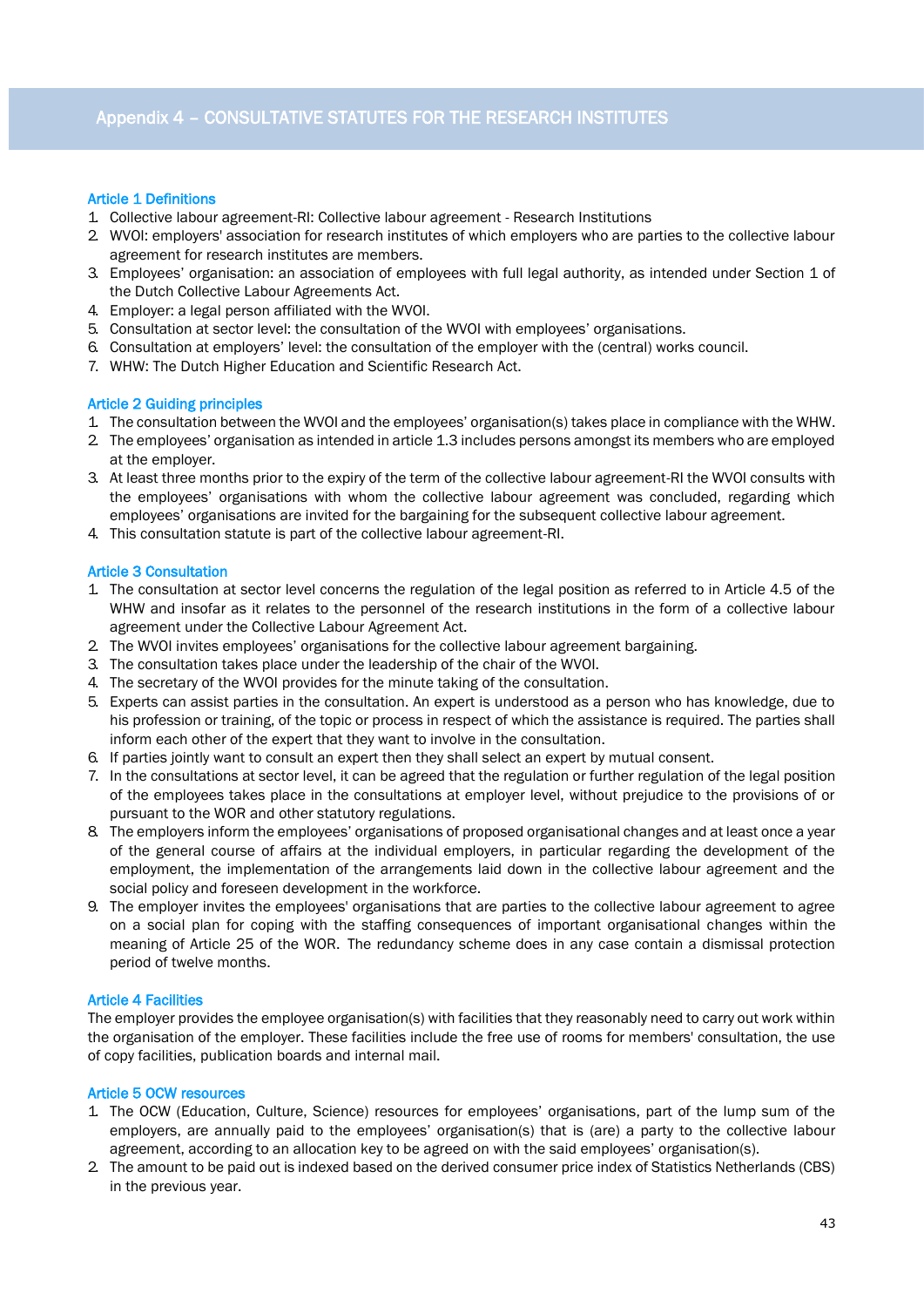## Appendix 5 – Generation Plan Scheme

## 1. Introduction

The Generation Plan Scheme is one of the arrangements stipulated by the parties regarding sustainable employability of employees. The scheme offers employees who are five years of less away from the state pension age (AOW) the possibility of taking extraordinary leave with partial preservation of the salary and with complete pension accrual. The scheme aims to facilitate that employees can continue performing their work activities in a healthy and vital manner until they reach the state pension age. The funds released through this reduction of working hours will be used to have the work that becomes available carried out by the inflow of new, preferably young employees. This will support employers in the realisation of a balanced labour force.

#### 2. Conditions for participation

- 1. On the date on which the participation in the Generation Plan Scheme takes effect
	- 1.1 the employee will have been employed by one of the employers in the Research Institutions sector for at least five years;
	- 1.2 the employee is five years or less away from state pension age; and
	- 1.3 the employee does not have a leave $8$  surplus.
- 2. Participation in the scheme cannot take place simultaneously with participation in the Senior Scheme Research Institutions, SROI-2007.
- 3. In case of participation in the scheme, it is not possible to rely on the weekly leave pattern (article 5.2 of the CAO).
- 4. Participants in the "old" Generation Plan Scheme of NWO and NWO-I, or the Generation Pact Scheme of the Royal Library, continue participating on the basis of the conditions of said schemes and cannot switch to this Generation Plan Scheme.

#### 3. Form

- 1. The activities of the participant will be adapted in accordance with the modified working hours.
- 2. In pursuance of article 6.10 of the CAO the participant is granted extraordinary leave with partial preservation of remuneration.
- 3. The extraordinary leave for the employee working a full working week amounts to at least 20% and at most 40% of the scope of the employment, in all instances with rounding (upwards at 0.5) in whole hours. The leave applies proportionately to employees with a part-time employment. The percentage of extraordinary leave cannot exceed 40%.
- 4. For employees who participate in the scheme for 20% of the employment it is possible, at the request of the employee and with consent of the employer, to increase the percentage of participation to 40%.
- 5. The participant receives 50% of the remuneration on the granted extraordinary leave.
- 6. The pension accrual and the distribution of premium payments by employer and employee do not change as a result of participation in the scheme.
- 7. During the participation in the scheme holiday leave will be accrued pro rata to the remaining working hours.

#### 4. Reallocation of activities

- 1. The participant and the manager establish arrangements regarding which activities will be performed during the period of extraordinary leave and how the activities that are no longer performed will be reassigned. Special attention should be paid to the prevention of an irresponsible increase in work pressure for the employee who intends to participate and for the direct colleagues.
- 2. The funds released as a result of the employee's participation in the scheme will be used to allow the inflow of new, preferably young employees for the performance of the activities to be reassigned.

#### 5. Preconditions

- 1. Taking into account the conditions for participation under point 2, participation in the scheme is open to everyone, unless compelling business interests dictate otherwise.
- 2. Employees with a leave surplus (article 5.3 paragraph 5 of the CAO) are expected to use their surplus leave first before participating in the scheme.
- 3. During participation in this scheme, the employee's deployability in the event of partial incapacity for work is no higher than his actual working week.

<sup>&</sup>lt;u>.</u> Surplus is understood to mean an entitlement to leave of more than 80 hours plus the proportional part of the leave for the remainder of the current year, calculated from the desired moment of participation in the scheme.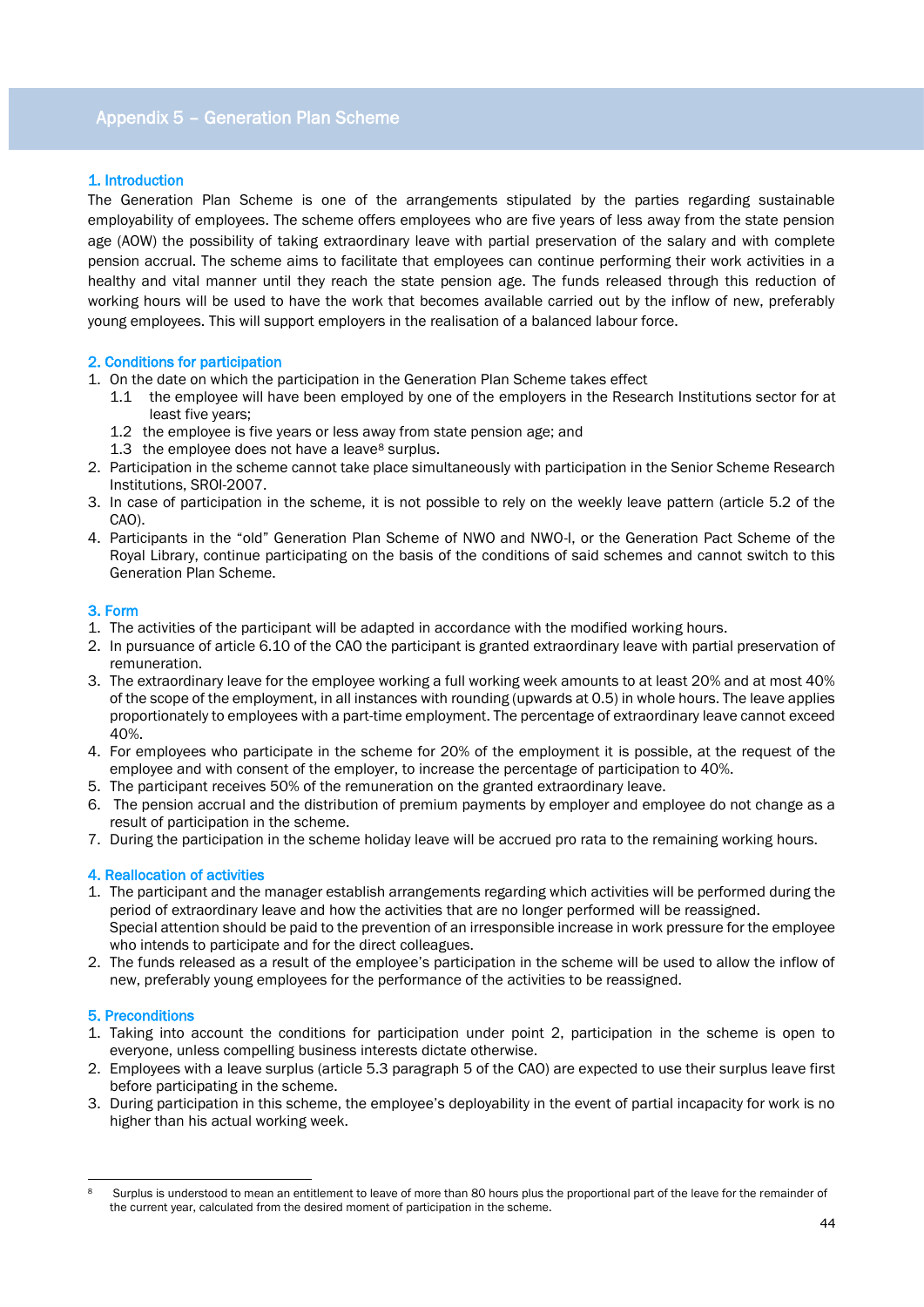- 4. If a participating employee is fully incapacitated for work, participation can be terminated early at the request of the employee. In the event of long-term full incapacity for work, participation in this scheme will terminate before the end of a year of incapacity for work, and the employee will return to his original appointment.
- 5. Without prejudice to the Related Activities Scheme / Code of Conduct at institution level, in addition to the reduced employment in connection with the Generation Plan Scheme no new income from employment may be earned.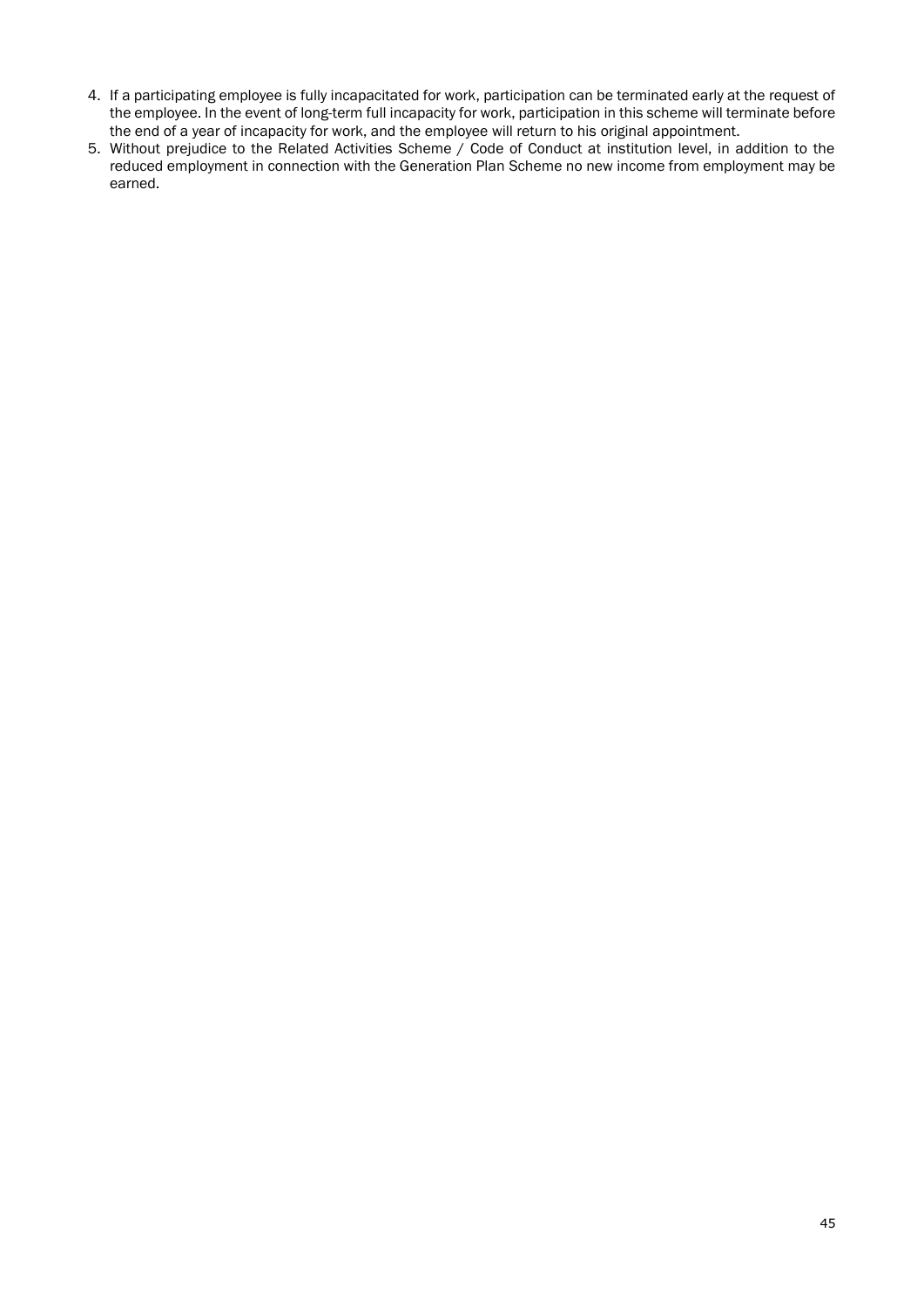## Appendix 6 – Life-course savings scheme

- 1. The life-course savings scheme only continues to apply to employees whose life-course savings credit was at least €3000 on 31 December 2011. These employees may continue to pay into the scheme. The credit has to have been withdrawn before 1 January 2022.
- 2. Life-course leave constitutes long-term special leave (article 5.7) without remuneration, whereby the employee provides in their income by drawing on savings made in the life-course savings scheme.
- 3. For the term of leave, payment of salary, any allowances, reimbursement of travel expenses, any other reimbursement of expenses and benefits stop (in proportion to the size of the leave), as does the accrual of hours of vacation leave, vacation pay and year-end bonus.
- 4. After one year from commencement of the employment, employees may take leave paid for by the life-course savings scheme with the exception of long-term care leave, short-term care leave and parental leave without pay.
- 5. A request for long-term leave without pay has to be submitted to the employer in writing at least three months in advance. This time limit does not apply if the leave is used for care purposes or if the commencement of the leave could not reasonably have been foreseen. Employee shall notify the employer of their intention to take parental leave at least two months prior to the desired commencement of the leave.
- 6. If the term of leave exceeds a full-time period of three months, the employee's incremental date is postponed by the number of full months by which the leave exceeds three months.
- 7. If the leave-taker falls ill during leave, the leave continues for a period of six weeks and the employee continues to receive his life-course savings scheme withdrawal as income. If the illness continues, the life-course leave will terminate six weeks after the first sick day.
- 8. Employees shall pay pension premiums for the maximum term of one year of life-course leave. The pension premium is based on the life-course leave payment received. The premium is paid by the employer and fully recovered from the employee. The obligation to pay pension premiums ends after one year. The employee is then free to agree on pension contributions with the Pension Fund Organisation to continue the pension accrual. With regard to part-time leave without pay, the sectoral agreements apply.
- 9. If the term of leave without pay does not exceed the limit of eighteen months, the employee does not suffer any disadvantage in terms of social security for taking the leave (in accordance with the Act of 11 June 1998).
- 10. When the life-course leave has ended employees return to their former position, unless the leave lasts longer than six months or if other arrangements have been made prior to the life-course leave.
- 11. If a reorganisation takes place while an employee is taking life-course leave and this reorganisation involves the employee's position, the employee shall receive the same treatment as the other employees involved in the reorganisation.
- 12. Employees save up life-course scheme credit by participating in the object life-course in AVOM. Refer to appendix 3 in section 4.6.
- 13. In individual cases, the employer may deviate from the life-course savings scheme in the CAO in favour of the employee.
- 14. Participation in the life-course savings scheme ends:
	- 1. Upon the participant's decease
	- 2. Upon termination of employment
	- 3. If the employee ends participation in the life-course savings scheme.